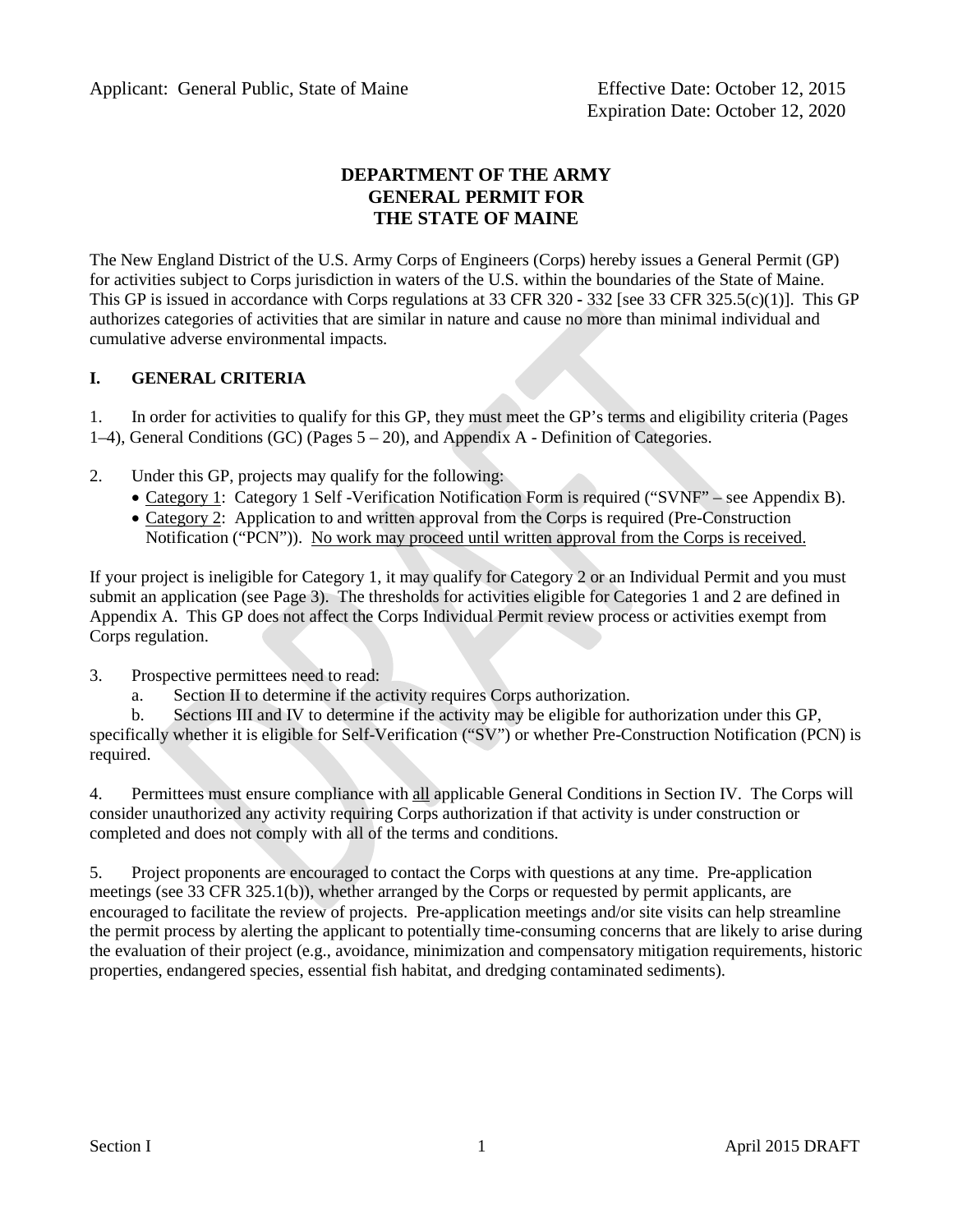### **II. CORPS JURISDICTION/ACTIVITIES COVERED**

1. Permits are required from the Corps of Engineers for the following work:

a. The construction of any structure in, over or under any navigable water of the United States (U.S.)<sup>[1](#page-1-0)</sup>, the excavating or dredging from or depositing of material in such waters, or the accomplishment of any other work affecting the course, location, condition, or capacity of such waters. The Corps regulates these activities under Section 10 of the Rivers and Harbors Act of 1899. See 33 CFR 322;

b. The discharge of dredged or fill material and certain discharges associated with excavation into waters of the U.S. The Corps regulates these activities under Section 404 of the Clean Water Act (CWA). See 33 CFR 323; and

c. The transportation of dredged material for the purpose of disposal in the ocean. The Corps regulates these activities under Section 103 of the Marine Protection, Research and Sanctuaries Act. See 33 CFR 324.

#### 2. Related laws:

33 CFR 320.3 includes a list of related laws, including: Section 401 of the CWA, Section 402 of the CWA, Section 307(c) of the Coastal Zone Management (CZM) Act of 1972, The National Historic Preservation Act of 1966, the Endangered Species Act, the Fish and Wildlife Act of 1956, the Marine Mammal Protection Act of 1972, Magnuson-Stevens Act, and Section 7(a) of the Wild and Scenic Rivers Act.

3. An activity listed below may be authorized by this GP only if that activity and the permittee satisfy all of the GP's terms and conditions.

- 1. Repair, Replacement and Maintenance of Authorized Structures and Fills
- 2. Moorings
- 3. Structures, Floats and Lifts
- 4. Aids to Navigation, and Temporary Recreational Structures
- 5. Dredging, Disposal of Dredged Material, Beach Nourishment, and Rock Removal and Relocation
- 6. Discharges of Dredged or Fill Material Incidental to the Construction of Bridges
- 7. Bank and Shoreline Stabilization
- 8. Residential, Commercial and Institutional Developments, and Recreational Facilities
- 9. Utility Line Activities
- 10. Linear Transportation Projects
- 11. Mining Activities
- 12. Boat Ramps and Marine Railways
- 13. Land and Water-Based Renewable Energy Generation Facilities and Hydropower Projects
- 14. Reshaping Existing Drainage Ditches and Mosquito Management
- 15. Oil Spill and Hazardous Material Cleanup
- 16. Cleanup of Hazardous and Toxic Waste
- 17. Scientific Measurement Devices
- 18. Survey Activities
- 19. Agricultural Activities
- 20. Fish and Wildlife Harvesting, Enhancement, and Attraction Devices
- 21. Habitat Restoration, Establishment and Enhancement Activities
- 22. Previously Authorized Activities
- 23. Stream & Wetland Crossings
- 24. Aquaculture

<span id="page-1-0"></span>Section II 2 April 2015 DRAFT Defined in Appendix F, Definitions and at 33 CFR 328.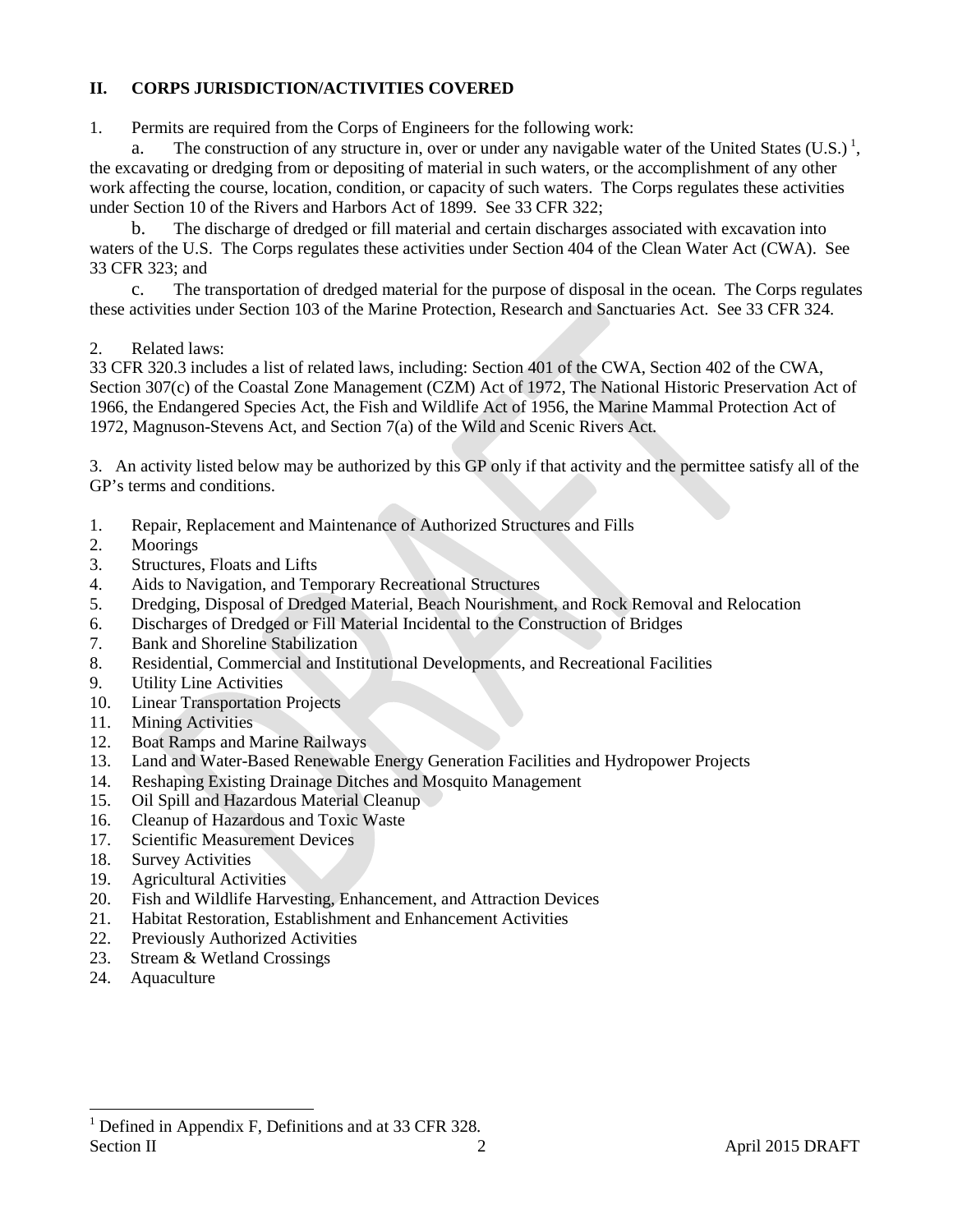### **III. PROCEDURES**

1. State Approvals. Applicants are responsible for applying for and obtaining any of the required state or local approvals. Federal and state jurisdictions may differ in some instances. State permits may be required for specific projects regardless of the general permit category.

In order for authorizations under this GP to be valid, when any of the following state approvals or statutorilyrequired reviews is also required, the approvals must be obtained prior to the commencement of work in Corps jurisdiction.

- Maine Department of Environmental Protection (DEP): Natural Resources Protection Act (NRPA) permit, including permit-by-rule (PBR) and general permit authorizations; Site Location of Development Act permit; Maine Waterway Development and Conservation Act permit; and Maine Hazardous Waste, Septage, and Solid Waste Management Act license.
- Maine Department of Conservation: Land Use Planning Commission (LUPC) permit.
- Maine Department of Marine Resources: Aquaculture Leases.
- Maine Department of Conservation, Bureau of Parks and Lands, Submerged Lands: Submerged Lands Lease.

#### **NOTE: This GP may also be used to authorize projects that are not regulated by the State of Maine (e.g., seasonal floats or moorings).**

2. How to Obtain/Apply for Authorization.

a. Category 1 (Self-Verification): Self-Verification Notification Form (SVNF) required. The SVNF is required for all SV eligible work in Maine unless otherwise stated in Appendix A. Activities that are eligible for SV are authorized under this GP and may commence without written verification from the Corps provided the prospective permittee has:

i. Confirmed that the activity will meet the terms and conditions of Category 1. Consultation with the Corps and/or other relevant federal and state agencies may be necessary to ensure compliance with the applicable general conditions (GCs) and related federal laws such as the National Historic Preservation Act (see GC 6), the Endangered Species Act (GC 8) and the Wild and Scenic Rivers Act (GC 9). Prospective permittees are encouraged to contact the Corps with SV eligibility questions. Activities not meeting the SV criteria must submit a PCN to the Corps.

#### ii. Submitted the SVNF (see GC 27 and Appendix B) to the Corps. **NOTE: A copy of a state permit application form may be an acceptable surrogate for the SVNF. Both require the submission of a location map and plans.**

b. Category 2 (Pre-Construction Notification (PCN)): Application to and written verification from the Corps is required. For activities that do not qualify for SV or where otherwise required by the terms of the GP, the permittee must submit a PCN and obtain a written permit before starting work in Corps jurisdiction.

i. The Corps will coordinate review of all activities requiring PCN with federal and state agencies and federally recognized tribes, as appropriate. To be eligible and subsequently authorized, an activity must result in no more than minimal individual and cumulative effects on the aquatic environment as determined by the Corps in accordance with the criteria listed within this GP. This may require project modifications involving avoidance, minimization, or compensatory mitigation for unavoidable impacts to ensure that the net adverse effects of a project are no more than minimal.

c. All applicants for Category 2 projects must:

i. Apply directly to the Corps using the state application form or the Corps application form [\(ENG Form 4345](http://www.nae.usace.army.mil/reg/Application.pdf)<sup>[2](#page-2-0)</sup>), and apply directly to the state (DEP, LUPC, BPL or DMR) as applicable using the appropriate state form, if the work is regulated by the Corps and the state.

ii. Apply directly to the Corps using the Corps application form  $(ENG\ Form\ 4345^2)$  if the work is regulated by the Corps but not the state (DEP, LUPC, BPL or DMR).

<span id="page-2-0"></span>Section III 3 April 2015 DRAFT <sup>2</sup> Located a[t www.nae.usace.army.mil/missions/regulatory](http://www.nae.usace.army.mil/missions/regulatory) under "Forms & Publications."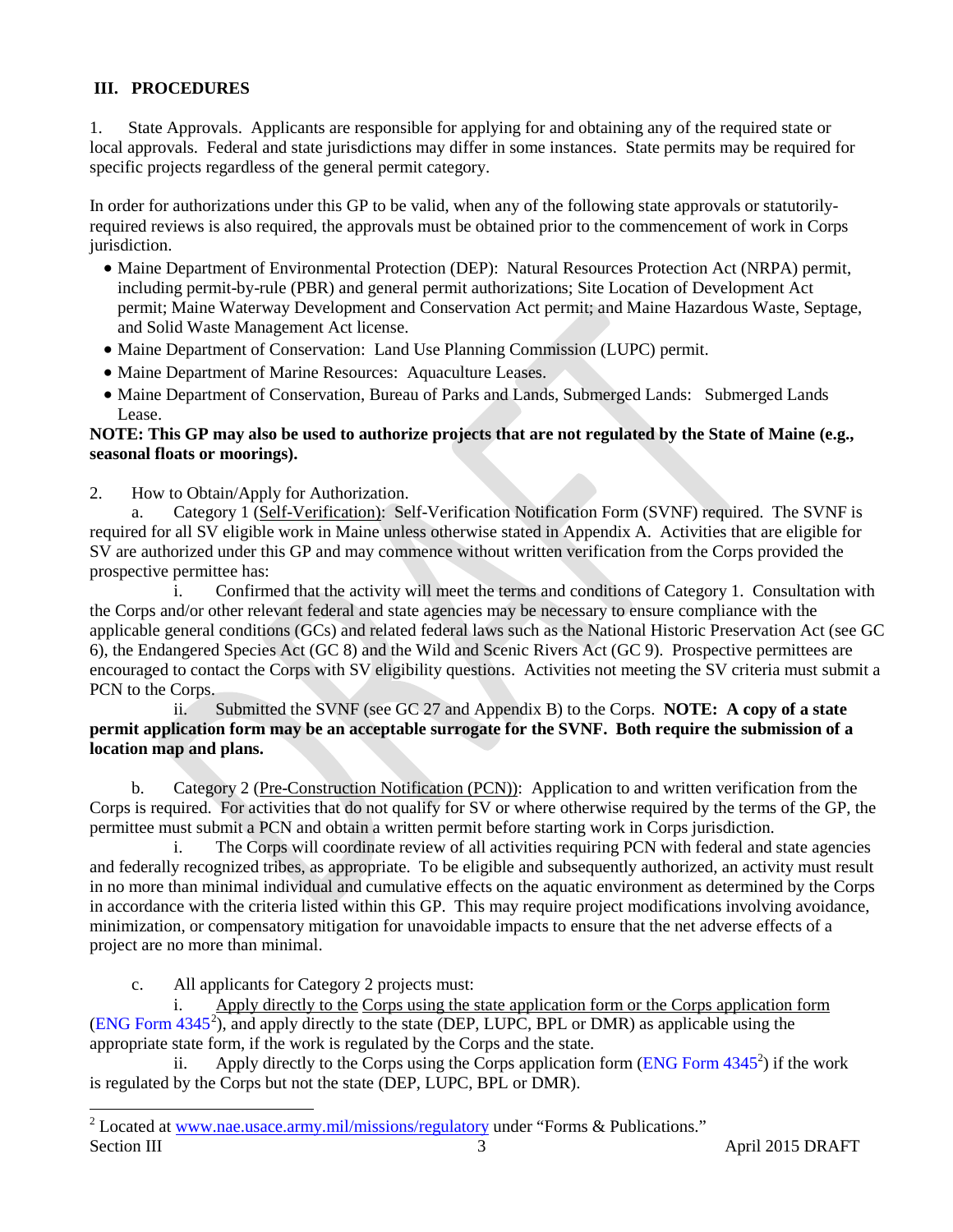iii. Provide application information (see "Information Typically Required" in Appendix C) to help ensure the application is complete and to speed project review.

iv. Obtain an Official Species List of federally threatened or endangered species in the project area (GC 8).

v. Submit a copy of their application materials to the Maine Historic Preservation Commission (MHPC) *and* all five Indian tribes listed at Appendix E, at the same time, or before, they apply to the state (DEP or LUPC) or the Corps, to be reviewed for the presence of historic, archaeological or tribal resources in the permit area that the proposed work may affect. Submittals to the DEP, LUPC, or Corps shall include information to indicate that this has been done (a copy of the applicant's cover letter to MHPC and tribes or a copy of the MHPC and tribal response letters is acceptable).

d. **Emergency Situations:** Contact the Corps and the state in the event of an emergency situation for information on the application and approval process. Emergency situations are limited to sudden, unexpected occurrences that could potentially result in an unacceptable hazard to life, a significant loss of property, or an immediate, unforeseen, and significant economic hardship if corrective action requiring a permit is not undertaken within a time period less than the normal time needed to process an application under standard procedures. Emergency work is subject to the same terms and conditions of this GP as non-emergency work, and similarly, must qualify for authorization under the GP; otherwise an IP is required. The Corps will work with all applicable agencies to expedite verification according to established procedures in emergency situations.

3. Individual Permits. Projects that are not authorized by this GP require an Individual Permit (IP) (33 CFR 325.5) and proponents must submit an application directly to the Corps. This GP does not affect the Corps IP review process or activities exempt from Corps regulation. For general information and application form, see the Corps website or contact the Corps (see Appendix E). The Corps encourages applicants to apply concurrently for a Corps IP and applicable state permits.

The Corps retains discretionary authority on a case-by-case basis to elevate a GP eligible project to an IP based on concerns for the aquatic environment or for any other factor of the public interest [33 CFR 320.4(a)]. Whenever the Corps notifies an applicant that an IP is required, no work in Corps jurisdiction may be conducted until the Corps issues the required authorization in writing indicating that work may proceed.

4. Enforcement/Non-Compliance. Work performed without the required Corps of Engineers permits is subject to administrative, civil, and criminal penalties. The Corps will evaluate unauthorized activities for enforcement action under 33 CFR 326.

The Corps will consider unauthorized any activity requiring Corps authorization if that activity is under construction or completed and does not comply with all of the terms and conditions of a GP or an IP. The Corps may elect to suspend enforcement proceedings if the permittee modifies his project to comply with a GP.

After considering whether a violation was knowing or intentional, and other indications of the need for a penalty, the Corps can elect to terminate an enforcement proceeding with an after-the- fact authorization under a GP, if all terms and conditions of the GP have been satisfied, either before or after the activity has been accomplished.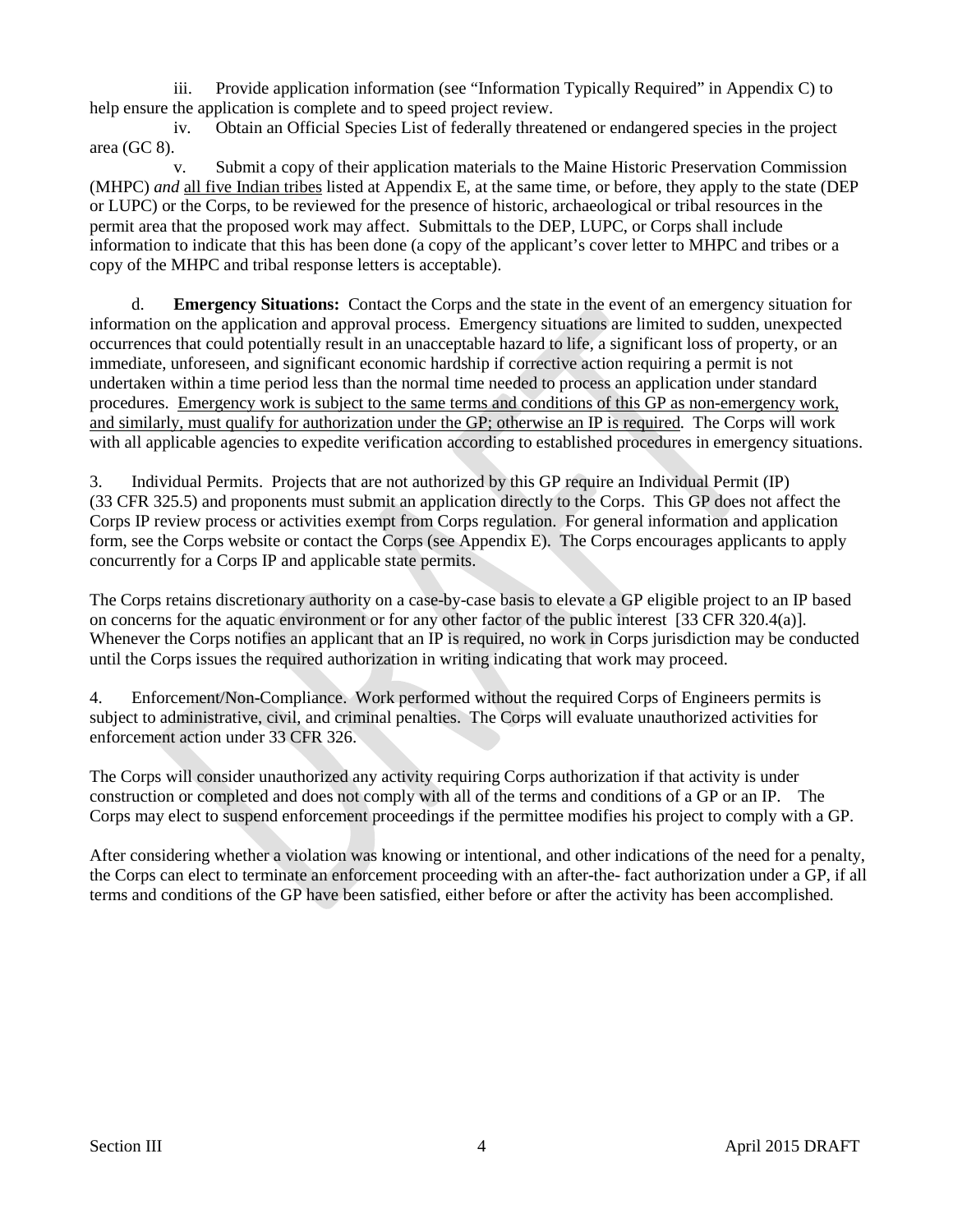### **IV. GENERAL CONDITIONS**

To qualify for GP authorization, the prospective permittee must comply with the following general conditions, as applicable.

- 1. Other Permits
- 2. Federal Jurisdictional Boundaries
- 3. Minimal Direct, Secondary, and Cumulative Impacts
- 4. Mitigation (Avoidance, Minimization, and Compensatory Mitigation)
- 5. Single and Complete Projects
- 6. Historic Properties
- 7. Corps Projects and Property
- 8. Federal Threatened and Endangered Species
- 9. Wild and Scenic Rivers
- 10. Navigation
- 11. Federal Liability
- 12. Utility Line Installation and Removal
- 13. Heavy Equipment in Wetlands or Mudflats
- 14. Temporary Fill
- 15. Restoration of Special Aquatic Sites (including wetland areas).
- 16. Soil Erosion, Sediment and Turbidity Controls
- 17. Time of Year Windows/Restrictions.
- 18. Aquatic Life Movements & Management of Water Flows
- 19. Water Quality and Coastal Zone Management
- 20. Floodplains and Floodways
- 21. Storage of Seasonal Structures
- 22. Spawning, Breeding, and Migratory Areas
- 23. Vernal Pools
- 24. Invasive and Other Unacceptable Species
- 25. Programmatic Agreements
- 26. Permit On Site
- 27. Self-Verification Notification Form (SVNF)
- 28. Inspections
- 29. Maintenance
- 30. Property Rights
- 31. Transfer of GP Verifications
- 32. Modification, Suspension, and Revocation
- 33. Special Conditions
- 34. False or Incomplete Information
- 35. Abandonment
- 36. Enforcement Cases
- 37. Previously Authorized Activities
- 38. Duration of Authorization
- 39. Discretionary Authority
- 40. St. John/St. Croix Rivers.
- 41. National Lands
- 42. Essential Fish Habitat (EFH)
- 43. Work Site Restoration
- 44. Bank Stabilization
- 45. Stream Work & Crossings and Wetland Crossings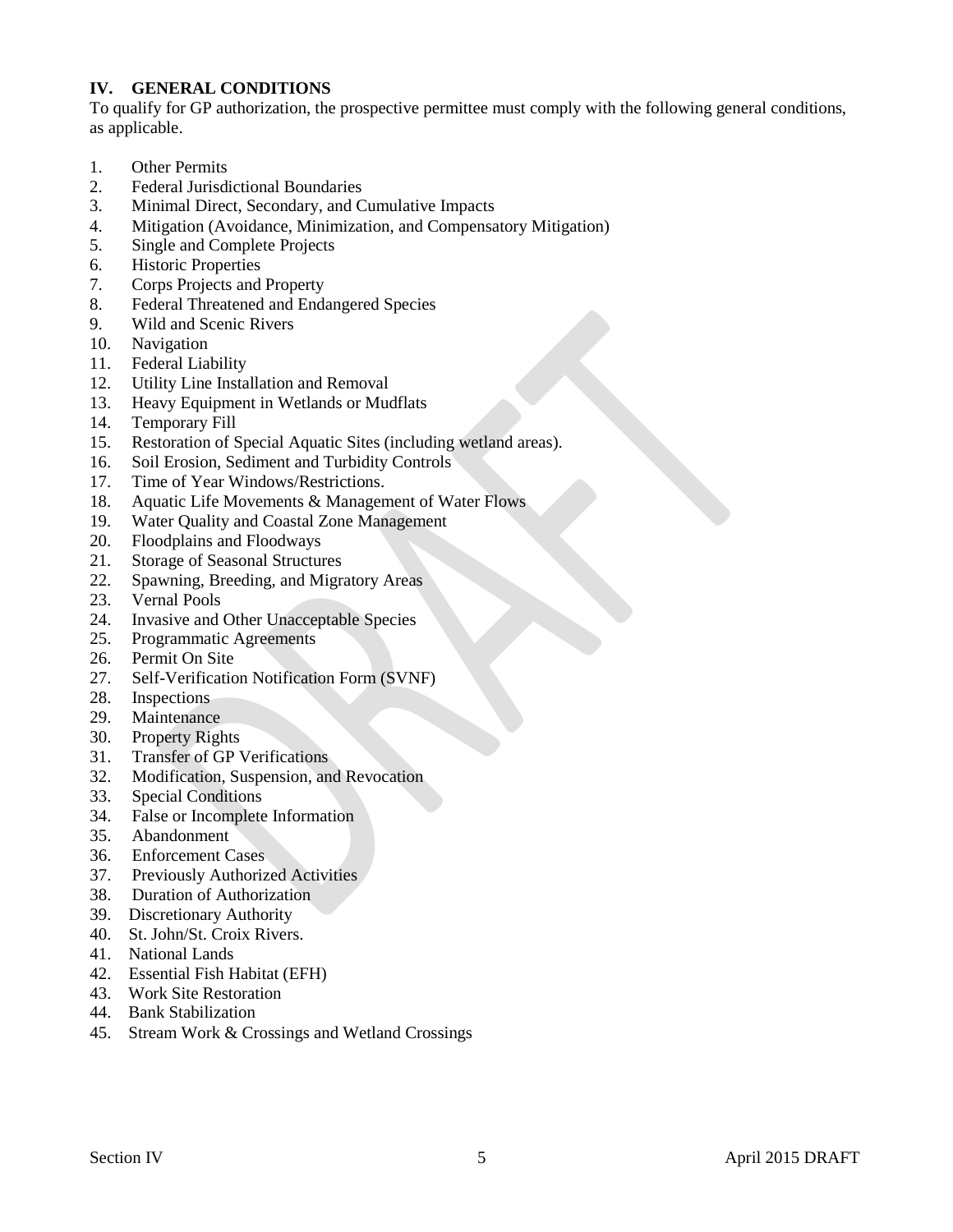**1.** Other Permits. Permittees must obtain other federal, state, or local authorizations required by law. Applicants are responsible for applying for and obtaining all required state or local approvals. This includes, but is not limited to, the project proponent obtaining a Flood Hazard Development Permit issued by the town, if necessary. Inquiries may be directed to the municipality or to the Maine Floodplain Management Coordinator at (207) 287-8063. See http://www.maine.gov/dacf/flood/

#### **2. Federal Jurisdictional Boundaries**

a. Applicability of this GP shall be evaluated with reference to federal jurisdictional boundaries. Applicants are responsible for ensuring that the boundaries used satisfy the federal criteria defined at 33 CFR 328 "Waters of the U.S." and 33 CFR 329 "Navigable Waters of the U.S."

NOTE: Waters of the U.S. include the subcategories "navigable waters of the U.S." and "wetlands."

b. For Category 1 projects, proponents are not required to delineate the waters of the U.S. that they plan to impact, but must approximate the square footage of impacts in order to determine the review category (1 or 2 or Individual Permit). For projects filling <15,000 SF of waters of the U.S. that do not qualify for Category 1 (e.g., vernal pool, secondary or endangered species impacts, etc.) and therefore require an application to the Corps, and for those filling ≥15,000 SF, applicants shall delineate all waters of the U.S. that will be filled (direct impacts) in accordance with the Corps of Engineers Wetlands Delineation Manual and the most recent regional supplements (see Appendix C). In addition, applicants shall approximately identify all waters of the U.S. on the property and known waters adjacent to the property in order for the Corps to evaluate secondary impacts. The waters of the U.S. shall be clearly shown on the project plans submitted with the application. This includes all waters of the U.S. in areas under DEP or LUPC jurisdiction regardless of whether they're shown on LUPC zoning maps.

c. On a case-by-case basis, the Corps may modify/refine the above delineation and identification requirements for waters of the U.S. See [www.nae.usace.army.mil/missions/regulatory](http://www.nae.usace.army.mil/missions/regulatory) >> Jurisdictional Limits and Wetlands for more information on delineating jurisdictional areas.

#### **3. Minimal Direct, Secondary, and Cumulative Effects[3](#page-5-0)**

a. Projects authorized by this GP shall have no more than minimal direct, secondary and cumulative adverse environmental impacts. Category 2 applicants should provide information on secondary and cumulative impacts as stated in Appendix C. Compensatory mitigation may be required to offset unavoidable impacts (see GC 4) and to ensure that they are no more than minimal. Compensatory mitigation requirements will be determined on a case-by-case basis.

b. Secondary impacts to waterway and/or wetland areas, (e.g., areas drained, flooded, cleared, excavated or fragmented) shall be added to the total fill area when determining whether the project qualifies for Category 1 or 2. Direct, secondary and cumulative impacts are defined at Appendix A, Endnote 2 and Appendix F.

c. Site clearing, grading and construction activities in the upland habitat surrounding vernal pools ("Vernal Pool Management Areas") are secondary impacts. See GC 23 for avoidance and minimization requirements and recommendations.

d. Tidal water bank stabilization activities are provided at Appendix A, Page 30. Direct impacts in tidal waters from contiguous bank stabilization projects in excess of 200 linear feet (Applicant or Applicant  $+$ Abutters combined) must undergo Category 2 review.

### **4. Mitigation (Avoidance, Minimization, and Compensatory Mitigation)**

a. Activities must be designed and constructed to avoid and minimize adverse effects, both temporary and permanent, to waters of the U.S. to the maximum extent practicable at the project site (i.e., on site). Consideration of mitigation (avoiding, minimizing, rectifying, reducing, or compensating) is required to the extent necessary to ensure that the adverse effects to the aquatic environment are no more than minimal.<sup>15</sup>

b. Applicants should consider riparian/forested buffers for stormwater management and low impact development (LID) best management practices (BMPs) to reduce impervious cover and manage stormwater to minimize impacts to the maximum extent practicable.<sup>[4](#page-5-1)</sup>

<span id="page-5-0"></span> $3$  Direct, secondary and cumulative effects are defined at Appendix F, Definitions and Acronyms.

<span id="page-5-1"></span>Section IV 6 and 12015 DRAFT 6 and 12015 DRAFT 6 and 12015 DRAFT <sup>4</sup> See: [www.nae.usace.army.mil/missions/regulatory](http://www.nae.usace.army.mil/missions/regulatory) >> State General Permit >> Permit Resources >> Mitigation for this additional information: a) "Wetland BMP Manual - Techniques for Avoidance & Minimization," b) riparian/forested buffer BMPs, and c) LID BMPs. LID BMPs include, but are not limited to: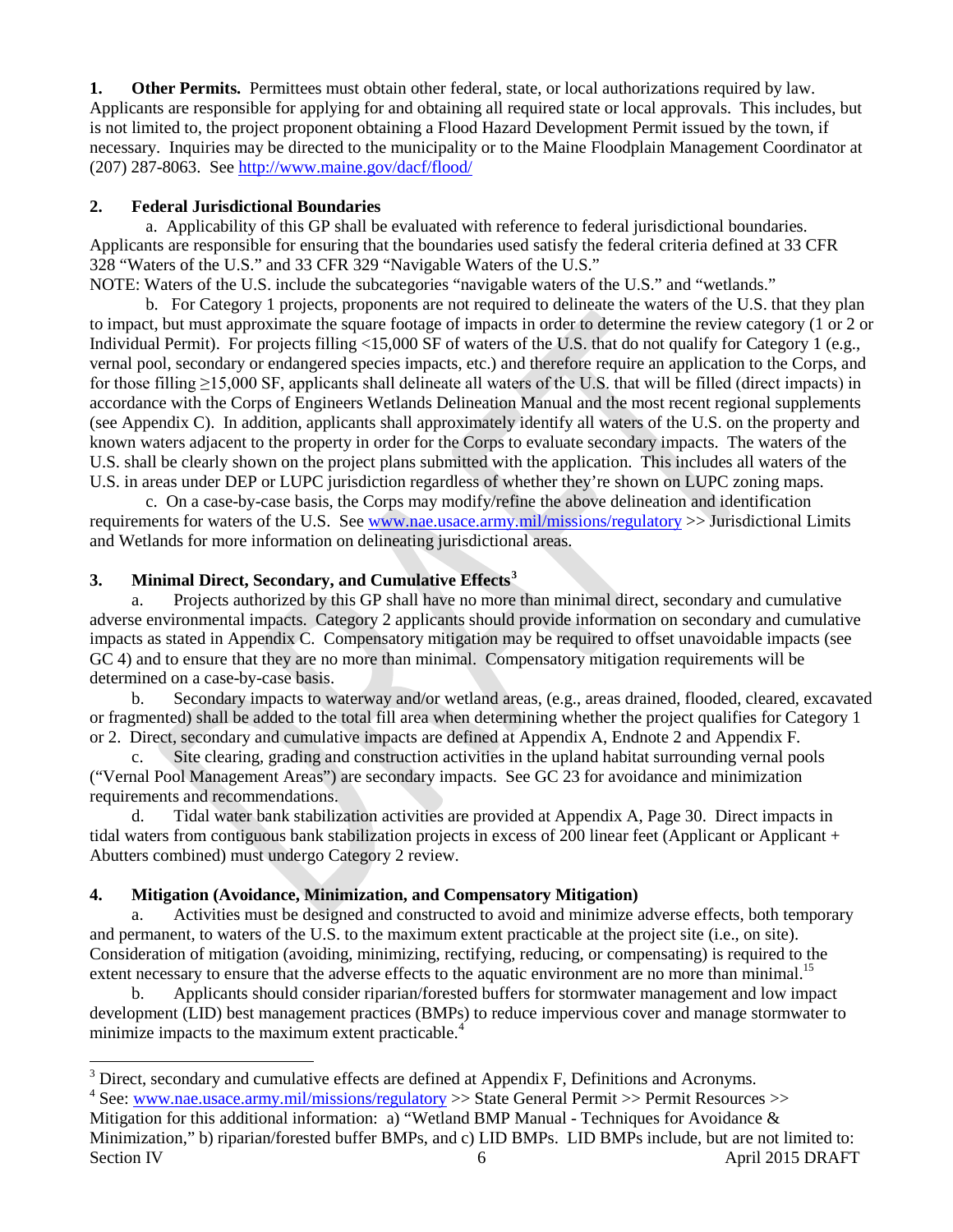c. Compensatory mitigation<sup>[5](#page-6-0)</sup> for effects to waters of the U.S., including direct, secondary and temporal<sup>[6](#page-6-1)</sup>, will generally be required for permanent impacts that exceed the SV area limits, and may be required for temporary impacts that exceed the SV area limits, to offset unavoidable impacts which remain after all appropriate and practicable avoidance and minimization has been achieved and to ensure that the adverse effects to the aquatic environment are no more than minimal. Proactive restoration projects or temporary impact work with no secondary effects may generally be excluded from this requirement. Refer to Appendix G.

### **5.** Single and Complete Projects<sup>[7](#page-6-2)</sup>

a. This GP shall not be used to piecemeal work and shall be applied to single and complete projects. When determining the review category in Appendix A (Category 1 or 2) for a single and complete project, proponents must include any permanent historic fill that is associated with that project and all currently proposed temporary and permanent impact areas.

b. A single and complete project must have independent utility<sup>7</sup>.

c. Unless the Corps determines the activity has independent utility:

i. This GP shall not be used for any activity that is part of an overall project for which an Individual Permit is required.

ii. All components of a single project and/or all planned phases of a multi-phased project (e.g., subdivisions should include all work such as roads, utilities, and lot development) shall be treated together as constituting one single and complete project.

d. For linear projects, such as power lines or pipelines with multiple crossings, the single and complete project is all crossings of a single water of the U.S. (i.e., single waterbody) at a specific location. For linear projects crossing a single waterbody several times at separate and distant locations, each crossing is considered a single and complete project. However, individual channels in a braided stream or river, or individual arms of a large, irregularly-shaped wetland or lake, etc., are not separate waterbodies and crossings of such features cannot be considered separately. If any crossing requires a Category 2 activity, then the entire linear project shall be reviewed as one project under Category 2.

#### **6. Historic Properties**

-

a. No undertaking shall cause effects (defined at 33 CFR 325 Appendix C and 36 CFR 800) on properties listed on, determined to be eligible for listing on, or potentially eligible for listing on the National Register of Historic Places<sup>[8](#page-6-3)</sup>, including previously unknown historic properties within the permit area, unless the Corps or another Federal action agency has satisfied the consultation requirements of Section 106 of the National Historic Preservation Act (NHPA). The State Historic Preservation Officer (SHPO), Tribal Historic Preservation Officer (THPO) and the National Register of Historic Places can assist with locating information on: i) previously identified historic properties; and ii) areas with potential for the presence of historic resources, which may require identification and evaluation by qualified historic preservation and/or archaeological consultants in consultation with the Corps and the SHPO and/or THPO(s).

b. For activities eligible for SV, proponents must ensure and document that the activity will not cause effects as stated in 6(a). Proponents must submit a PCN if the authorized activity may cause effects as stated in 6(a) as soon as possible to ensure that the Corps is aware of any potential effects of the permitted activity on any historic property to ensure all Section 106 requirements.

replacing curbs and gutters with swales; using an open space design for subdivisions; using permeable, pervious or porous pavements; constructing bio-retention systems; and/or, adding a green roof or rain garden.

<span id="page-6-0"></span> $<sup>5</sup>$  Compensatory mitigation projects provided to offset losses of aquatic resources must comply with the</sup> applicable provisions of 33 CFR 332. See also the New England District Compensatory Mitigation Guidance at www.nae.usace.army.mil/regulatory >> Mitigation.

<span id="page-6-1"></span><sup>6</sup> Temporal loss: The time lag between the loss of aquatic resource functions caused by the permitted impacts and the replacement of aquatic resource functions at the compensatory mitigation site(s) (33 CFR 332.2).

<span id="page-6-2"></span><sup>7</sup> Single and Complete Project and Independent Utility are defined in Appendix  $F$  - Definitions.

<span id="page-6-3"></span>Section IV and the section of the section of the section of the section of the section of the section of the section of the section of the section of the section of the section of the section of the section of the section <sup>8</sup> The majority of historic properties are not listed on the National Register of Historic Places and may require identification and evaluation by qualified historic preservation and/or archaeological consultants in consultation with the Corps and the SHPO and/or THPO(s).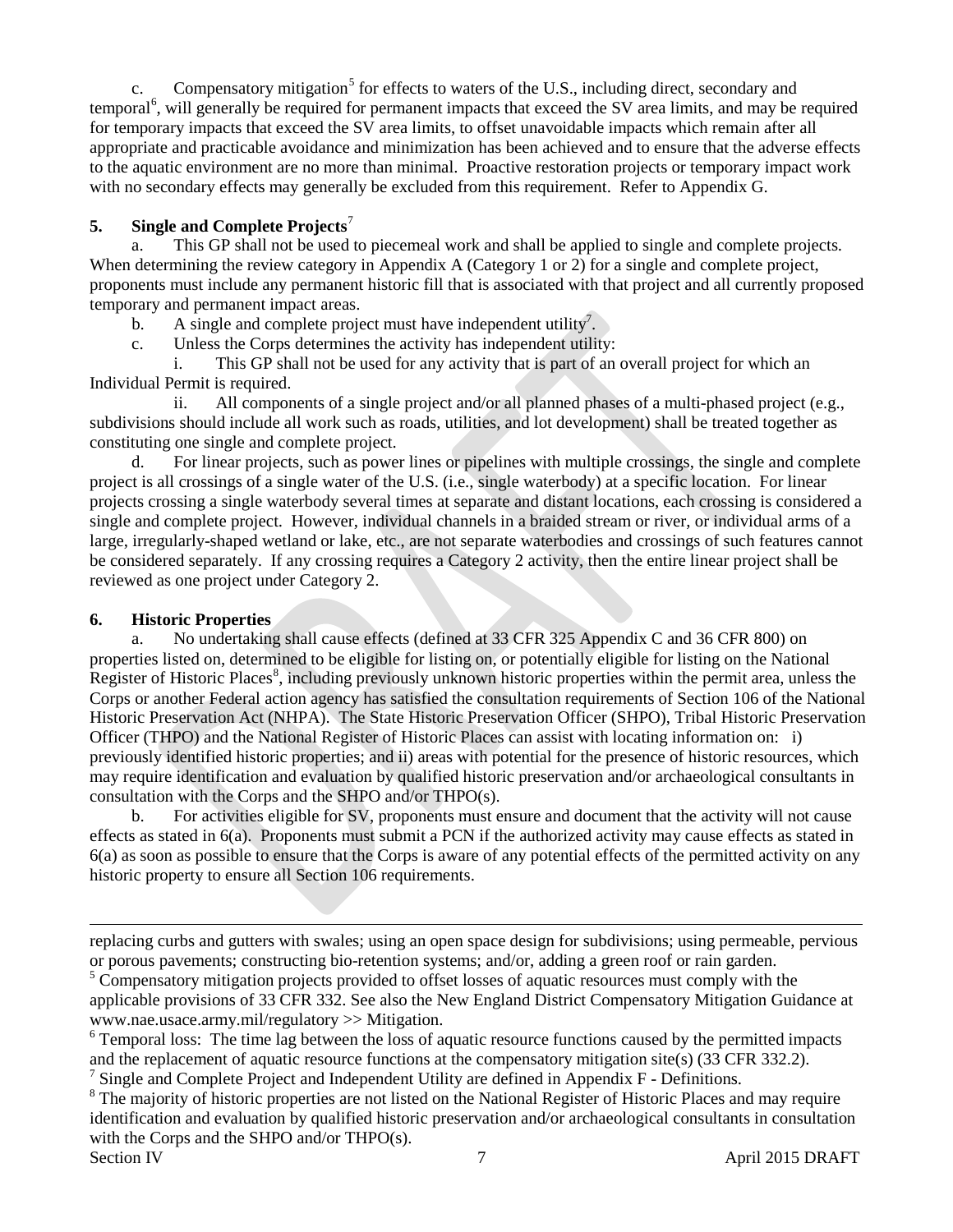c. All PCNs shall: i) show notification to the SHPO and applicable  $THPO(s)$ <sup>[9](#page-7-0)</sup> for their identification of historic properties, ii) state which historic properties may be affected by the proposed work or include a vicinity map indicating the location of the historic properties or the potential for the presence of historic properties, and iii) include any available documentation from the SHPO or THPO(s) indicating that there are or are not historic properties affected. Starting consultation early in project planning can save proponents time and money.

d. If you discover any previously unknown historic, cultural or archeological remains and artifacts while accomplishing the activity authorized by this permit, you must immediately notify the district engineer of what you have found, and to the maximum extent practicable, avoid construction activities that may affect the remains and artifacts until the required coordination has been completed. The district engineer will initiate the Federal, Tribal and state coordination required to determine if the items or remains warrant a recovery effort or if the site is eligible for listing in the National Register of Historic Places.

#### **7. Corps Projects and Property**

a. In addition to any authorization under this GP, proponents must contact the Corps Real Estate Division at (978) 318-8585 for work occurring on or potentially affecting Corps properties and/or Corpscontrolled easements to initiate reviews and determine what real estate instruments are necessary to perform work. Permittees may not commence work on Corps properties and/or Corps-controlled easements until they have received any required Corps real estate documents evidencing site-specific permission to work.

b. Any proposed temporary or permanent modification or use of a federal project (including but not limited to a levee, dike, floodwall, channel, anchorage, breakwater, seawall, bulkhead, jetty, wharf, pier or other work built but not necessarily owned by the United States), which would obstruct or impair the usefulness of the federal project in any manner, and/or would involve changes to the authorized federal project's scope, purpose, and/or functioning that go beyond minor modifications required for normal operations and maintenance, is not eligible for SV and requires review and approval by the Corps pursuant to 33 USC 408.

c. Any structure or work within any Corps Federal Navigation Project (FNP) or its buffer zone<sup>10</sup>, shall be subject to removal at the owner's expense prior to any future Corps dredging or the performance of periodic hydrographic surveys. See GC 10 for more requirements related to FNPs.

### **8. Federal Threatened and Endangered Species**

a. No activity is authorized which: i) is likely to directly or indirectly jeopardize the continued existence of a threatened or endangered species or a species proposed for such designation, as identified under the Federal Endangered Species Act (ESA), or which will directly or indirectly destroy or adversely modify the critical habitat of such species; ii) "may affect" a listed species or critical habitat, unless Section 7 consultation addressing the effects of the proposed activity has been completed; or iii) violates the ESA.

b. A PCN is required if a threatened or endangered species, a species proposed for listing as threatened or endangered, or designated or proposed critical habitat (all hereinafter referred to as "listed species or habitat"), as identified under the ESA, is present in the action area<sup>[11](#page-7-2)</sup>. To determine whether listed species or habitat are present, refer to the instructions in Appendix D. **If listed species or habitat are present in tidal and non-tidal waters in the project area, applicants must request an Official Species List from the Service(s) and must include the list in the Corps permit application.** To request an Official Species List applicants must go to:

[http://ecos.fws.gov/ipac/,](http://ecos.fws.gov/ipac/) select "Initial Project Scoping," and follow Step 1 **-** 3 to determine if listed species or habitat are present in the action area; and

<http://www.greateratlantic.fisheries.noaa.gov/protected/section7/>

For further instructions, refer also to Appendix D

c. Federal agencies should follow their own procedures for complying with the requirements of the ESA. Work may be eligible for SV if another Federal agency has satisfied the requirements of Section 7 of the

<span id="page-7-1"></span> $10 \text{ See }$  Appendix H for a list of FNPs. The buffer zone is equal to three times the authorized depth of the FNP.

<span id="page-7-2"></span>Section IV 8 April 2015 DRAFT <sup>11</sup> The "Endangered Species Consultation Handbook – Procedures for Conducting Consultation and Conference Activities Under Section 7 of the ESA," defines action area as "all areas to be affected directly or indirectly by the Federal action and not merely the immediate area involved in the action. [50 CFR 402.02]."

<span id="page-7-0"></span><sup>&</sup>lt;sup>9</sup> Appendix E,  $3(a)$ &(b). Historic Resources, provides contact information and each tribe's "area of concern."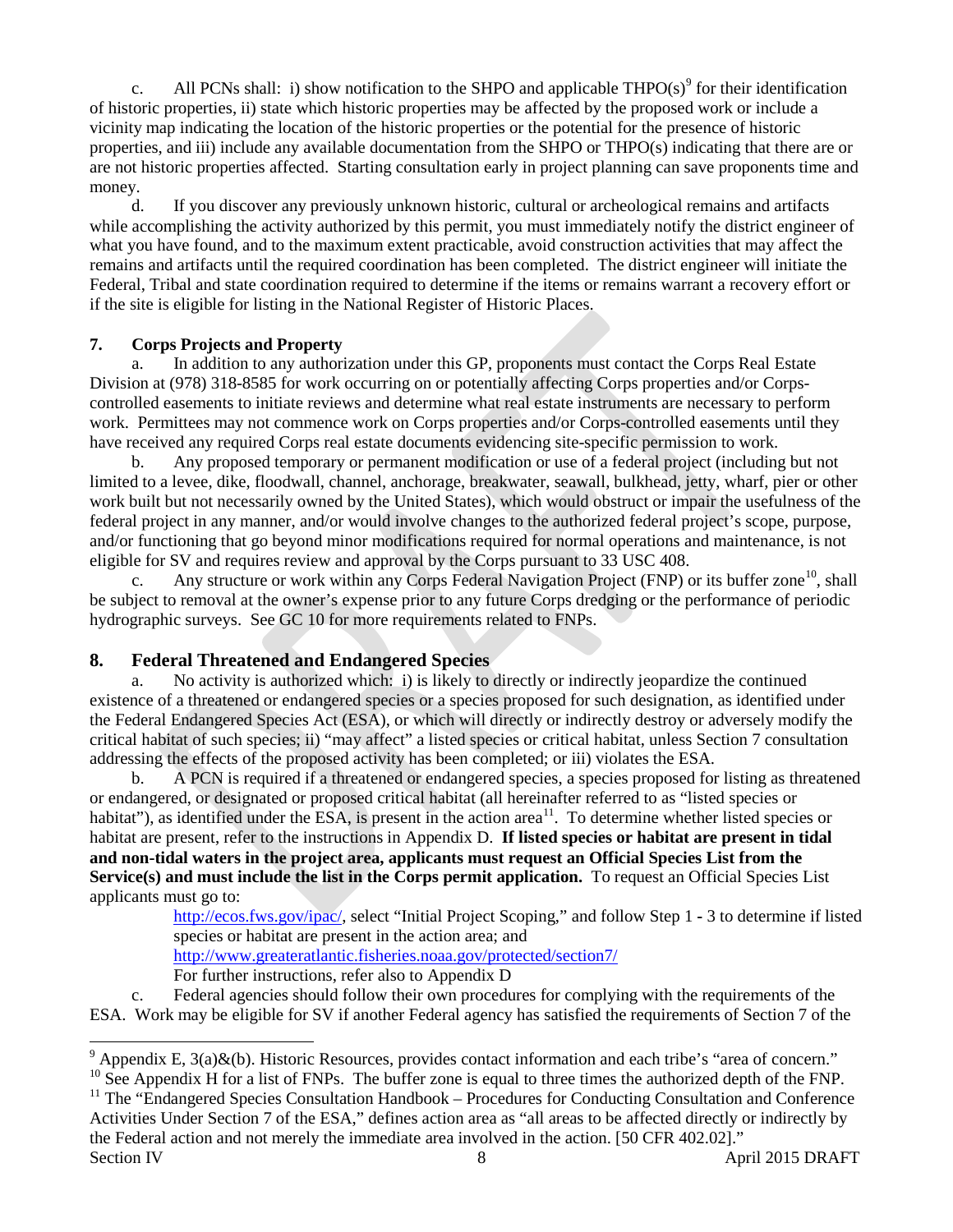ESA. Upon request, permittees must provide the Corps with the appropriate documentation to demonstrate compliance with those requirements.

**9. Wild and Scenic Rivers.**[12](#page-8-0) Any activity that occurs in the designated main stem of, within 0.25 mile up or downstream of the designated main stem of, or in tributaries within .25 miles of the designated main stem of a National Wild and Scenic River, or in "bordering and contiguous wetlands" (see Appendix A, Endnote 1) that are adjacent to the designated main stem of a National Wild and Scenic River, or that has the potential to alter flows within a river within the National Wild and Scenic River System, is not eligible for Category 1 regardless of size of the impacts. This condition applies to both designated Wild and Scenic Rivers and rivers officially designated by Congress as study rivers for possible inclusion while such rivers are in an official study status. National Wild and Scenic Rivers System segments for Maine as of October 2015 include: Allagash River beginning at Telos Dam continuing to Allagash checkpoint at Eliza Hole Rapids, approximately 3 miles upstream of the confluence with the St. John River (length  $= 92$  miles).

#### **10. Navigation**

a.Any structure or work that extends closer to the horizontal limits of any Corps Federal Navigation Project (see Appendix H) than a distance of three times the project's authorized depth shall be subject to removal at the owner's expense prior to any future Corps dredging or the performance of periodic hydrographic surveys. This is applicable to Category 1 and 2. Reference Appendix A, Page 28 (Moorings) and Page 29 (Structures, Floats & Lifts).

b. There shall be no unreasonable interference with navigation by the existence or use of the activity authorized herein, and no attempt shall be made by the permittee to prevent the full and free use by the public of all navigable waters at or adjacent to the activity authorized herein.

c. The permittee understands and agrees that if future U.S. operations require the removal, relocation, or other alteration of the structure or work herein authorized, or if, in the opinion of the Secretary of the Army or his authorized representative, said structure or work shall cause unreasonable obstruction to the free navigation of the navigable waters, the permittee will be required, upon due notice from the Corps, to remove, relocate, or alter the structural work or obstructions caused thereby, without expense to the U.S. No claim shall be made against the U.S. on account of any such removal or alteration.

d. A PCN is required for all work in, over or under an FNP or its buffer zone<sup>13</sup> unless otherwise indicated in Appendix A.

**11. Federal Liability.** In issuing this permit, the Federal Government does not assume any liability for the following: (a) damages to the permitted project or uses thereof as a result of other permitted or unpermitted activities or from natural causes; (b) damages to the permitted project or uses thereof as a result of current or future activities undertaken by or on behalf of the U.S. in the public interest;

(c) damages to persons, property, or to other permitted or unpermitted activities or structures caused by the activity authorized by this permit; (d) design or construction deficiencies associated with the permitted work; (e) damage claims associated with any future modification, suspension, or revocation of this permit.

### **12. Utility Line Installation and Removal**

a. Subsurface utility lines shall remain subsurface. If it is necessary to discharge dredged or filled material to keep such utility lines buried or restore them to their original subsurface condition, a PCN and written verification from the Corps may be required (e.g., in the case of side casting into wetlands from utility trenches).

b. Subsurface utility lines must be installed at a sufficient depth to avoid damage from anchors, dredging, etc., and to prevent exposure from erosion and stream adjustment. In accordance with Corps New England District Regulation NEDER 1110-1-9 (www.nae.usace.army.mil/missions/regulatory >> [Useful Links](http://www.nae.usace.army.mil/Missions/Regulatory/UsefulLinks.aspx)  [and Documents\)](http://www.nae.usace.army.mil/Missions/Regulatory/UsefulLinks.aspx), as an absolute minimum, the bottom cover associated with the initial installation of utility lines under navigable waters and navigation channels shall be 48 inches in soil or 24 inches in rock excavation in competent rock unless specified in a written determination. These minimum bottom cover requirements for pipelines and cables shall be measured from the maximum depth of dredging to the top of the utility. The

<span id="page-8-0"></span>Section IV 8 April 2015 DRAFT  $12$  Additional information can be found at: http://www.rivers.gov.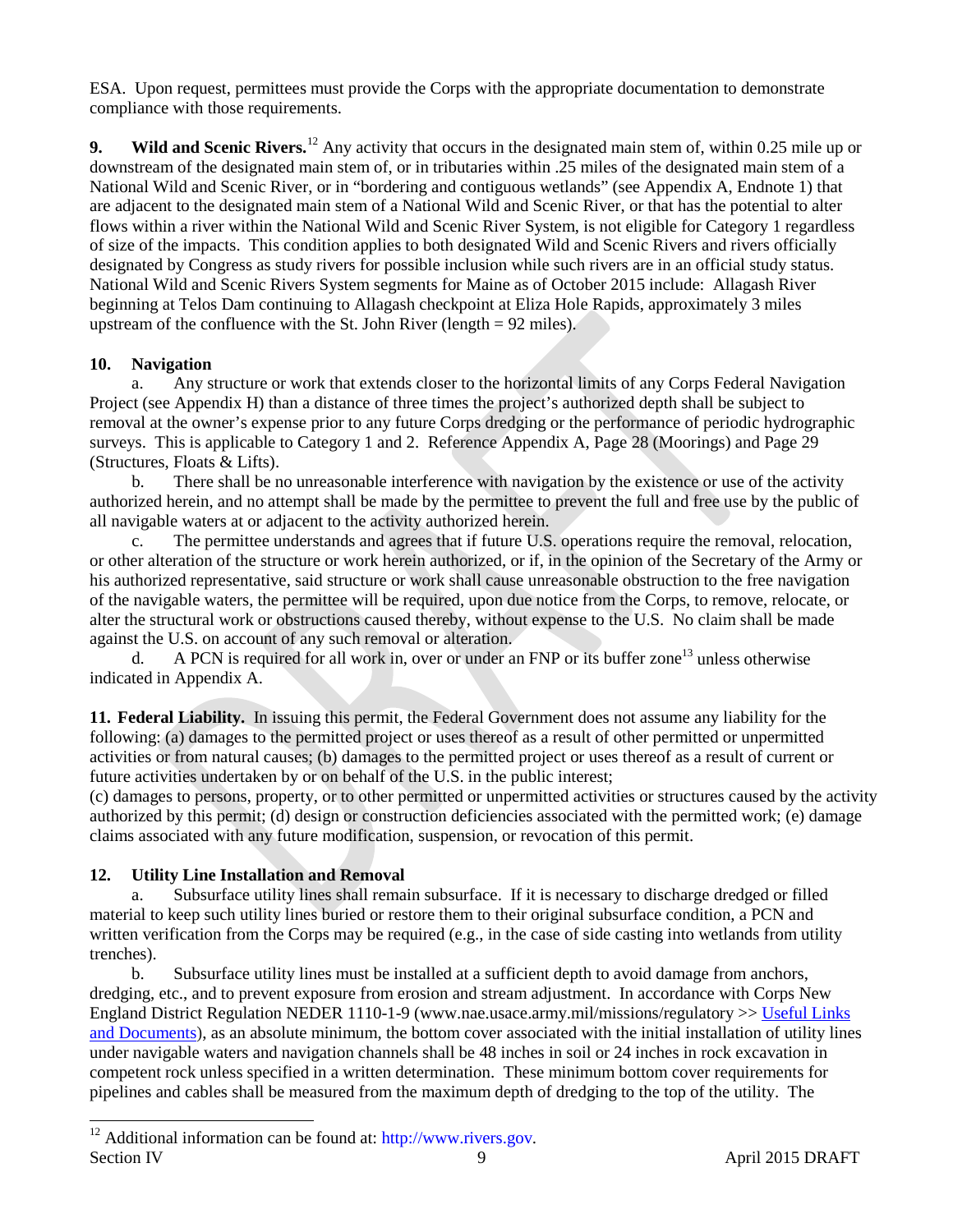maximum depth of dredging, in waterways having existing FNPs, is generally considered to be the authorized project depth plus any allowance for advanced maintenance and the allowable overdepth for dredging tolerances. In waterways that do not have existing FNPs, this depth should be taken as two feet below the existing bottom or maximum depth of proposed dredging, as applicable.

c. Aerial utility lines that cross navigable waters must meet minimum clearances. See 33CFR322.5(i).

d. For horizontal directional drilling work, returns of drilling fluids to the surface (i.e., frac-outs) are not authorized and require restoration to the maximum extent practicable in accordance with the terms and conditions of this GP. The permittee and its contractor shall have onsite and shall implement the procedures detailed in a frac-out contingency plan for monitoring drilling operations and for the immediate containment, control and recovery/removal of drilling fluids released into the environment should a discharge of material occur during drilling operations.

e. Within the context of any new installations, any abandoned or inactive utility lines should be removed and faulty lines (e.g., leaking hazardous substances, petroleum products, etc.) should be removed or repaired to the extent practicable. A PCN and written verification from the Corps is required if they are to remain in place, e.g., to protect sensitive areas or ensure safety.

f. No work shall drain a water of the U.S. by providing a conduit for water on or below the surface. Trench plugs installed along pipelines may be effective.

**13. Heavy Equipment in Wetlands or Mudflats.** Operating heavy equipment other than fixed equipment (drill rigs, fixed cranes, etc.) within wetlands shall be minimized, and such equipment shall not be stored, maintained or repaired in wetlands, to the maximum extent practicable. Where construction requires heavy equipment operation in wetlands, the equipment shall either have low ground pressure (typically <3 psi), or it shall be placed on swamp/construction/timber mats (herein referred to as "construction mats" and defined at Appendix A, Endnote 4) that are adequate to support the equipment in such a way as to minimize disturbance of wetland soil and vegetation. Construction mats are to be placed in the wetland from the upland or from equipment positioned on swamp mats if working within a wetland. Dragging construction mats into position is prohibited. Other support structures that are capable of safely supporting equipment may be used with written Corps authorization (Category 2 authorization or Individual Permit). Similarly, the permittee may request written authorization from the Corps to waive use of mats during frozen, dry or other conditions. An adequate supply of spill containment equipment shall be maintained on site. Construction mats should be managed in accordance with the Construction Mat BMPs at [www.nae.usace.army.mil/missions/regulatory](http://www.nae.usace.army.mil/missions/regulatory) >> State General Permits >> Permit Resources.

**14. Temporary Fill.** Temporary fill that qualifies for Category 1 (e.g., <15,000 SF of combined temporary and permanent fill associated with the single and complete project) or is authorized in writing under Category 2, shall adhere to the following:

a. All temporary fill and disturbed soils shall be stabilized to prevent its eroding into waters of the U.S. where it is not authorized. Work shall include phased or staged development to ensure only areas under active development are exposed and to allow for stabilization practices as soon as practicable, typically within three calendar days after disturbance. Accelerated stabilization (the providing of temporary or permanent cover by the end of the work day to prevent erosion) shall be employed as necessary. Temporary fill must be placed in a manner that will prevent it from being eroded by expected high flows.

b. Unconfined temporary fill authorized for discharge into waters of the U.S. (e.g., temporary stream crossings) shall consist of material that minimizes impacts to water quality (e.g. washed stone, stone, etc.).

c. Appropriate measures must be taken to maintain normal downstream flows and minimize flooding to the maximum extent practicable when temporary structures, work, and discharges of dredged or fill material, including cofferdams, are necessary for construction activities, access fills, or dewatering of construction sites. Place materials in a location and manner that does not adversely impact surface or subsurface water flow into or out of the wetland. Temporary fill authorized for discharge into wetlands shall be placed on geotextile fabric or other appropriate material laid on the pre-construction wetland grade where practicable to minimize impacts and to facilitate restoration to the original grade. Construction mats are excluded from this requirement.

d. Temporary fill, construction mats and corduroy roads shall be entirely removed as soon as they are no longer needed to construct the authorized work. Temporary fill shall be placed in its original location or disposed of at an upland site and suitably contained to prevent its subsequent erosion into waters of the U.S. To qualify for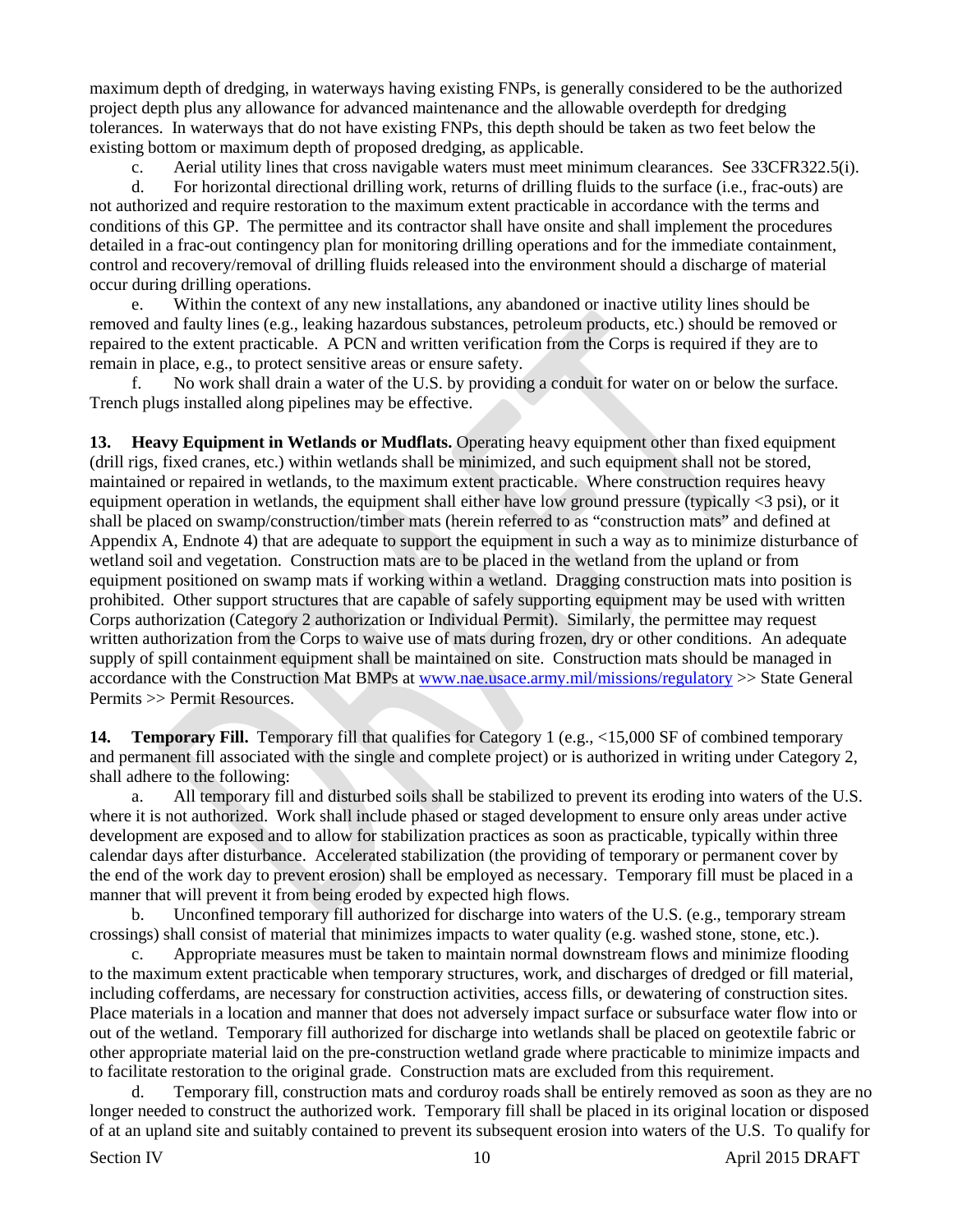Category 1, temporary fill placed during the: i.) growing season must be removed before the beginning of the next growing season; and ii.) non-growing season may remain throughout the following growing season, but must be removed before the beginning of the next growing season.

e. Temporary fill, construction mats and corduroy roads are considered temporary only if they are removed as soon as they are no longer needed to construct the authorized work.

f. Construction debris and/or deteriorated materials shall not be located in waters of the U.S.

#### **15. Restoration of Special Aquatic Sites (Including Wetland Areas)**

a. Temporary fills must be removed in their entirety and the affected areas restored to their preconstruction condition, function and elevation. Restoration shall typically commence no later than the completion of construction. The physical actions of cut-and-fill work, land grading, construction equipment movement and the transport of building materials alter the architecture and structure of the soil, resulting in: the mixing of layers (horizons) of soil materials, compression of those materials and diminished soil porosity which, if left unchecked, severely impairs the soil's water holding capacity and vertical drainage (rainfall infiltration), from the surface downward.

b. For excavated areas, "restored to pre-construction condition, function and elevation" means careful removal of existing soil and vegetation, separate topsoil and subsoil stockpiling, soil protection, and replacement back to the original location such that the original soil layering and vegetation schemes are approximately the same, unless otherwise authorized. Plan for natural settling that will occur (the initial post-restoration elevation of the backfilled areas should be above the desired final grade as topsoil may settle by 33% to 50%), minimize compaction, and ensure that topsoil is void of gravel and subsoil. A minimum of 4 inches of topsoil should be at the surface after the soil has settled. Wetland areas temporarily disturbed shall be stabilized (e.g., seeded or planted). Seed mixes and vegetation shall include only plant species native to New England and shall not include any species listed as "Invasive and Other Unacceptable Plant Species" in the "New England District Compensatory Mitigation Guidance" (see GC 24 and refer to Appendix G). This list may be updated periodically.

c. Limit compaction to the minimum needed to promote a successful seedbed; avoid a 'fluffy' seedbed, which is susceptible to erosion until the plants get established, and a compacted topsoil layer, which is counter-productive and will lead to greater erosion susceptibility down the road. Test soils for compaction. A soil probe, auger, or shovel should be able to retrieve samples of post-restoration profile. Equipment refusal shall be considered a failure of restoration, in which case the soil should be restored through deep-ripping and/or decompaction, or other appropriate methods, and wetland hydrology must be maintained. See the BMPs at www.nae.usace.army.mil/missions/regulatory >> State General Permits >> Permit Resources >> Restoration.

d. In areas of authorized temporary disturbance, cut woody vegetation (trees, shrubs, etc.) shall be cut at or above ground level and not uprooted in order to prevent disruption to the wetland soil structure and to allow stump sprouts to revegetate the work area, unless otherwise authorized.

e. Trenches shall be constructed or backfilled so that the trench does not drain waters of the U.S. (e.g., materials or methods that create a French drain effect).

### **16. Soil Erosion, Sediment and Turbidity Controls**

a. Adequate sedimentation and erosion control management measures, practices and devices, such as phased construction, installation of sediment control barriers (i.e. silt fence, vegetated filter strips, geotextile silt fences, erosion control mixes, hay bales or other devices) downhill of all exposed areas, retention of existing vegetated buffers, application of temporary mulching during construction, and permanent seeding and stabilization shall be installed and properly maintained to reduce erosion and retain sediment on-site during and after construction. They shall be capable of preventing erosion; of collecting sediment, suspended and floating materials; and of filtering fine sediment.

b. Temporary sediment control barriers shall be removed upon completion of work, but not until all disturbed areas are permanently stabilized. The sediment collected by these sediment barriers shall be removed and placed at an upland location and stabilized to prevent its later erosion into a waterway or wetland.

c. All exposed soil and other fills shall be permanently stabilized at the earliest practicable date .

**17. Time of Year Work Windows/Restrictions.** For activities where work is authorized in streams and tidal waters that causes turbidity or sediment re-suspension in streams or tidal waters or other construction related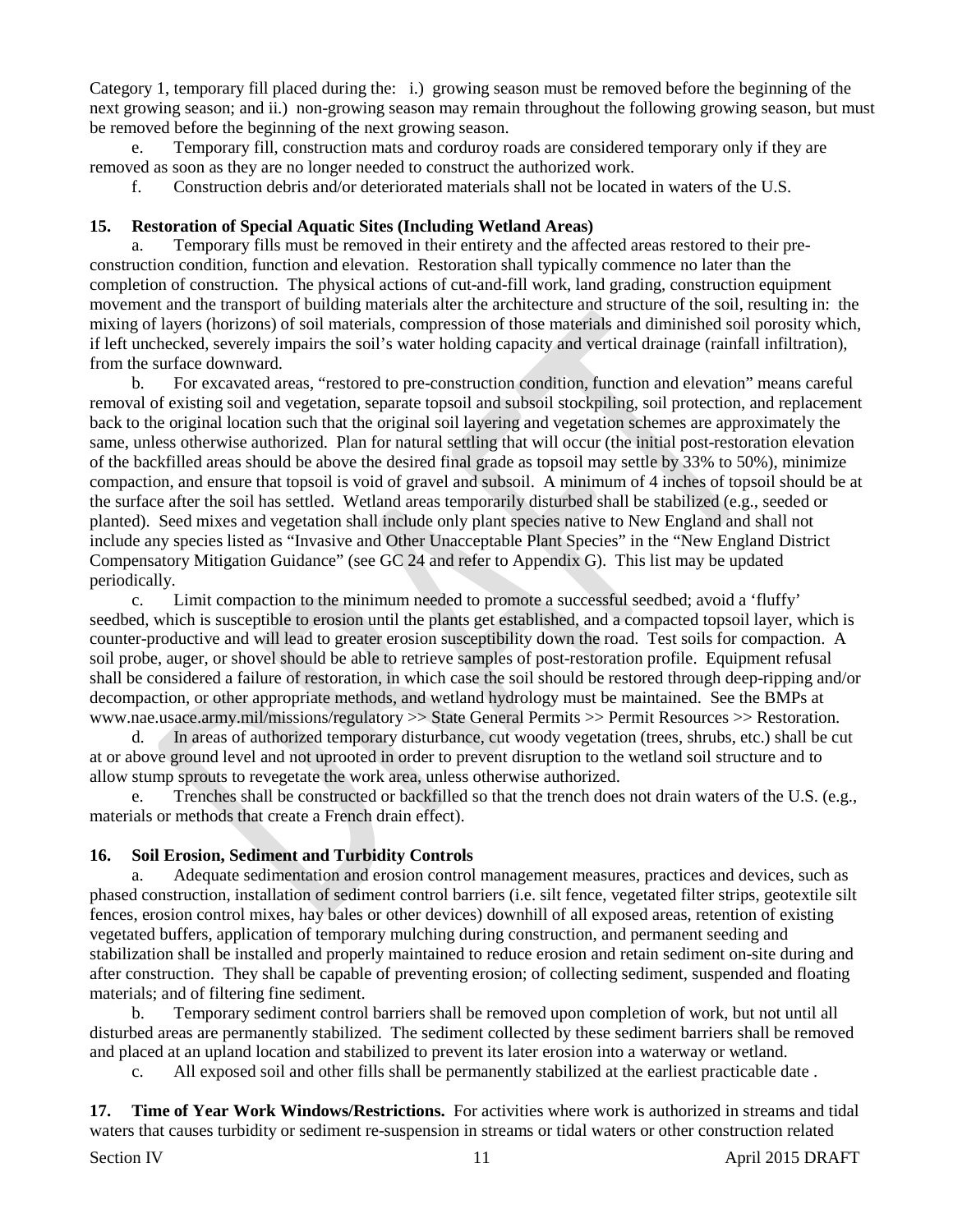disturbances, work must be conducted during the following TOY work windows (not during the TOY restrictions) unless otherwise authorized by the Corps:

|                  | TOY Restriction (no work) | TOY Work Window (work allowed) |
|------------------|---------------------------|--------------------------------|
| Non-tidal waters | Oct. 01 to Jul. 14        | Jul. 15 to Sep. 30             |
| Tidal waters     | Apr. 10 to Nov. $07$      | Nov. 08 to Apr. 09             |

#### **18. Aquatic Life Movements & Management of Water Flows**

a. No activity may substantially disrupt the necessary life cycle movements of those species of aquatic life indigenous to the waterbody, including those species that normally migrate through the area, unless the activity's primary purpose is to impound water. Unless otherwise stated, activities impounding water in a stream require a PCN to ensure impacts to aquatic life species are avoided and minimized. All permanent and temporary crossings of waterbodies (e.g., streams, wetlands) shall be:

i. Suitably culverted, bridged, or otherwise designed and constructed to maintain low flows to sustain the movement of those aquatic species; and

ii. Properly aligned and constructed to prevent bank erosion or streambed scour both adjacent to and inside the culvert. Permanent and temporary crossings of wetlands shall be suitably culverted, spanned or bridged in such a manner as to preserve hydraulic and ecological connectivity between the wetlands on either side of the road.

b. To avoid adverse impacts on aquatic organisms, the low flow channel/thalweg shall remain unobstructed during periods of low flow, except when it is necessary to perform the authorized work.

c. To the maximum extent practicable, the pre-construction course, condition, capacity, and location of open waters must be maintained for each activity, including stream channelization and storm water management activities. The activity must be constructed to withstand expected high flows. The activity must not restrict or impede the passage of normal or high flows, unless the primary purpose of the activity is to impound water or manage high flows. The activity may alter the preconstruction course, condition, capacity, and location of open waters if it benefits the aquatic environment (e.g., stream restoration or relocation activities).

#### **19. Water Quality and Coastal Zone Management**

a. Applicants must satisfy any conditions imposed by the state and EPA, where applicable, in their CWA § 401 Water Quality Certifications (WQC) for this GP, or in any Individual § 401 WQC. See Appendix E for state-specific contact information and to determine if any action is required to obtain a 401 WQC. The Corps may require additional water quality management measures to ensure that the authorized activity does not cause or contribute to a violation of water quality standards. All projects authorized by this GP shall be designed, constructed and operated to minimize or eliminate the discharge of pollutants.

b. Applicants must satisfy any additional conditions imposed by the state in their Coastal Zone Management (CZM) Act consistency concurrences for this GP, or in any Individual CZM consistency concurrences. The Corps may require additional measures to ensure that the authorized activity is consistent with state coastal zone management requirements.

#### **20. Floodplains and Floodways**

a. Appropriate measures must be taken to minimize flooding to the maximum extent practicable.

b. Activities within 100-Year Floodplains must comply with applicable Federal Emergency Management Agency (FEMA)-approved state and/or local floodplain management permitting requirements. Proponents may need to coordinate with FEMA and apply for a formal change to the flood insurance study products or forward a set of project plans and relevant technical documentation in a digital format to the Risk Analysis Branch Chief, Mitigation Division, FEMA, Region 1, 99 High Street, Boston, Massachusetts 02110. Applicants should provide a copy of any documentation to the Corps along with the PCN.

c. Proponents may have to obtain a Flood Hazard Development Permit issued by the town. Inquiries may be directed to the municipality or to the Maine Floodplain Management Coordinator at (207) 287-8063. See http://www.maine.gov/dacf/flood/

**21. Storage of Seasonal Structures.** Seasonal or recreational structures such as pier sections, floats, aquaculture structures, etc. that are removed from the waterway for a portion of the year (often referred to as seasonal structures) shall be stored in an upland location landward of mean high water (MHW) or ordinary high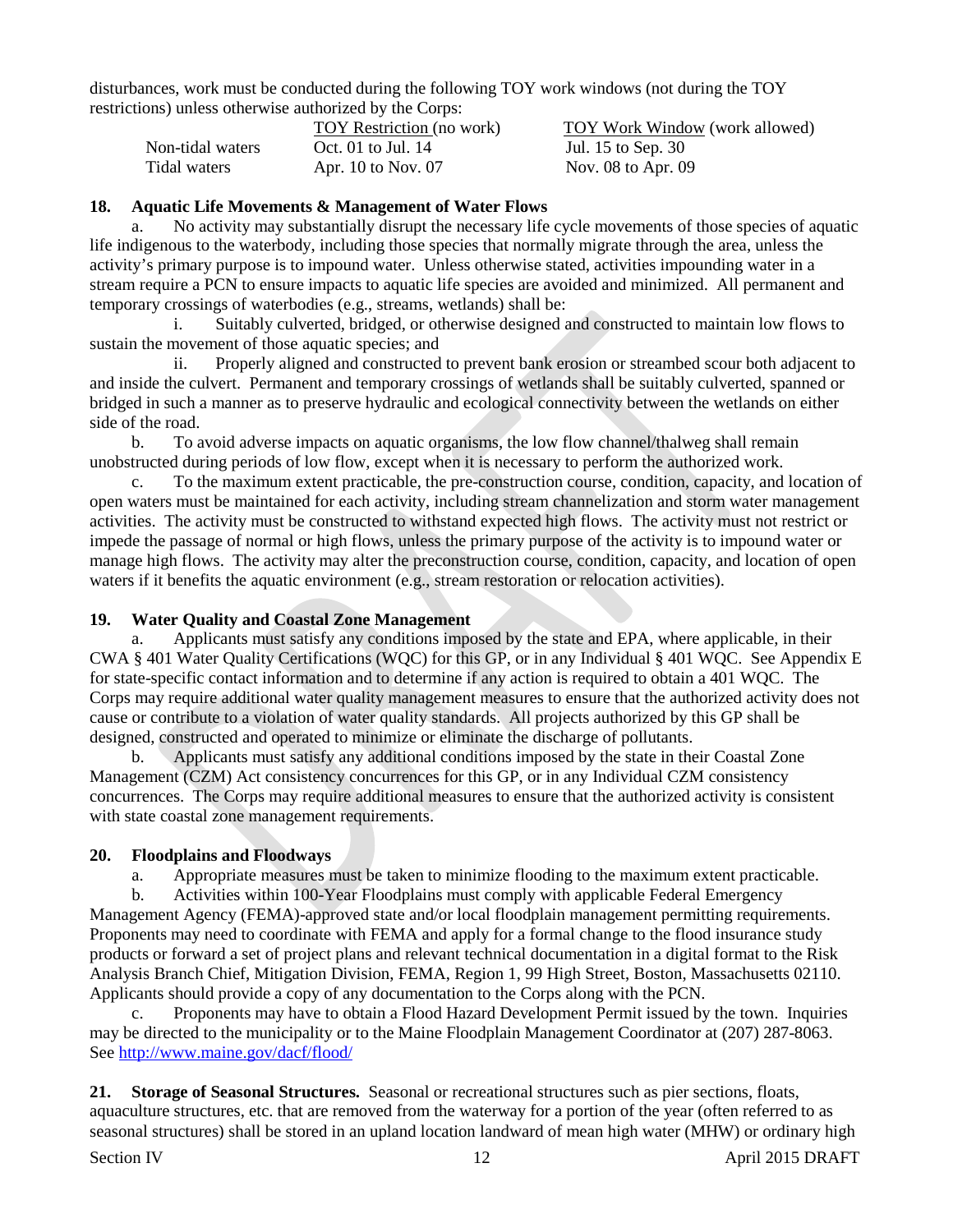water (OHW) and not in wetlands, tidal wetlands, their substrate or on mudflats. These seasonal structures may be stored on the fixed, pile-supported portion of the structure that is waterward of MHW or OHW. Seasonal storage of structures in navigable waters, e.g., in a protected cove on a mooring, requires Corps approval.

### **22. Spawning, Breeding, and Migratory Areas**

a. Activities and impacts such as excavations, discharges of dredged or fill material, and/or suspended sediment producing activities in fish migratory areas, fish and shellfish spawning or nursery areas, or amphibian and migratory bird breeding areas, during spawning or breeding seasons shall be avoided and minimized to the maximum extent practicable.

b. Activities in waters of the United States that serve as breeding areas for migratory birds must be avoided to the maximum extent practicable. The permittee is responsible for obtaining any "take" permits required under the USFWS's regulations governing compliance with the Migratory Bird Treaty Act or the Bald and Golden Eagle Protection Act. The permittee should contact the appropriate local office of the USFWS to determine if such "take" permits are required for a particular activity (See Appendix E).

### **23. Vernal Pools**

a. Impacts to VP Management Areas<sup>[13](#page-12-0)</sup> for all VPs on, and known VPs surrounding, the project site shall be minimized to the maximum extent practicable.

b. The following management practices must be followed for all work within the VP Management Area (750' of a VP's edge) of all VPs in order to qualify for Category 1 when there is fill placed in a water of the U.S., including wetlands:

i. Similar to the DEP's Significant Wildlife Habitat regulations<sup>14</sup>:

1. No disturbance within the VP Depression or VP Envelope (area within 100 feet of the VP Depression's edge)<sup>15</sup>;

2. Maintain a minimum of 75% of the Critical Terrestrial Habitat (area within 100-750 feet of the VP Depression's edge) as unfragmented forest with at least a partly-closed canopy of overstory trees to provide shade, deep litter and woody debris<sup>3</sup>;

- 3. Maintain or restore forest corridors connecting wetlands and significant vernal pools;
- 4. Minimize forest floor disturbance; and
- 5. Maintain native understory vegetation and downed woody debris.

ii. Cape Cod style-curbing or no curbing options shall be used on new roads to facilitate amphibian passage<sup>2</sup>.

c. For work not complying with the requirements in (b) above, applicants shall submit a PCN to the Corps for at least Category 2 review with information on directional buffers in accordance with the VP Directional Buffer Guidance document<sup>2</sup>. Conservation of the unimpacted area within the VP Management Area will often be required.

d. GC 2 requires applicants to delineate or approximately identify on the project plans all waters of the U.S., which include vernal pools.

e. GC 23(a) and (c) do not apply to projects that are within a municipality and meet the provisions of a Corps-approved VP Special Area Management Plan (VP SAMP) and are otherwise eligible for self-verification.

## **24. Invasive and Other Unacceptable Species[16](#page-12-3)**

<span id="page-12-0"></span><sup>&</sup>lt;sup>13</sup> The Corps VP Management Area, which includes the VP and a 750' radius from the VP's edge, is defined at Appendix A, Endnote 5.

Appendix G,  $10(a)$ -(d) provides links to the state's Significant Wildlife Habitat regulations and references that provide impact minimization measures to reference when designing projects.

<span id="page-12-3"></span><span id="page-12-1"></span><sup>&</sup>lt;sup>18</sup> The no disturbance requirement in the VP envelope [see (b)(i)(1)], and (b)(i)(2), do not apply to temporary impacts associated with construction mats in previously disturbed areas of existing utility project (e.g.,

<span id="page-12-2"></span>transmission lines, gas pipelines) or linear transportation project (e.g., roads, highways, railways, trails, airport runways and taxiways) right-of-ways provided there is a Vegetation Management Plan that avoids, minimizes and mitigates impacts to aquatic resources.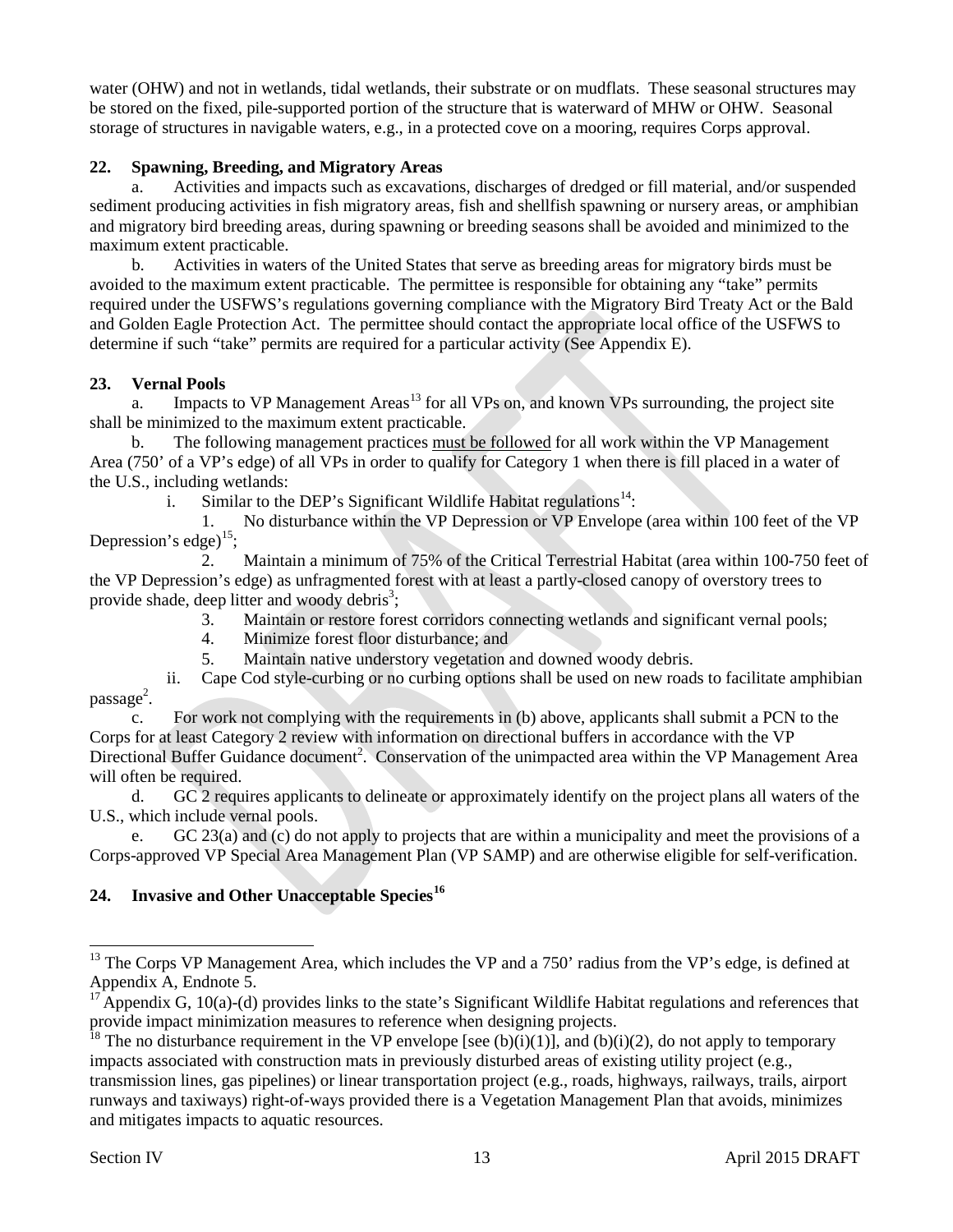a. The introduction or spread of invasive or other unacceptable plant or animal species on the project site or areas adjacent to the project site caused by the site work shall be avoided to the maximum extent practicable. For example, construction mats and equipment shall be thoroughly cleaned and free of vegetation and soil before and after use. The introduction or spread of invasive plant or animal species on the project site caused by the site work shall be controlled.

b. No cultivars, invasive or other unacceptable plant species may be used for any mitigation, bioengineering, vegetative bank stabilization or any other work authorized by this GP. However, non-native species and cultivars may be used when it is appropriate and specified in a written verification, such as using *Secale cereale* (Annual Rye) to quickly stabilize a site. All PCNs should explain the reason for using non-native species or cultivars.

**25. Programmatic Agreements.** The Corps requirements to comply with Section 106 of the NHPA, Section 7 of the Endangered Species Act or Essential Fish Habitat conservation under the Magnuson-Stevens Act may be satisfied by a Programmatic Agreement with the Corps, New England District or another federal action agency. Activities may then be eligible for SV. Any Corps, New England District Programmatic Agreements will be available on our website.

**26. Permit On Site.** The permittee shall ensure that a copy of this GP and any accompanying authorization letter with attached plans are at the site of the work authorized by this GP whenever work is being performed and that all construction personnel performing work which may affect waters of the U.S. are aware of its terms and conditions. The entire permit authorization shall be made a part of any and all contracts and subcontracts for work that affects areas of Corps jurisdiction at the site of the work authorized by this GP. This shall be achieved by including the entire permit authorization in the specifications for work. The term "entire permit authorization" means this entire GP and the authorization letter (including its drawings, plans, appendices and other attachments) and also includes permit modifications. If the authorization letter is issued after the construction specifications, but before receipt of bids or quotes, the entire permit authorization shall be included as an addendum to the specifications. If the authorization letter is issued after receipt of bids or quotes, the entire permit authorization shall be included in the contract or subcontract. Although the permittee may assign various aspects of the work to different contractors or subcontractors, all contractors and subcontractors shall be obligated by contract to comply with all environmental protection provisions contained within the entire GP authorization, and no contract or subcontract shall require or allow unauthorized work in areas of Corps jurisdiction.

**27. Self-Verification Notification Form (SVNF).** Permitees must complete and submit the SVNF provided at Appendix B to the Corps for work authorized by this GP unless otherwise noted in Appendix A. **NOTE: A copy of a state permit application form may be an acceptable surrogate for the SVNF.** 

**28. Inspections.** The permittee shall allow the Corps to inspect the authorized activity at any time deemed necessary to ensure that it is being or has been accomplished in accordance with the terms and conditions of this GP and any written verification. The Corps may also require post-construction engineering drawings for completed work, post-dredging survey drawings for any dredging work, or other post-construction reports. To facilitate these inspections, the permittee shall complete and return to the Corps the following forms:

- For Category 1/Self-Verification: The SVNF (see Appendix B).
- For Category 2/PCN: The a) Work-Start Notification Form and b) Compliance Certification Form, when either is provided with the authorization letter.

## **29. Maintenance**

Section IV 14 April 2015 DRAFT <sup>16</sup> For the purposes of this GP, plant species that are considered invasive and unacceptable are provided in Appendix G "Invasive and other Unacceptable Plant Species" of our document "Compensatory Mitigation Guidance" at [www.nae.usace.army.mil/missions/regulatory](http://www.nae.usace.army.mil/missions/regulatory)  $\gg$  Mitigation. Chapter 4(e) Planting is also particularly relevant. The June 2009 "Corps of Engineers Invasive Species Policy" provides policy, goals and objectives and is located at [www.nae.usace.army.mil/missions/regulatory](http://www.nae.usace.army.mil/missions/regulatory) >> Invasive Species. Additional information can be found at: [www.eddmaps.org/ipane.](http://www.eddmaps.org/ipane/)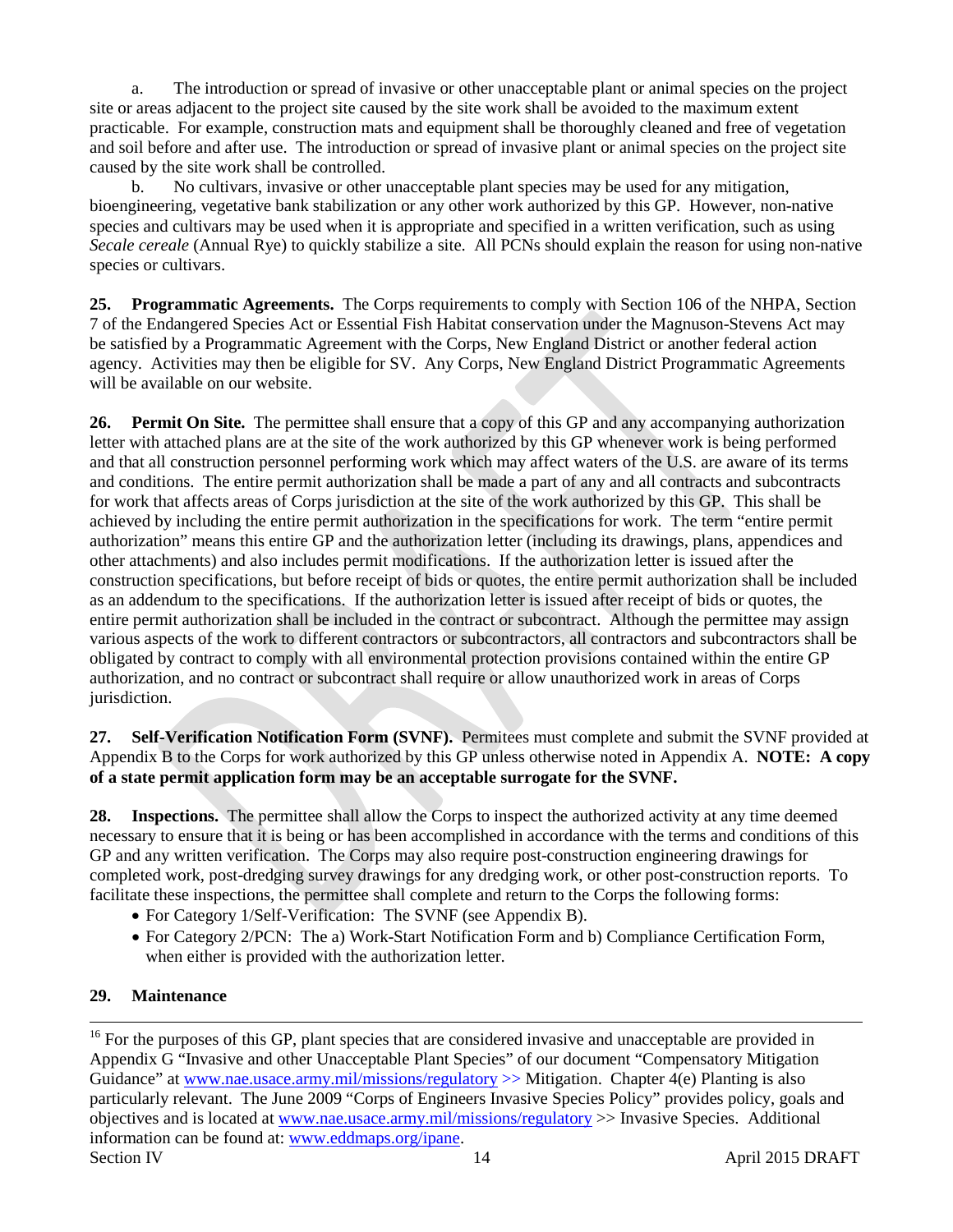a. Any authorized structure or fill shall be properly maintained, including maintenance to ensure public safety and compliance with applicable general conditions and activity-specific conditions to a written verification.

b. The requirement in (a) above does not include maintenance of dredging projects. Each maintenance dredging event exceeding the self-verification limits requires a new PCN unless an unexpired, written PCN or other Corps authorization specifies that the permittee may "dredge and maintain" an area for a particular time period. Self-verification or PCN maintenance dredging includes only those areas and depths previously authorized and actually dredged. Maintenance dredging with ocean or open water disposal will always require a PCN and at least Category 2 review.

c. Some maintenance activities may not be subject to regulation under Section 404 in accordance with 33 CFR 323.4(a)(2).

**30. Property Rights.** This GP does not convey any property rights, either in real estate or material, or any exclusive privileges, nor does it authorize any injury to property or invasion of rights or any infringement of federal, state, or local laws or regulations.

**31. Transfer of GP Verifications**. When the structures or work authorized by this GP are still in existence at the time the property is transferred, the terms and conditions of this GP, including any special conditions, will continue to be binding on the entity or individual who received the GP authorizations, as well as the new owner(s) of the property. If the permittee sells the property associated with a GP verification, the permittee may transfer the GP verification to the new owner by submitting a letter to the Corps (see Appendix E for address) to validate the transfer. A copy of the GP verification must be attached to the letter, and *the letter must contain the new owner's contact information and the following statement and signature:*

"When the structures or work authorized by this GP are still in existence at the time the property is transferred, the terms and conditions of this GP, including any special conditions, will continue to be binding on the new owner(s) of the property. To validate the transfer of this GP and the associated liabilities associated with compliance with its terms and conditions, have the transferee sign and date below."

(Transferee)

(Date)

**32. Modification, Suspension, and Revocation.** Any work authorized under this GP by self-verification or PCN may be either modified, suspended, or revoked, in whole or in part, pursuant to the policies and procedures of 33 CFR 325.7. Any such action shall not be the basis for any claim for damages against the U.S.

**33.** Special Conditions. The Corps may independently, or at the request of the federal resource agencies, impose other special conditions on a project authorized pursuant to this GP that are determined necessary to minimize adverse navigational and/or environmental effects or based on any other factor of the public interest. Failure to comply with all terms and conditions of the authorization, including special conditions, constitutes a permit violation and may subject the permittee to criminal, civil or administrative penalties and/or an ordered restoration.

**34. False or Incomplete Information.** If the Corps makes a determination regarding the eligibility of a project under this GP and subsequently discovers that it has relied on false, incomplete or inaccurate information provided by the permittee, the Corps may determine that the GP authorization is not valid; modify, suspend or revoke the authorization; and the U.S. Government may institute legal proceedings.

**35. Abandonment.** If the permittee decides to abandon the activity authorized under this GP, unless such abandonment is merely the transfer of property to a third party, he/she may be required to restore the area to the satisfaction of the Corps.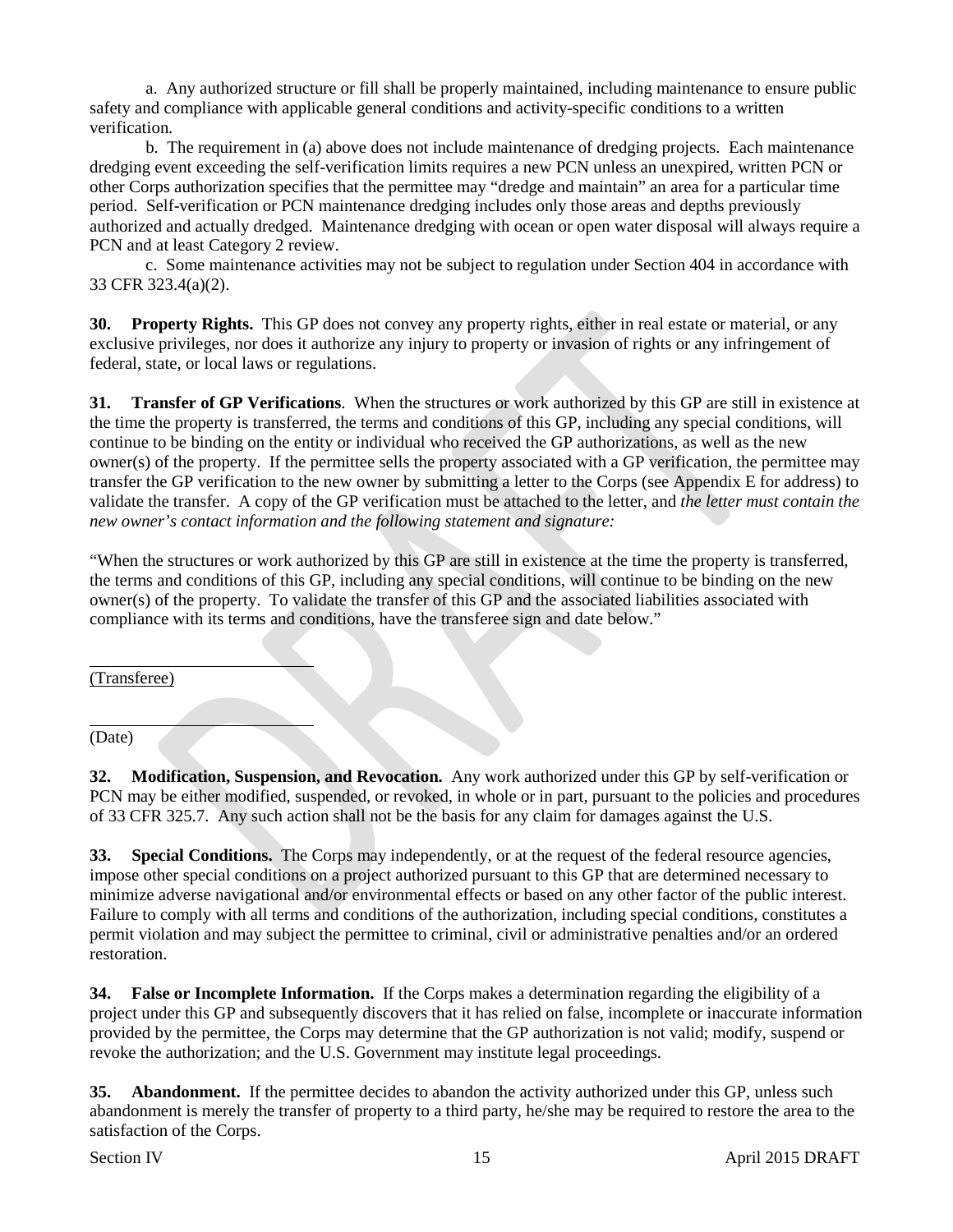**36. Enforcement cases.** This GP does not apply to any existing or proposed activity in Corps jurisdiction associated with an ongoing Corps or EPA enforcement action, until such time as the enforcement action is resolved or the Corps or EPA, as appropriate, determines that the activity may proceed independently without compromising the enforcement action.

**37. Previously Authorized Activities.** This GP expires on October 12, 2020. Activities authorized under this GP that have commenced (i.e., are under construction) or are under contract to commence before this GP expires will have until October 12, 2021 to complete the activity under the terms and conditions of the current GP.

### **38. Duration of Authorization**

a. Projects that have received authorization (Category 1 or 2) from the Corps and that were completed under the previous PGPs, nationwide permits, regional general permits or letters of permission, shall remain authorized.

b. Activities authorized pursuant to 33 CFR Part 330.3 ("Activities occurring before certain dates") are not affected by this GP.

c. Any work not commenced nor completed that was authorized in a written letter from the Corps under the GP in effect between October 12, 2010 and October 12, 2015 remains authorized subject to the terms and general conditions of this GP along with any special conditions in the authorizing written letter.

**39. Discretionary Authority.** Notwithstanding compliance with the terms and conditions of this permit, the Corps retains discretionary authority to require Category 2 or Individual Permit review based on concerns for the aquatic environment or for any other factor of the public interest [33 CFR 320.4(a)]. This authority is invoked on a case-by-case basis whenever the Corps determines that the potential consequences of the proposal warrant a higher level of review based on the concerns stated above. This authority may be invoked for projects that may contribute to cumulative environmental impacts that are more than minimal or if there is a special resource or concern associated with a particular project that is not already covered by the remaining conditions of the GP and that warrants greater review. Whenever the Corps notifies an applicant that an Individual Permit may be required, the project is not authorized under this GP and no work may be conducted until an Individual Permit is obtained or until the Corps notifies the applicant that further review has demonstrated that the work may proceed under this GP.

**40. St. John/St. Croix Rivers.** Work within the Saint John and Saint Croix River basins that requires approval of the International Joint Commission is not eligible for Category 1 and a PCN to the Corps is required if any temporary or permanent use, obstruction or diversion of international boundary waters could affect the natural flow or levels of waters on the Canadian side of the line; or if any construction or maintenance of remedial works, protective works, dams, or other obstructions in waters downstream from boundary waters could raise the natural level of water on the Canadian side of the boundary.

**41. National Lands**. Activities that impinge upon the value of any National Wildlife Refuge, National Forest, National Marine Sanctuary, National Park or any other area administered by the National Park Service, U.S. Fish and Wildlife Service (USFWS) or U.S. Forest Service are not eligible for Category 1 and require a PCN.

**42. Essential Fish Habitat (EFH)**. Any work in the following rivers and streams, including all tributaries to the extent that they are currently or were historically accessible for salmon migration, shall not be authorized under Category 1 of the GP and must be screened for potential impacts to EFH (see Appendix G for more information).

Androscoggin River Aroostook River Boyden River Dennys River Ducktrap River East Machias River Hobart Stream Kennebec River Patten Stream Penobscot River Pleasant River Presumpscot River Saco River Sheepscot River St. Croix River Tunk Stream

Machias River Narraguagus River Orland River Passagassawaukeag River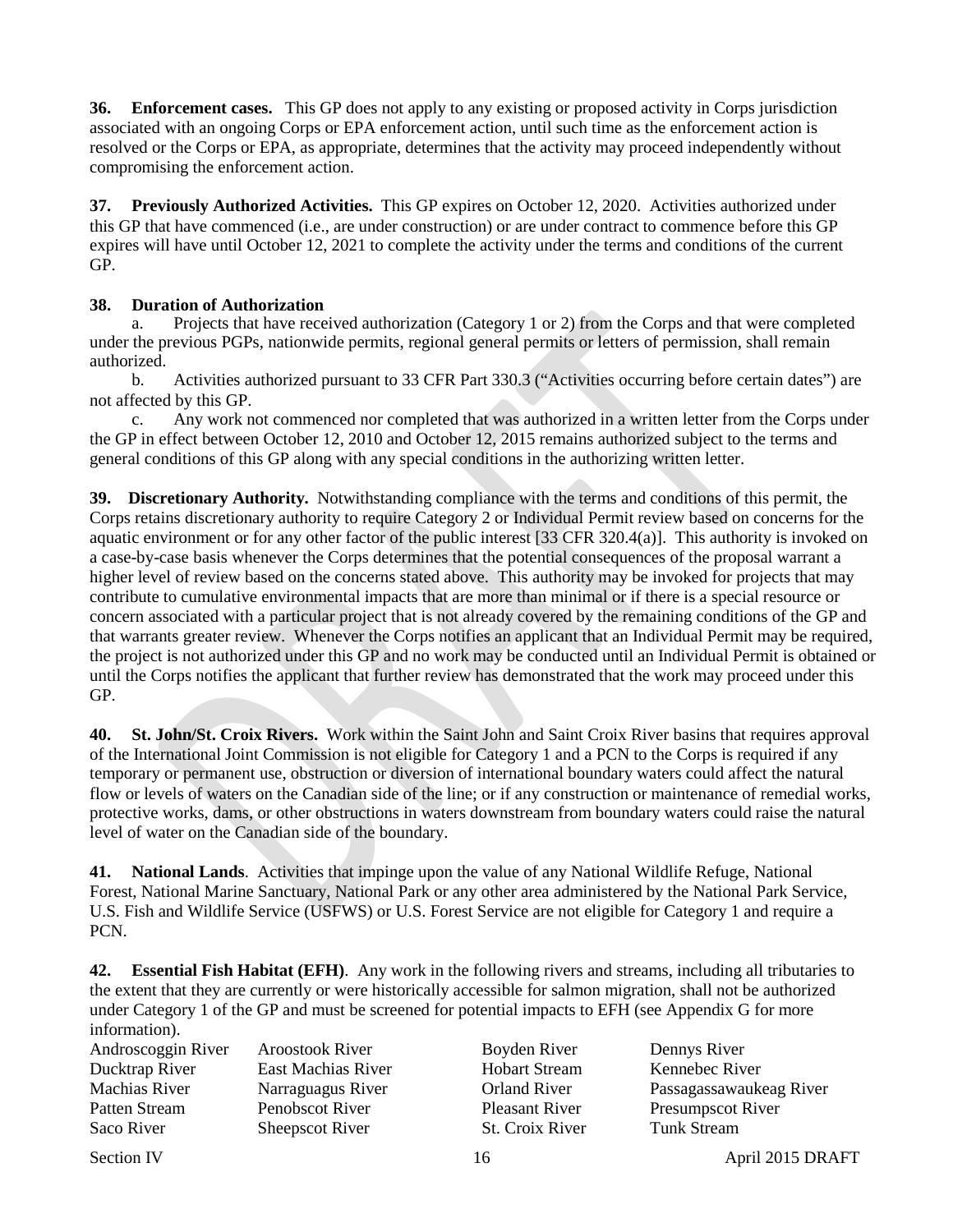#### Union River

The above does not apply to the following activities which may qualify for Category 1 work:

- Exploratory drilling and borings for bridges.
- Moorings (see Appendix A, Page 28 for Category 1 thresholds and requirements)
- Structures, floats & lifts (see Appendix A, Page 29 for Category 1 thresholds and requirements)
- Other activities specified in a programmatic agreement with NMFS.

### **43. Work Site Restoration**

a. Wetland areas where permanent disturbance is not authorized shall be restored to their original condition and elevation, which under no circumstances shall be higher than the pre-construction elevation. Original condition means careful protection and/or removal of existing soil and vegetation, and replacement back to the original location such that the original soil layering and vegetation schemes are approximately the same, unless otherwise authorized.

b. Upon completion of construction, all disturbed wetland areas (the disturbance of these areas must be authorized) shall be properly stabilized. Any seed mix shall contain only plant species native to New England and shall not contain any species listed in the "Invasive and Other Unacceptable Plant Species" Appendix in the "New England District Compensatory Mitigation Guidance" (see GC 24 and refer to Appendix G). This list may be updated periodically.

c. In areas of authorized temporary disturbance, if trees are cut they shall be cut at ground level and not uprooted in order to prevent disruption to the wetland soil structure and to allow stump sprouts to revegetate the work area, unless otherwise authorized.

### **44. Bank Stabilization**

a. Projects involving construction or reconstruction/maintenance of bank stabilization structures within Corps jurisdiction shall be designed to minimize environmental effects, effects to neighboring properties, scour, etc. to the maximum extent practicable.

b. Project proponents must design and construct bank stabilization projects using this sequential minimization process: avoidance of aquatic resource impacts, diversion of overland flow, vegetative stabilization, stone-sloped surfaces, and walls/bulkheads. Vertical walls/bulkheads shall only be used in situations where reflected wave energy can be tolerated.

c. Inland Water bank stabilization activities necessary for erosion prevention must meet all of the following criteria: i) No material is placed in excess of the minimum needed for erosion protection; ii) The activity is no more than 500 feet in total length along the bank(s); iii) The activity will not exceed an average of one cubic yard per running foot placed along the bank below the plane of the ordinary high water mark; iv) Structures angled steeper than 1H:1V and any material other than angular or subangular stone or fiber roll revetments require at least a Category 2 review; v) The activity does not involve discharges of dredged or fill material into special aquatic sites; vi) No material is of the type, or is placed in any location, or in any manner, to impair surface water flow into or out of any water of the U.S.; vii) No material is placed in a manner that will be eroded by normal or expected high flows (properly anchored trees and treetops may be used in low energy areas); and viii) The activity is not a stream channelization activity.

d. Tidal Water bank stabilization activities are provided at Appendix A, Page 30. Direct impacts in tidal waters from contiguous bank stabilization projects in excess of 200 linear feet (Applicant or Applicant + Abutters combined) must undergo Category 2 review.

#### **45. Stream Work and Crossings & Wetland Crossings Notes:**

a. For *Stream Work and Crossings* below, conditions (a) and (b) apply to Inland Waters and Wetlands (see Appendix A, Page 1 for definition) and Navigable Waters (see Appendix A, Page 27 for definition). Conditions (c)-(l) below only apply to Inland Waters and Wetlands that are streams. All new and replacement crossings in Navigable Waters require an application to the Corps and at least a Category 2 review.

b. In-stream work in a watershed occupied by listed Atlantic salmon, Atlantic sturgeon, or shortnose sturgeon [see GC 8(b)] and some stream work such as crossings on EFH waters (see GC 42) is not eligible for Category 1.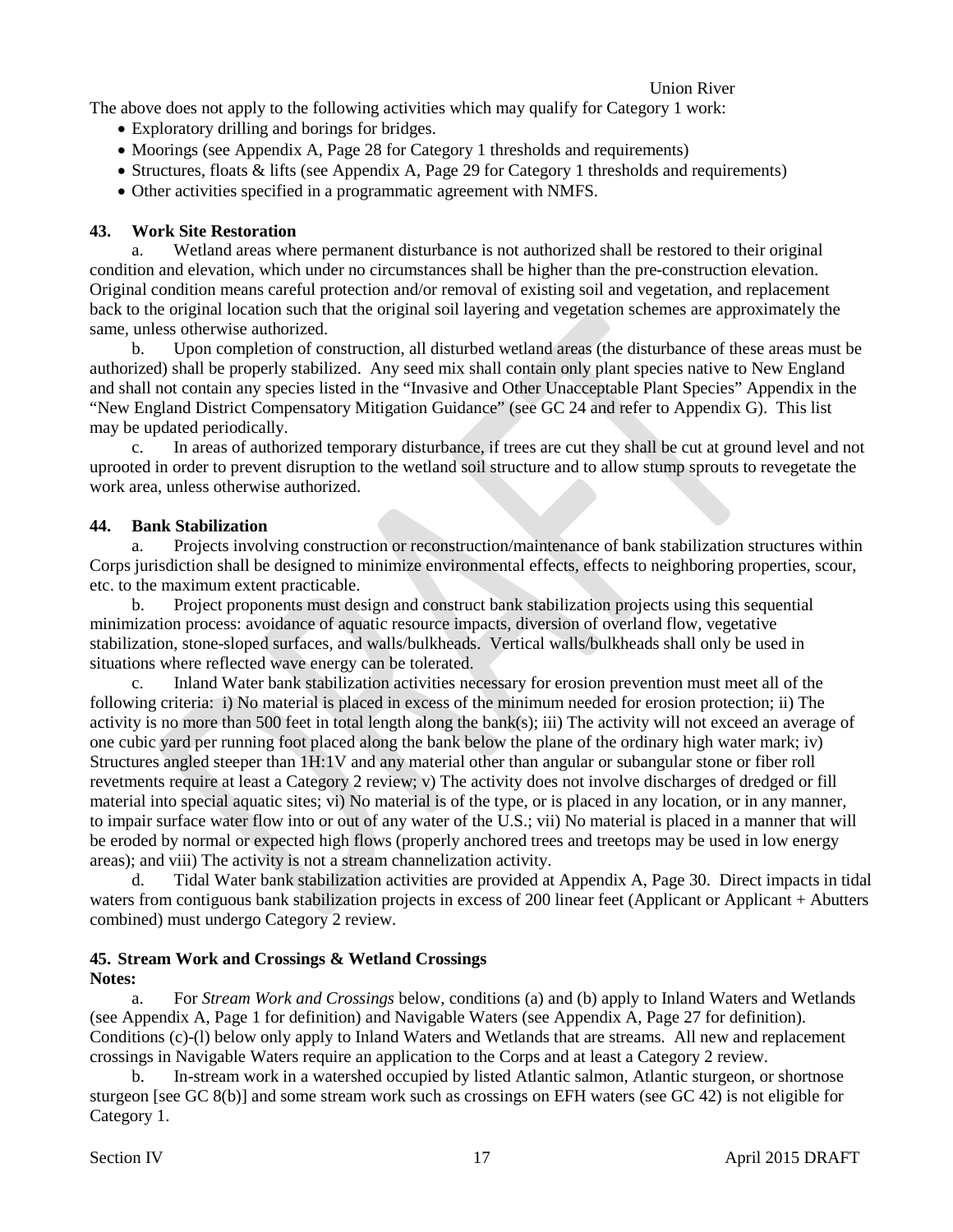c. "High-Quality Stream Segments" are shown at www.maine.gov/dep/gis/datamaps and may be useful in evaluating impacts to fisheries. GIS shape files are under "Other Google Earth Interactive Maps" and PDFs by county are under "DEP GIS Maps." See Appendix E for more state contact information.

### **Conditions for Stream Work and Crossings:**

a. All permanent crossings of rivers, streams, brooks, etc. (hereon referred to as "streams") shall be suitably culverted, bridged, or otherwise designed to i) withstand and to prevent the restriction of high flows to qualify for Category 1, and ii) not obstruct the movement of or not substantially disrupt the necessary life-cycle movements of those species of aquatic life indigenous to the waterbody, including those species that normally migrate through the area, beyond the actual duration of construction unless the activity's primary purpose is to impound water to qualify for Category 1 or 2. *(NOTE: Areas of fill and/or cofferdams must be included in total waterway/wetlands impacts to determine applicability of this GP).*

b. Any work that temporarily or permanently impacts upstream or downstream flood conditions, or permanently impacts wetlands in excess of Category 1 thresholds, must be reviewed at least under Category 2. See the documents referenced in Appendix G, 8(c) and (d) for guidance.

c. New Stream Crossings. For new stream crossings to qualify for Category 1:

i. Must ensure compliance with GC  $45(a)$  and GC  $45(b)$  above.

ii. Shall be designed and constructed in accordance with the Corps General Stream Crossing Standards provided on Page 19 and the stream simulation document listed at Appendix G, 8(a).

d. Replacement Stream Crossings. For replacement stream crossings to qualify for Category 1:

i. Must ensure compliance with GC 45(a) and GC 45(b) above.

ii. Shall be designed and constructed in accordance with the Corps General Stream Crossing Standards provided on Page 19 and the stream simulation document listed at Appendix G, 8(a).

e. Culvert Extensions. Culvert extensions on culverts that do not meet the Corps General Stream Crossing Standards do not qualify for Category 1 and require an application to the Corps and at least Category 2 review.

f. Temporary Stream Crossings.

Note: The General Stream Crossing Standards don't apply to temporary stream crossings.

i. Temporary stream crossings or cofferdams shall be used for equipment access across streams [see Appendix G, 8(e)]. Note: Areas of fill and/or cofferdams must be included in total waterway/wetlands impacts to determine the review category in Appendix A.

ii. Temporary stream crossingsshall be removed within 180 days to qualify for Category 1.

iii. Temporary stream crossings that are not spans<sup>[17](#page-17-0)</sup> (typically culverts) must be designed in accordance with 1-6 below to qualify for Category 1. Category 2 applications should include information demonstrating 2-6 below:

1. Installed and removed during the low flow period specified in GC 45(l) below.<br>2. Placed on geotextile fabric or other material where practicable to ensure restoral

2. Placed on geotextile fabric or other material where practicable to ensure restoration to the original grade. Soil may not be used to construct or stabilize these structures and rock must be large enough to allow for easy removal without disrupting the streambed.

3. Designed and maintained to withstand and pass high flows. Water height should be no higher than the top of the culvert's inlet. A minimum culvert diameter of two feet is required to pass debris. Culverts must be aligned to prevent bank erosion or streambed scour.

4. Equipped with energy dissipating devices installed downstream if necessary to prevent

scour.

5. Designed and maintained to prevent soil from entering the waterbody.

6. Removed upon the completion of work. Impacts to the streambed or banks requires restoration to their original condition using stream simulation methods<sup>[18](#page-17-1)</sup>.

<span id="page-17-0"></span> $17$  For the purposes of this GP, spans are bridges, three-sided box culverts, open-bottom culverts or arches that span the stream with footings landward of bankfull width.

<span id="page-17-1"></span><sup>&</sup>lt;sup>18</sup> Design and construction shall be in accordance with the stream simulation document listed at Appendix G,  $8(a)$ .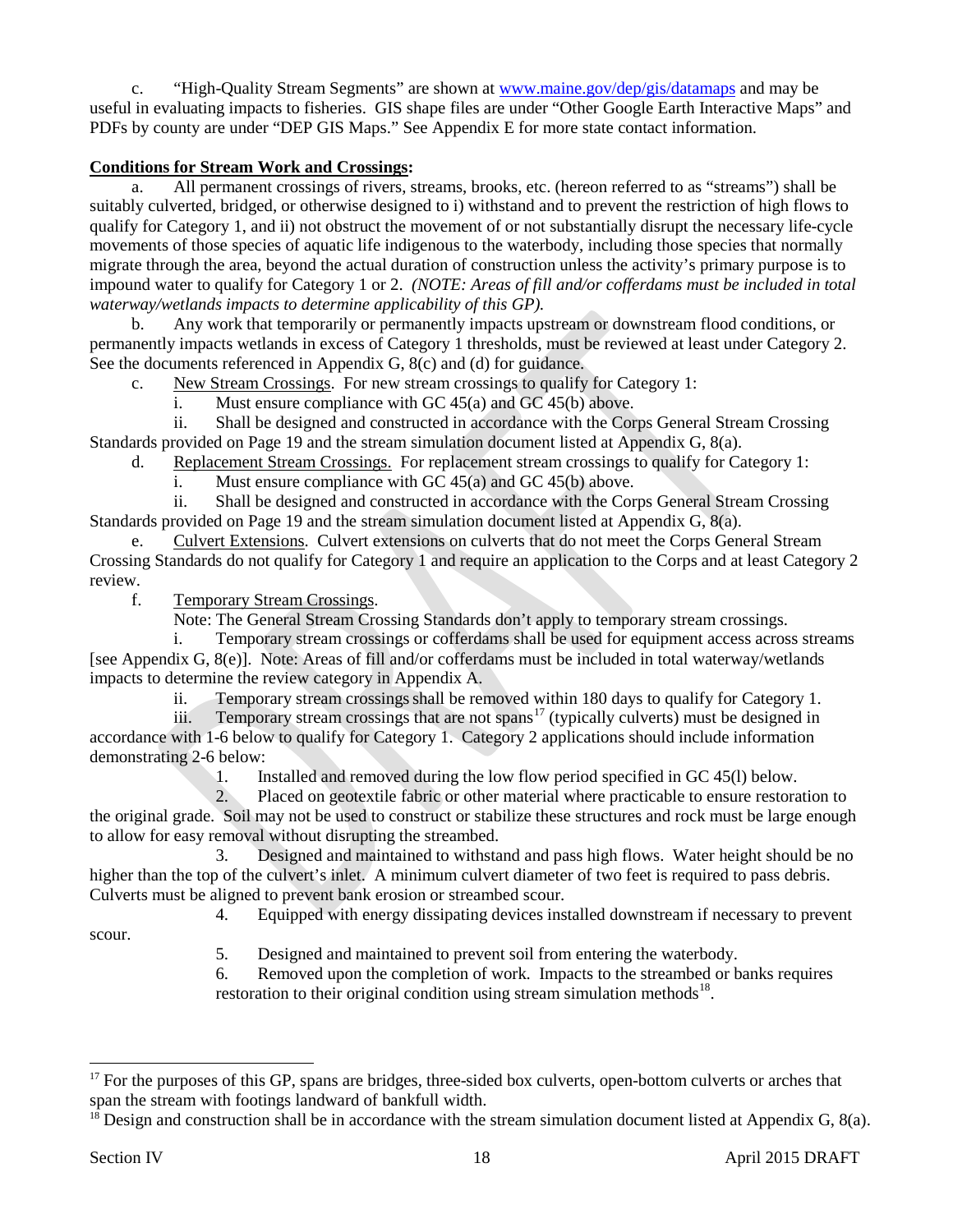g. Slip Lining. Work using slip lining (retrofitting an existing culvert by inserting a smaller diameter pipe), invert lining, or resulting in decreased diameter, does not qualify for Category 1, either as new work or maintenance activities.

h. Work in Flowing Waters. To qualify for Category 1, no unconfined fill [see GC 14(b)] or excavation in flowing waters is allowed. To accomplish this:

i. Bank stabilization work below ordinary high water (OHW) shall utilize erosion controls such as inflatable cofferdams, jersey barrier, silt screen, turbidity curtain, etc. where practicable to prevent sediment input to the stream and to minimize turbidity and sedimentation impacts for sensitive life stages. Bank stabilization above OHW must utilize erosion controls.

ii. Management techniques such as temporary flume pipes, culverts, cofferdams, etc. must be used to maintain normal flows within the stream boundary's confines, or water diversions may be used immediately up and downstream of the work footprint (see Appendix A, Endnote 6) or work must be performed in the dry under no flow conditions, or under very low flow conditions following the practices in GC 45(a).

i. Minimization. In order to make the Category 2 review process more efficient and result in a faster decision, new and replacement stream crossings should be designed using the least intrusive and environmentally damaging method following this sequential minimization process: 1) spans with no stream impacts, 2) spans with stream impacts, and 3) embedded culverts with stream simulation or low-slope design.

j. Maintenance Requirements. The permittee shall maintain the work authorized herein in good condition and in conformance with the terms and general conditions of this permit to facilitate aquatic life passage as stated in GC 45(a). Culverts that develop "hanging" inlets or outlets, result in bed washout, or a stream that doesn't match the characteristics of the substrate in the natural stream channel such as mobility, slope, stability confinement will require maintenance or repair to comply with this GC. This does not apply to GC 45(f) above.

k. Maintenance and Replacement Information. An existing stream crossing must be authorized and in compliance with all conditions of its authorization(s) to qualify for maintenance not subject to regulation. See Appendix A, Endnote 7. A non-serviceable crossing is not eligible for maintenance and is therefore considered as a replacement crossing [see GC 45(d)].

Work Window. For projects that otherwise meet the terms of Category 1, in-stream construction work shall be conducted during the low flow period July 15 – September 30 in any year. Projects that are not to be conducted during that time period are ineligible for Category 1 and shall be screened pursuant to Category 2, regardless of the waterway and wetland fill and/or impact area.

### **Corps General Stream Crossing Standards (required for Category 1;** *recommended* **for Category 2):**

- a. Culverts must be embedded:
	- $\geq$  2 feet for box culverts and other culverts with smooth internal walls,
	- $\geq 1$  foot for corrugated pipe arches
	- $\bullet \geq 1$  foot and at least 25 percent for corrugated round pipe culverts

b. For new crossings, spans<sup>17</sup> are required to avoid or cause minimal disruption to the streambed and to meet the requirements of General Condition 45(a) and 45(b). Footings and abutments must be landward of 1.2 times bankfull width. To the greatest extent practicable, work in the stream shall be minimized, and design and construction shall allow the streambed's natural structure and integrity to remain intact. Any fill or excavation of the streambed below bankfull width other than footings, support pilings, or work specified in 45(h)ii requires Category 2 review and, unless demonstrated otherwise, stream simulation<sup>2</sup> to establish substrate and banks in the span structure and work area as specified in (d) and (e) below.

c. For replacement crossings, spans<sup>17</sup> are required to meet the requirements of General Condition 45(a) and 45(b). Footings and abutments shall be landward of 1.2 times bankfull width. Unless demonstrated otherwise, stream simulation<sup>18</sup> is required to establish substrate and banks in the span structure and work area as specified in (d) and (e) below.

d. Crossings must have a natural bottom substrate within the structure matching the characteristics of the substrate in the natural stream channel and the banks (mobility, slope, stability, confinement, grain and rock size)<sup>2</sup> at the time of construction and over time as the structure has had the opportunity to pass significant flood events. To allow terrestrial passage for wildlife and prevent undermining the footings, crossings shall have a bank on both sides of the stream matching the horizontal profile of the existing stream and banks<sup>18</sup>.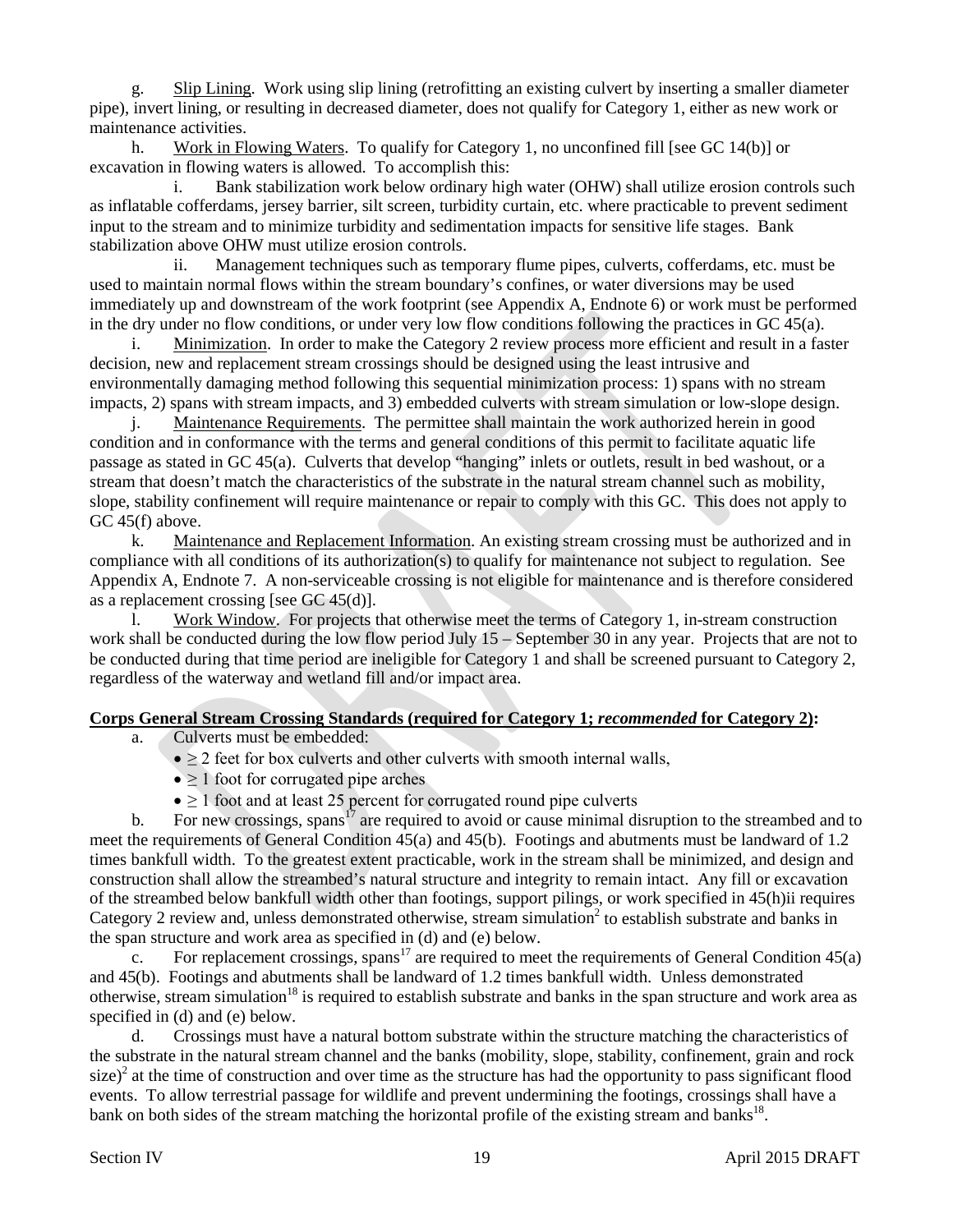e. Crossings must be designed and constructed<sup>18</sup> with appropriate bed forms and streambed characteristics so that water depths and velocities are comparable to those found in the natural channel at a variety of flows. In order to provide appropriate water depths and velocities at a variety of flows and especially low flows, it is usually necessary to reconstruct the streambed or preserve the natural channel within the structure. Otherwise, the width of the structure needed to accommodate higher flows will create conditions that are too shallow at low flows. The grain and rock size, and arrangement of streambed materials within the structure should be in accordance with (d) above. Flows could go subsurface within the structure if only large material is used without smaller material filling the voids.

#### **Conditions for Wetland Crossings:**

a. All temporary and permanent crossings of wetlands shall be suitably culverted, bridged, or otherwise designed to: i) Withstand and prevent the restriction of high flows, ii) Not obstruct the movement of or not substantially disrupt the necessary life-cycle movements of those species of aquatic life indigenous to the wetland, including those species that normally migrate through the area, beyond the actual duration of construction unless the activity's primary purpose is to impound water. See Appendix E for the Maine DEP's crossing standards.

b. To qualify for Category 1, new and replacement wetland crossings that are permanent shall be culverted, spanned or bridged in such a manner as to preserve hydraulic and ecological connectivity, at its present level, between the wetlands on either side of the road. To meet this requirement, we recommend that culverts, spans or bridges be placed at least every 50 feet with an opening at least 2 feet high and 3 feet wide at ground level where practicable. Closed bottom culverts shall be embedded at least 6 inches with a natural bottom.

c. In the case of non-compliance, the permittee shall take necessary measures to correct wetland damage due to lack of hydraulic and ecological connectivity.

d. Any work that results in flooding, results in impacts to wetlands on either side of the wetland crossing in excess of Category 1 thresholds, or impacts wetland drainage from the upgradient side of the wetland crossing does not qualify for Category 1.

**DISTRICT ENGINEER DATE**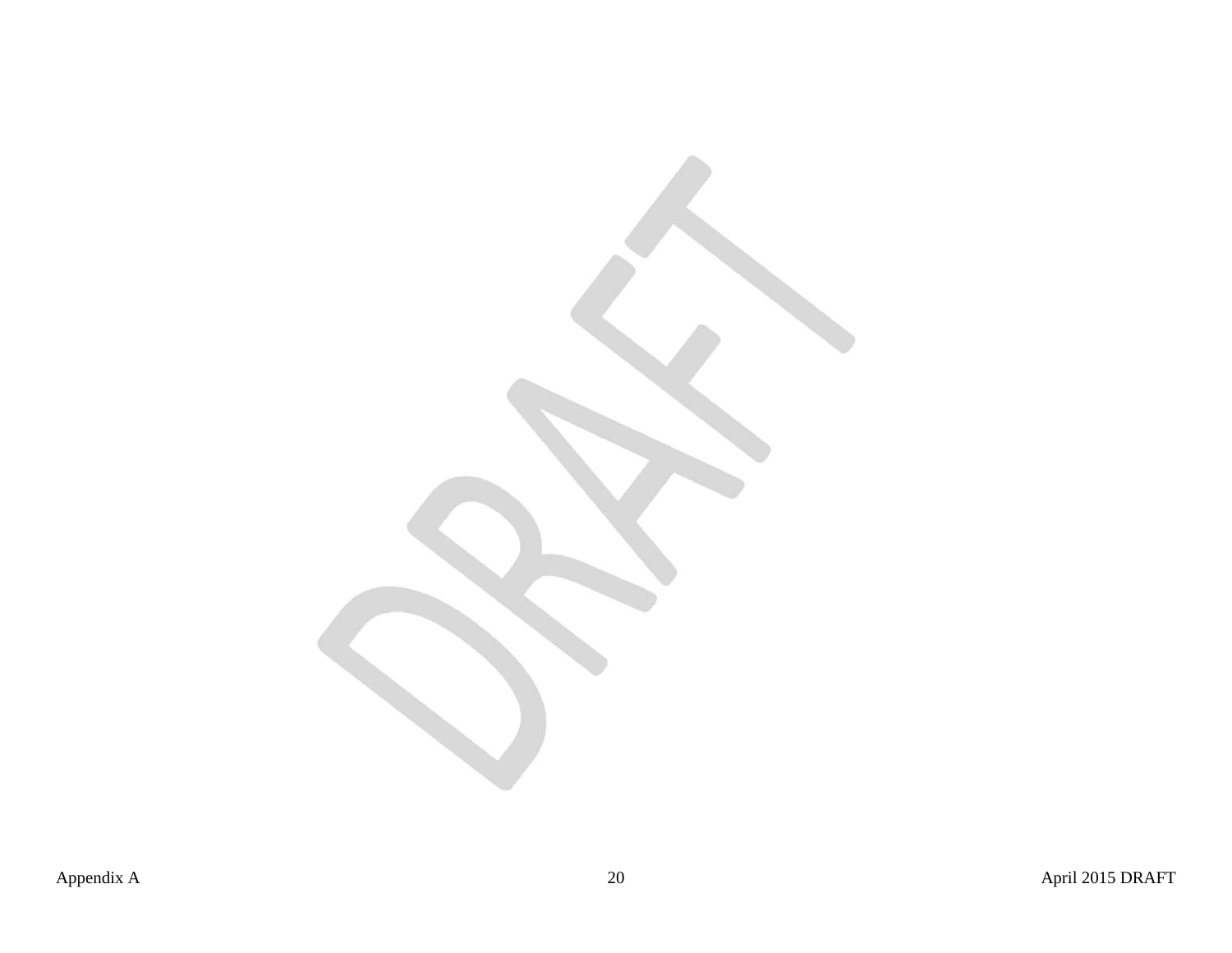| <b>APPENDIX A: DEFINITION OF CATEGORIES</b>                                                                       |                                                                                                                                                                                                                                                                                                                                                                                                                                                                                                                                                                                                                                                                                                                                                                                                                                                                                                                                                                                                                                                                     |                                                                                                                                                                                                                                 |
|-------------------------------------------------------------------------------------------------------------------|---------------------------------------------------------------------------------------------------------------------------------------------------------------------------------------------------------------------------------------------------------------------------------------------------------------------------------------------------------------------------------------------------------------------------------------------------------------------------------------------------------------------------------------------------------------------------------------------------------------------------------------------------------------------------------------------------------------------------------------------------------------------------------------------------------------------------------------------------------------------------------------------------------------------------------------------------------------------------------------------------------------------------------------------------------------------|---------------------------------------------------------------------------------------------------------------------------------------------------------------------------------------------------------------------------------|
| A. INLAND<br><b>WATERS AND</b><br><b>WETLANDS</b>                                                                 | Inland Waters and Wetlands: Waters that are regulated under Section 404 of the Clean Water Act, including rivers, streams, lakes,<br>ponds and wetlands, and excluding Section 10 Navigable Waters of the U.S. The jurisdictional limits are the ordinary high water (OHW)<br>mark in the absence of adjacent wetlands, beyond the OHW mark to the limit of adjacent wetlands when adjacent wetlands are present,<br>and the wetland limit when only wetlands are present. For the purposes of this GP and designated activities, fill placed in the area<br>between the mean high water (MHW) and the high tide line (HTL), and in the bordering and contiguous wetlands <sup>1</sup> to tidal waters are<br>reviewed in the Navigable Waters section. (See B. Navigable Waters on page 27 below.)<br>Projects not meeting Category 1 require an application for review as a Category 2 or Individual Permit project.<br>All Category 1 and 2 projects must comply with all of this GP's applicable terms (Pages $1 - 4$ ) and General Conditions (Pages $5-20$ ). |                                                                                                                                                                                                                                 |
| <b>ACTIVITY</b>                                                                                                   | <b>CATEGORY 1 Self-Verification Eligible (SVNF Required)</b>                                                                                                                                                                                                                                                                                                                                                                                                                                                                                                                                                                                                                                                                                                                                                                                                                                                                                                                                                                                                        | <b>CATEGORY 2 (PCN Required)</b>                                                                                                                                                                                                |
| 1. Repair,<br><b>Replacement and</b><br><b>Maintenance of</b><br><b>Authorized</b><br><b>Structures and Fills</b> | Repair or maintenance of existing, currently serviceable, authorized fills<br>with no expansion or change in use:<br>• Conditions of the original authorization apply<br>• Minor deviations in fill design allowed. <sup>7</sup><br>• The repair, rehabilitation, or replacement of those structures or fills<br>destroyed or damaged by storms, floods, fire or other discrete events is<br>authorized, provided the repair, rehabilitation, or replacement is<br>commenced, or is under contract to commence, within two years of the<br>date of their destruction or damage.<br>• No effect on federally listed endangered or threatened species or critical<br>habitat.                                                                                                                                                                                                                                                                                                                                                                                         | Replacement of non-serviceable fills, or<br>repair/maintenance of serviceable fill, with expansion $\leq$ 3<br>acres, or with a change in use.                                                                                  |
| 2. Moorings                                                                                                       | NA - moorings in non-navigable inland waters are not subject to Corps<br>jurisdiction.<br>Note: Moorings placed in freshwater navigable waters are reviewed in the<br>Navigable Waters section. (See B. Navigable Waters on Page 28 below.)                                                                                                                                                                                                                                                                                                                                                                                                                                                                                                                                                                                                                                                                                                                                                                                                                         | NA                                                                                                                                                                                                                              |
| 3. Structures, Floats<br>& Lifts                                                                                  | For solid fill or crib supported structures on inland waters, <15,000 square<br>feet (SF) of waterway and/or wetland fill, associated secondary impacts <sup>2</sup> ,<br>and temporary fills.<br>• No effect on federally listed endangered or threatened species or critical<br>habitat.<br>• Note: Temporary or permanent structures placed in freshwater<br>navigable waters are reviewed in the Navigable Waters section. (See B.<br>Navigable Waters on page 29 below.                                                                                                                                                                                                                                                                                                                                                                                                                                                                                                                                                                                        | 1. Work not eligible for Category 1<br>2. $\geq$ 15,000 square feet (SF) to <3 acres of inland<br>waterway and/or wetland fill and associated secondary<br>impacts (e.g., areas drained, flooded, fragmented, or<br>excavated). |
| 4. Aids to Navigation<br>and Temporary<br><b>Recreational</b><br><b>Structures</b>                                | NA - this activity in non-navigable inland waters is not subject to Corps<br>jurisdiction.<br>Note: Aids to Navigation and other structures placed in freshwater<br>navigable waters are reviewed in the Navigable Waters section. (See B.<br>Navigable Waters on page 30 below.)                                                                                                                                                                                                                                                                                                                                                                                                                                                                                                                                                                                                                                                                                                                                                                                   | NA                                                                                                                                                                                                                              |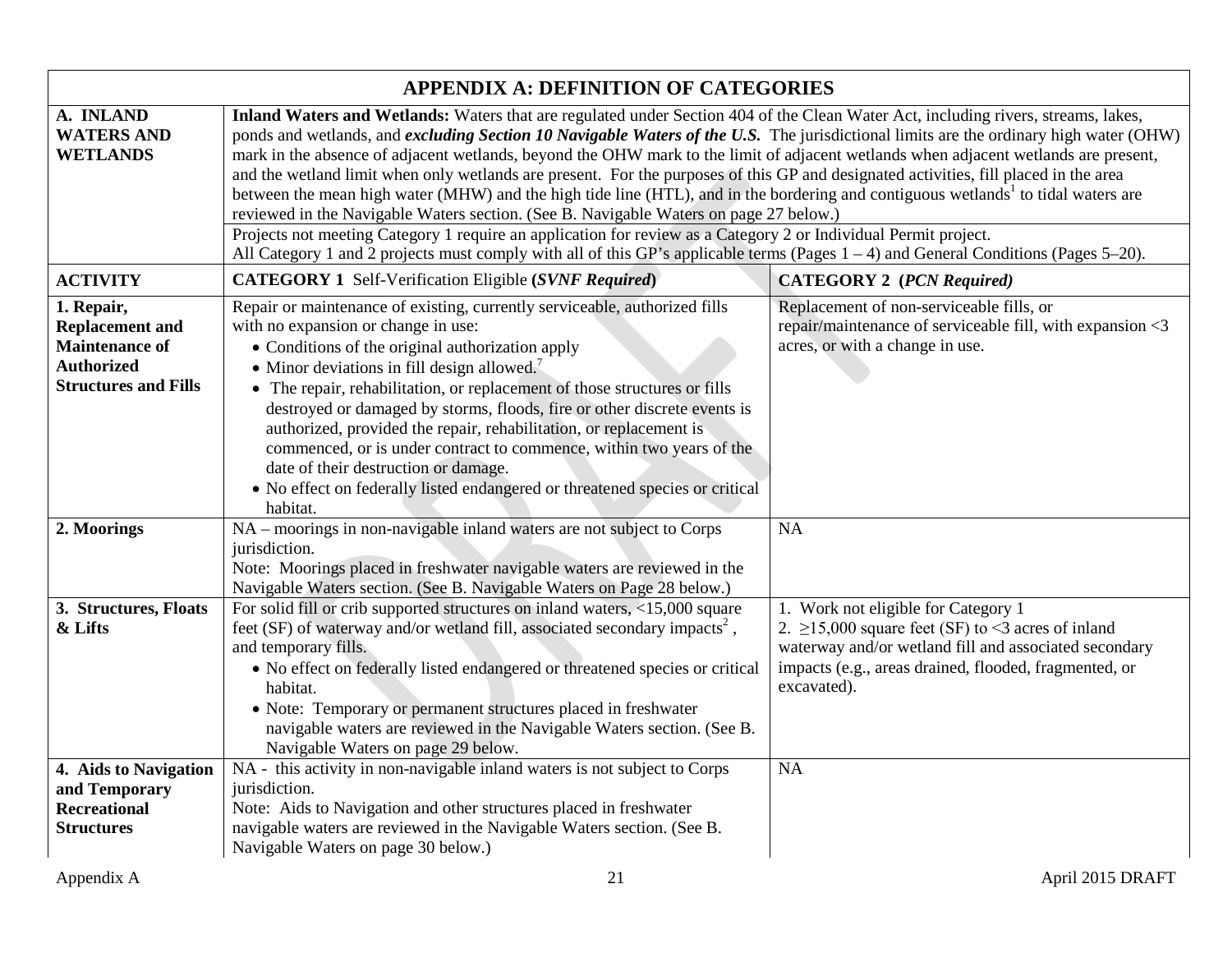| 5. Dredging,<br><b>Disposal of Dredged</b><br><b>Material</b> , Beach<br>Nourishment, and                     | 1. For regulated discharges associated with excavation, and disposal<br>$\langle 15,000 \rangle$ square feet (SF) inland waterway and/or wetland impacts; and<br>2. The activity does not occur in navigable waters of the U.S.; and<br>3. Stream channelization, relocation or loss of streambed including                                                                                                                                                                                                                                                                                                                                                                                                                                                                                                                                                                        | 1. Work not eligible for Category 1<br>2. $\geq$ 15,000 square feet (SF) to <3 acres of inland waters.                                                                                                      |
|---------------------------------------------------------------------------------------------------------------|------------------------------------------------------------------------------------------------------------------------------------------------------------------------------------------------------------------------------------------------------------------------------------------------------------------------------------------------------------------------------------------------------------------------------------------------------------------------------------------------------------------------------------------------------------------------------------------------------------------------------------------------------------------------------------------------------------------------------------------------------------------------------------------------------------------------------------------------------------------------------------|-------------------------------------------------------------------------------------------------------------------------------------------------------------------------------------------------------------|
| <b>Rock Removal and</b><br><b>Relocation</b>                                                                  | impoundments or discharge of tailings into streams does not occur; and<br>4. No effect on federally listed endangered or threatened species or critical<br>habitat.                                                                                                                                                                                                                                                                                                                                                                                                                                                                                                                                                                                                                                                                                                                |                                                                                                                                                                                                             |
| 6. Discharges of<br><b>Dredged or Fill</b><br><b>Material Incidental</b><br>to the Construction<br>of Bridges | Discharges of dredged or fill material incidental to the construction of<br>bridges across freshwater navigable waters of the U.S., including<br>cofferdams, abutments, foundation seals, piers, and temporary construction<br>and access fills provided the U.S. Coast Guard authorizes such discharges as<br>part of the bridge permit or appropriate approval. Causeways and approach<br>fills are not included in this category and require Category 2 or Individual<br>Permit authorization.<br>• Must comply with GC 45 in particular, including:<br>o No in-stream work involving fill or excavation in flowing waters [see<br>$GC 45(h)$ ].<br>o In-stream work limited to Jul $15$ – Sep 30 [see GC 45 (1)].<br>• No work in riffles and pools <sup>3</sup> .<br>• No stream relocations.<br>• No effect on federally listed endangered or threatened species or critical | 1. Work not eligible for Category 1<br>2. For discharges incidental to the construction of bridges<br>in non-navigable waters of the U.S. refer to Activity 23<br>(Stream and Wetland Crossings) and GC 45. |
| 7. Bank and                                                                                                   | habitat.<br>Inland bank stabilization <500 FT long and $\leq$ 1 CY of fill per linear foot                                                                                                                                                                                                                                                                                                                                                                                                                                                                                                                                                                                                                                                                                                                                                                                         | Work not eligible for Category 1                                                                                                                                                                            |
| <b>Shoreline</b>                                                                                              | below OHW, provided:                                                                                                                                                                                                                                                                                                                                                                                                                                                                                                                                                                                                                                                                                                                                                                                                                                                               |                                                                                                                                                                                                             |
| <b>Stabilization</b>                                                                                          | $\bullet$ $\leq$ 1 cubic yard of fill per linear foot placed along the bank waterward of<br>ordinary high water.<br>• Work complies with the GCs (GC 44 in particular), including:<br>o No structures angled steeper than 1H:1V allowed. Only rough-faced<br>stone or fiber roll revetments allowed.<br>o No in-stream work involving fill or excavation in flowing waters<br>(see GC $45(h)$ ).<br>• In-stream work limited to Jul $15$ – Sep 30.<br>• No work in vernal pools <sup>5</sup> or $SAS3$ .<br>• No effect on federally listed endangered or threatened species or critical<br>habitat.                                                                                                                                                                                                                                                                               |                                                                                                                                                                                                             |
| 8. Residential,                                                                                               | 1. <15,000 square feet (SF) of inland waterway and/or wetland fill and                                                                                                                                                                                                                                                                                                                                                                                                                                                                                                                                                                                                                                                                                                                                                                                                             | 1. Work not eligible for Category 1                                                                                                                                                                         |
| <b>Commercial and</b>                                                                                         | associated secondary impacts <sup>2</sup> (e.g., areas drained, flooded, fragmented,                                                                                                                                                                                                                                                                                                                                                                                                                                                                                                                                                                                                                                                                                                                                                                                               | 2. $\geq$ 15,000 square feet (SF) to <3 acres of inland                                                                                                                                                     |
| <b>Institutional</b><br>Developments, and                                                                     | mechanically cleared or excavated). Fill area includes all temporary and<br>permanent fill, and regulated discharges associated with excavation.                                                                                                                                                                                                                                                                                                                                                                                                                                                                                                                                                                                                                                                                                                                                   | waterway and/or wetland fill and associated secondary<br>impacts (e.g., areas drained, flooded, fragmented, or                                                                                              |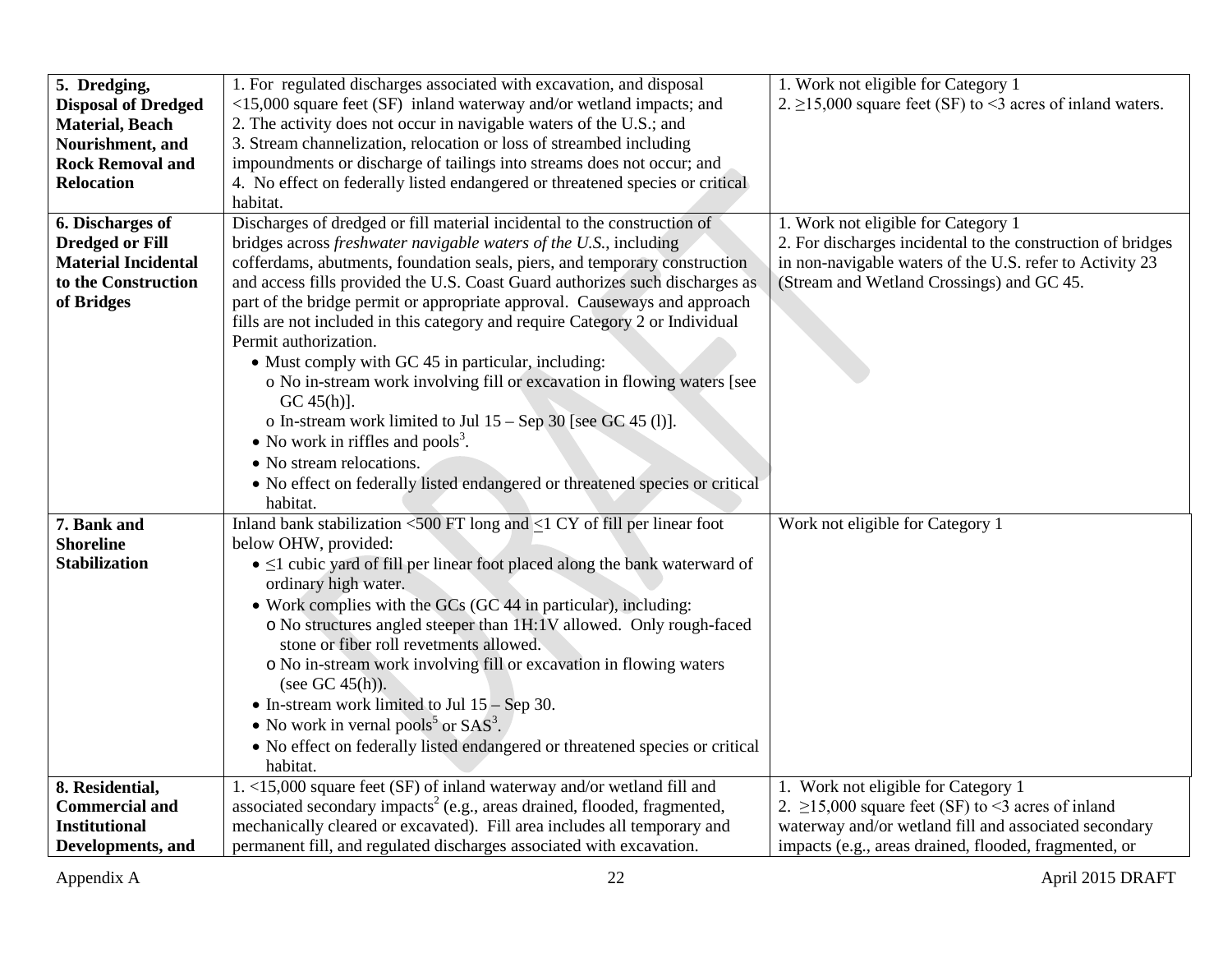| <b>Recreational</b>   | Construction mats are considered as fill. [See GC 14]                                     | excavated). Fill area includes all temporary and permanent       |
|-----------------------|-------------------------------------------------------------------------------------------|------------------------------------------------------------------|
| <b>Facilities</b>     | Provided:                                                                                 | fill (including mats), and regulated discharges associated       |
|                       | • Historic fill + proposed impact area $\langle 15,000 \text{ SF}$ complies with GC 5,    | with excavation.                                                 |
|                       | Single and Complete Projects.                                                             | 3. Mechanical clearing without grubbing or other soil            |
|                       | • No work in special aquatic sites $(SAS)^4$ other than wetlands.                         | disturbance $>3$ acres as a secondary impact may still be        |
|                       | • No effect on federally listed endangered or threatened species or critical              | eligible for Category 2 at the discretion of the Corps.          |
|                       | habitat.                                                                                  |                                                                  |
|                       | 2. For work in Vernal Pool (VP) Management Areas (includes VPs) <sup>5</sup> :            | See GC 2 and Appendix C for wetland delineation                  |
|                       | • See GC 23 and Appendix C for VP delineation requirements.                               | requirements.                                                    |
|                       | • See GC 23 to determine if work qualifies for Category 1 or 2.                           |                                                                  |
|                       | • See Appendix G for VP documents providing mitigation guidance.                          |                                                                  |
| 9. Utility Line       | 1. <15,000 square feet (SF) of inland waterway and/or wetland fill,                       | 1. Work not eligible for Category 1                              |
| <b>Activities</b>     | associated secondary impacts <sup>2</sup> , and temporary fills.                          | 2. $\geq$ 15,000 square feet (SF) to <3 acres of inland          |
|                       | 2. The activity does not occur in, over, or under navigable waters of the U.S.;           | waterway and/or wetland fill and associated secondary            |
|                       | 3. Intake structures that are dry hydrants used exclusively for firefighting              | impacts (e.g., areas drained, flooded, fragmented, or            |
|                       | activities with no stream impoundments;                                                   | excavated). Fill area includes all temporary and                 |
|                       | 4. There is no permanent change in pre-construction contours in waters of                 | permanent fill (including mats), and regulated discharges        |
|                       | the $U.S.$ ;                                                                              | associated with excavation.                                      |
|                       | 5. Material resulting from trench excavation is temporarily side cast into                | 3. Mechanical clearing without grubbing or other soil            |
|                       | waters of the U.S. for $\leq$ 3 months and is placed in such a manner that it is not      | disturbance $>3$ acres as a secondary impact may still be        |
|                       | dispersed by currents of other forces;                                                    | eligible for Category 2 at the discretion of the Corps.          |
|                       | 6. The utility line is placed within and does not run a) parallel to, or b) along         |                                                                  |
|                       | a streambed;                                                                              |                                                                  |
|                       | 7. Stream channelization, relocation or loss of streambed including                       |                                                                  |
|                       | impoundments does not occur;                                                              |                                                                  |
|                       | 8. No effect on federally listed endangered or threatened species or critical<br>habitat; |                                                                  |
|                       | 9. There is no discharge in SAS other than non-tidal wetlands;                            |                                                                  |
|                       | 10. Construction mats <sup>4</sup> of any area necessary to conduct activities that were  |                                                                  |
|                       | previously authorized, authorized under Category 1, or not subject to                     |                                                                  |
|                       | regulation (see Endnote 7). Authorized construction mats must be in place                 |                                                                  |
|                       | for <3 months, removed immediately upon work completion, and the                          |                                                                  |
|                       | wetlands must be restored (see GC 43).                                                    |                                                                  |
|                       | 11. Stream crossings must comply with GC 17.                                              |                                                                  |
|                       |                                                                                           |                                                                  |
| 10. Linear            | 1. <15,000 square feet (SF) of inland waterway and/or wetland fill associated             | 1. $\geq$ 15,000 square feet (SF) to <3 acres of inland waterway |
| <b>Transportation</b> | secondary impacts (e.g., areas drained, flooded, fragmented, mechanically                 | and/or wetland fill and associated secondary impacts (e.g.,      |
| Projects (not         | cleared or excavated). Fill area includes all temporary and permanent fill,               | areas drained, flooded, fragmented, or excavated). Fill          |
| including stream      | and regulated discharges associated with excavation. Construction mats are                | area includes all temporary and permanent fill (including        |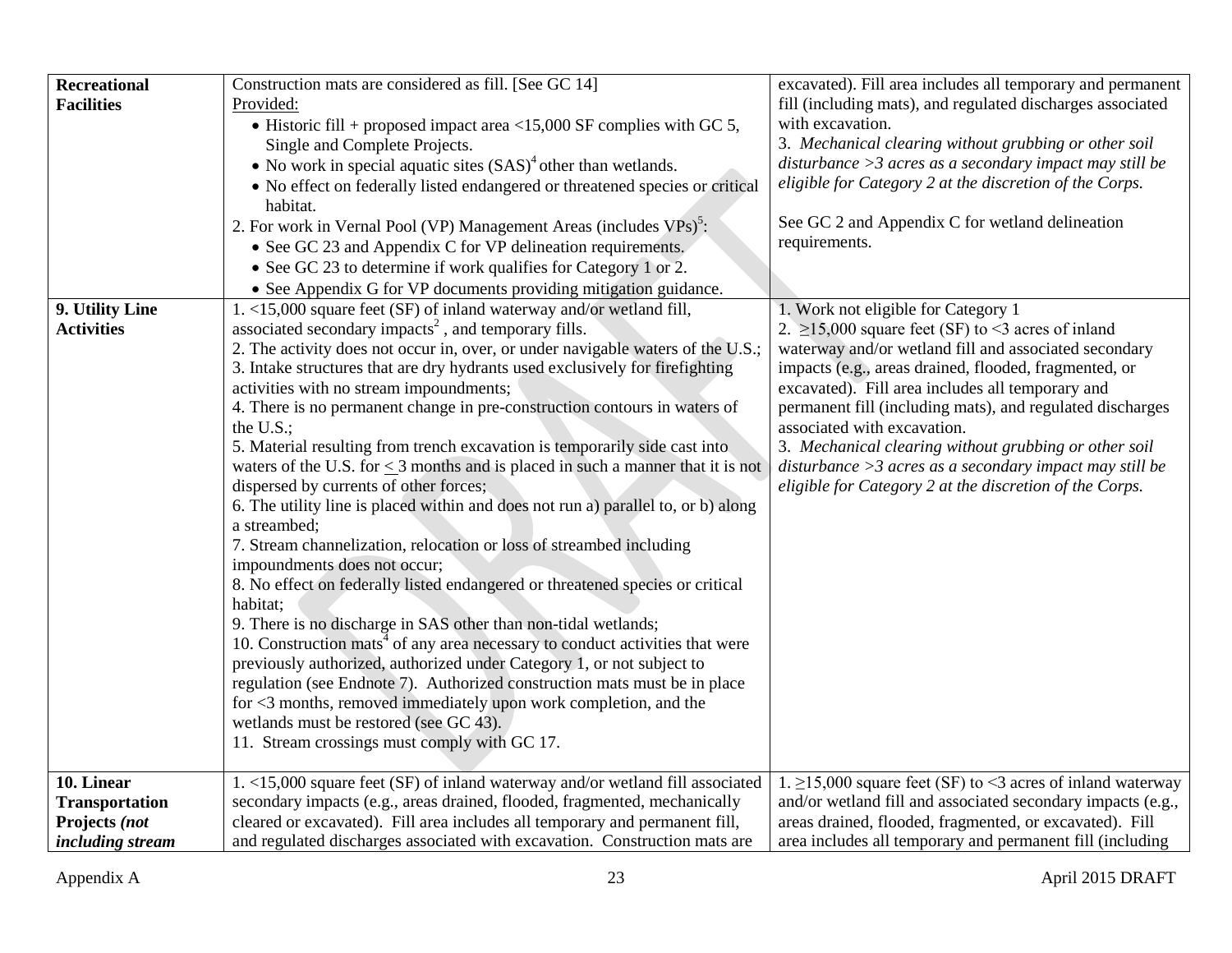| crossings)                 | considered fill. (See GC 14.)                                                                                                                       | mats), and regulated discharges associated with                                                              |
|----------------------------|-----------------------------------------------------------------------------------------------------------------------------------------------------|--------------------------------------------------------------------------------------------------------------|
|                            | Provided:                                                                                                                                           | excavation.                                                                                                  |
| For stream crossings,      | $\bullet$ Historic fill + proposed impact area <15,000 SF and complies with GC 5                                                                    | 2. Mechanical clearing without grubbing or other soil                                                        |
| refer to Activity 23       | single and complete projects.                                                                                                                       | disturbance $>3$ acres as a secondary impact may still be                                                    |
|                            | • No work in special aquatic sites (SAS) other than wetlands.                                                                                       | eligible for Category 2 at the discretion of the Corps.                                                      |
|                            | 2. Construction mats <sup>4</sup> of any area necessary to conduct activities that were                                                             |                                                                                                              |
|                            | previously authorized, authorized under Category 1, or not subject to                                                                               |                                                                                                              |
|                            | regulation (see Endnote 7). Authorized construction mats must be in place                                                                           |                                                                                                              |
|                            | for <3 months, removed immediately upon work completion, and the                                                                                    |                                                                                                              |
|                            | wetlands must be restored (see GC 45).                                                                                                              |                                                                                                              |
|                            | 3. No effect on federally listed endangered or threatened species or critical                                                                       |                                                                                                              |
|                            | habitat.                                                                                                                                            |                                                                                                              |
| 11. Mining Activities      | 1. <15,000 square feet (SF) of inland waterway and/or wetland fill,                                                                                 | 1. Work not eligible for Category 1                                                                          |
|                            | associated secondary impacts, and temporary impacts.                                                                                                | 2. $\geq$ 15,000 square feet (SF) to <3 acres of inland waterway                                             |
|                            | 2. The activity does not occur in navigable waters of the U.S.                                                                                      | and/or wetland fill and associated secondary impacts (e.g.,                                                  |
|                            | 3. Stream channelization, relocation or loss of streambed including                                                                                 | areas drained, flooded, fragmented, or excavated). Fill                                                      |
|                            | impoundments or discharge of tailings into streams does not occur.<br>4. No effect on federally listed endangered or threatened species or critical | area includes all temporary and permanent fill (including<br>mats), and regulated discharges associated with |
|                            | habitat.                                                                                                                                            | excavation.                                                                                                  |
| 12. Boat Ramps             | 1. <15,000 square feet (SF) of inland waterway and/or wetland fill,                                                                                 | 1. Work not eligible for Category 1                                                                          |
|                            | associated secondary impacts, and temporary impacts;                                                                                                | 2. >15,000 square feet (SF) and < 3 acres of impact.                                                         |
|                            | 2. No effect on federally listed endangered or threatened species or critical                                                                       |                                                                                                              |
|                            | habitat.                                                                                                                                            |                                                                                                              |
| 13. Land and Water-        | For land-based facilities:                                                                                                                          | For land-based activities:                                                                                   |
| <b>Based Renewable</b>     | 1. <15,000 square feet (SF) of inland waterway and/or wetland fill,                                                                                 | 1. Work not eligible for Category 1                                                                          |
| <b>Energy Generation</b>   | associated secondary impacts, and temporary impacts; and                                                                                            | 2. >15,000 square feet (SF) and < 3 acres impact.                                                            |
| <b>Facilities and</b>      | 2. Stream channelization, relocation or loss of streambed including                                                                                 | 3. Mechanical clearing without grubbing or other soil                                                        |
| <b>Hydropower Projects</b> | impoundments does not occur; and                                                                                                                    | disturbance $>3$ acres as a secondary impact may still be                                                    |
|                            | 3. No effect on federally listed endangered or threatened species or critical                                                                       | eligible for Category 2 at the discretion of the Corps.                                                      |
|                            | habitat.                                                                                                                                            |                                                                                                              |
|                            |                                                                                                                                                     | For water-based facilities and hydropower projects:                                                          |
|                            | For water-based facilities and hydropower projects:                                                                                                 | 1. Work not eligible for Category 1                                                                          |
|                            | No new facilities are eligible.                                                                                                                     | $2. > 3$ acres of impact will require an IP.                                                                 |
| 14. Reshaping              | Not Applicable                                                                                                                                      | Not Applicable                                                                                               |
| <b>Existing Drainage</b>   |                                                                                                                                                     |                                                                                                              |
| Ditches & Mosquito         |                                                                                                                                                     |                                                                                                              |
| <b>Management</b>          |                                                                                                                                                     |                                                                                                              |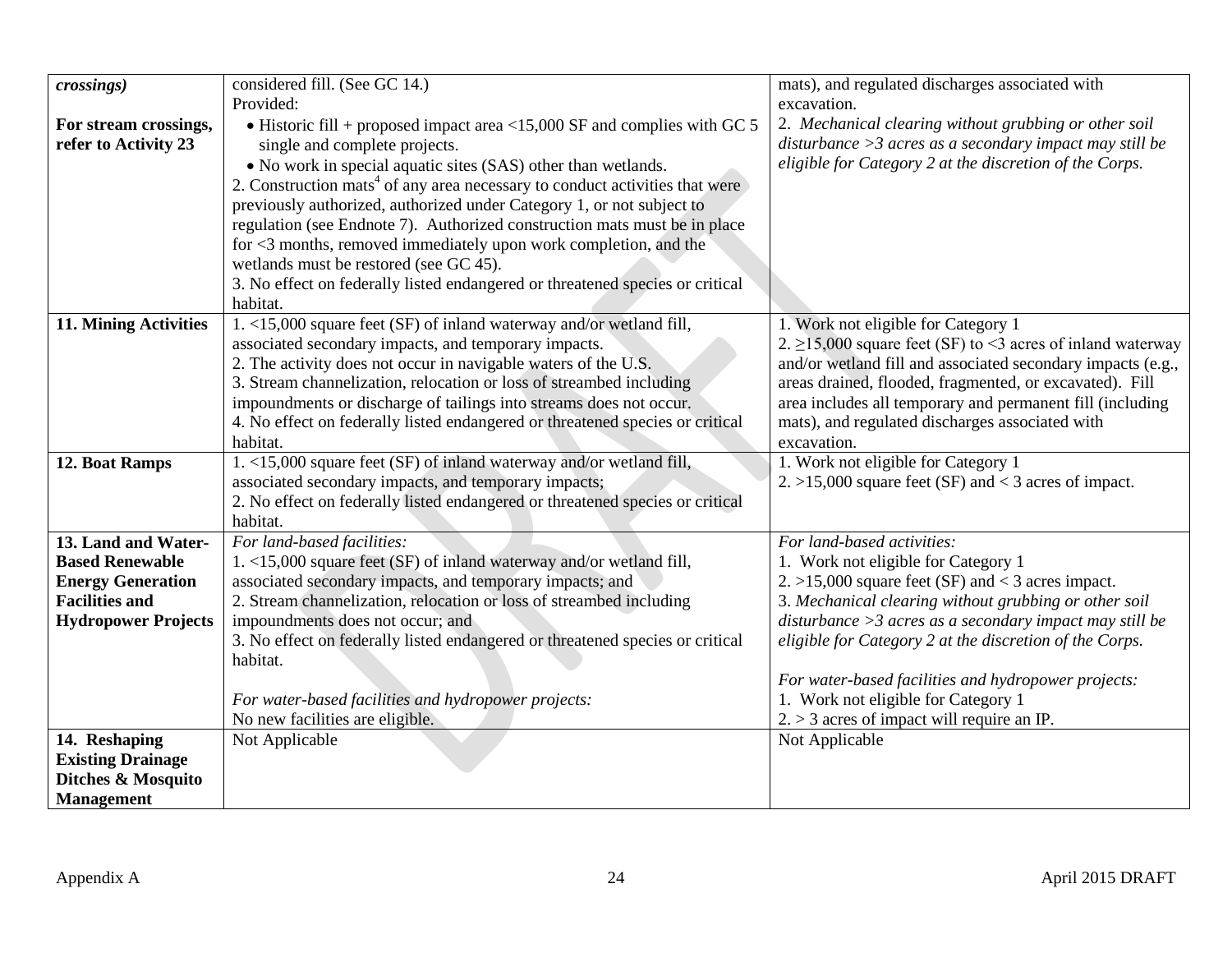| 15. Oil Spill and<br><b>Hazardous Material</b><br><b>Cleanup</b> | Activities required for the containment and cleanup of oil and hazardous<br>substances that are subject to the National Oil and Hazardous Substances<br>Pollution Contingency Plan (40 CFR 300) provided that the work is done in<br>accordance with the Spill Control and Countermeasure Plan required by 40<br>CFR 112.3 and any existing state contingency plan and provided that the<br>Regional Response Team (if one exists in the area) concurs with the<br>proposed containment and cleanup action. SAS <sup>3</sup> must typically be restored<br>in place at the same elevation.                                                                                                                                                                                                                                  | Work not eligible for Category 1 |
|------------------------------------------------------------------|-----------------------------------------------------------------------------------------------------------------------------------------------------------------------------------------------------------------------------------------------------------------------------------------------------------------------------------------------------------------------------------------------------------------------------------------------------------------------------------------------------------------------------------------------------------------------------------------------------------------------------------------------------------------------------------------------------------------------------------------------------------------------------------------------------------------------------|----------------------------------|
| 16. Cleanup of<br><b>Hazardous and toxic</b><br>waste            | Specific activities to effect the containment, stabilization, or removal of<br>hazardous or toxic waste materials, including court ordered remedial action<br>plans or related settlements, which are performed, ordered or sponsored by a<br>government agency with established legal or regulatory authority. SAS<br>should be restored in place at the same elevation.<br>1. <15,000 square feet (SF) of inland waterway and/or wetland fill,<br>associated secondary impacts, and temporary impacts; and<br>2. No stream channelization, relocation or loss of streambed occurs; and<br>The project does not involve establishing new disposal sites or expanding<br>existing sites used for the disposal of hazardous or toxic waste.<br>3. No effect on federally listed endangered or threatened species or critical | Work not eligible for Category 1 |
| 17. Scientific<br><b>Measurements</b><br><b>Devices</b>          | habitat.<br>Scientific measurement devices whose purpose is to measure and record<br>scientific data, such as staff gages, water recording devices, water quality<br>testing and improvement devices, and similar structures. This excludes any<br>biological sampling devices. Structures may not restrict or concentrate<br>movement of aquatic organisms.<br>• No effect on federally listed endangered or threatened species or critical<br>habitat.                                                                                                                                                                                                                                                                                                                                                                    | Work not eligible for Category 1 |
| <b>18. Survey Activities</b>                                     | Survey activities, such as core sampling, seismic exploratory operations,<br>plugging of seismic shot holes and other exploratory-type bore holes,<br>exploratory trenching, soil surveys, sampling, and historic resources surveys<br>(but not recovery). Exploratory trenches must be restored in accordance<br>with GC 43. The construction of temporary pads is authorized provided the<br>discharge doesn't exceed 25 CY. This doesn't authorize permanent<br>structures or the drilling and the discharge of excavated material from test<br>wells for oil and gas exploration (the plugging of such wells is authorized).<br>• No effect on federally listed endangered or threatened species or critical<br>habitat.                                                                                                | Work not eligible for Category 1 |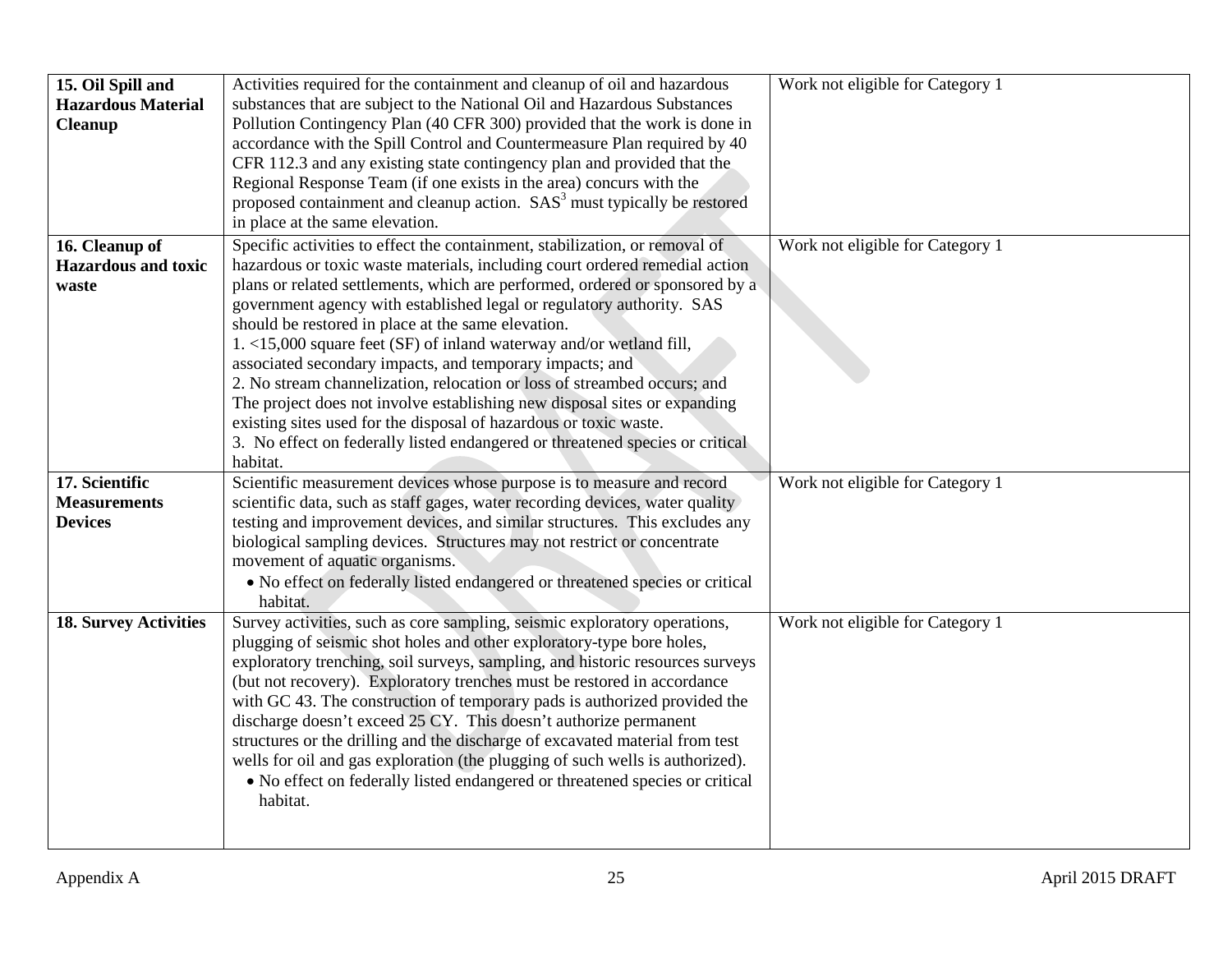| 19. Agricultural<br><b>Activities</b><br>20. Fish and Wildlife                                            | 1. For those activities subject to Corps jurisdiction <sup>16</sup> , <15,000 square feet<br>(SF) of inland waterway and/or wetland fill, associated secondary impacts,<br>and temporary impacts.<br>2. No stream channelization, relocation, loss of streambed, or farm ponds in<br>streams.<br>3. No effect on federally listed endangered or threatened species or critical<br>habitat.<br>Not Applicable                                                                                                                                                                                                                                                        | 1. $\geq$ 15,000 square feet (SF) to <3 acres of inland waterway<br>and/or wetland fill and associated secondary impacts (e.g.,<br>areas drained, flooded, fragmented, or excavated). Fill<br>area includes all temporary and permanent fill (including<br>mats), and regulated discharges associated with<br>excavation.<br>$2.$ > 3 acres of impact will require an IP.<br>Not Applicable |
|-----------------------------------------------------------------------------------------------------------|---------------------------------------------------------------------------------------------------------------------------------------------------------------------------------------------------------------------------------------------------------------------------------------------------------------------------------------------------------------------------------------------------------------------------------------------------------------------------------------------------------------------------------------------------------------------------------------------------------------------------------------------------------------------|---------------------------------------------------------------------------------------------------------------------------------------------------------------------------------------------------------------------------------------------------------------------------------------------------------------------------------------------------------------------------------------------|
| Harvesting,<br><b>Enhancement</b> and<br><b>Attraction Devices</b>                                        | Note: Related structures placed in freshwater navigable waters are reviewed<br>in the Navigable Waters section. (See B. Navigable Waters on Page 33                                                                                                                                                                                                                                                                                                                                                                                                                                                                                                                 |                                                                                                                                                                                                                                                                                                                                                                                             |
| and Activities                                                                                            | below.)                                                                                                                                                                                                                                                                                                                                                                                                                                                                                                                                                                                                                                                             |                                                                                                                                                                                                                                                                                                                                                                                             |
| 21. Habitat<br><b>Restoration,</b><br><b>Establishment and</b><br><b>Enhancement</b><br><b>Activities</b> | 1. <15,000 square feet (SF) of inland waterway and/or wetland fill,<br>associated secondary impacts, and temporary impacts; and<br>2. The activity is supported in writing by a local, state, or non-Corps<br>Federal environmental agency. Water impoundments require PCN.<br>3. No conversion of i) a stream to wetland or vice versa, wetland to a pond<br>or uplands, and ii) one wetland type to another.<br>4. No dam removal.<br>5. No effect on federally listed endangered or threatened species or critical<br>habitat.                                                                                                                                   | 1. Work not eligible for Category 1<br>2. Aquatic habitat restoration, establishment, and<br>enhancement of wetlands and riparian areas and the<br>restoration and enhancement of streams and other open<br>waters with impacts of any area $\geq$ 15,000 SF, provided<br>those activities result in net increase in overall aquatic<br>resource functions and services. <sup>8</sup>       |
| 22. Previously<br><b>Authorized Activities</b>                                                            | Any work not commenced nor completed that was authorized in a written<br>letter from the Corps under the GP in effect between October 12, 2010 and<br>October 12, 2015. The terms and general conditions of this GP apply along                                                                                                                                                                                                                                                                                                                                                                                                                                     |                                                                                                                                                                                                                                                                                                                                                                                             |
| 23. Stream &<br><b>Wetland Crossings</b>                                                                  | with any special conditions in the written authorization.<br>1. River, stream and brook work and crossings:<br>• Must comply with GC 45 in particular, including:<br>o No slip lining [see GC 45 $(g)$ ].<br>o No in-stream work involving fill or excavation in flowing waters [see<br>$GC 45(h)$ ].<br>o In-stream work limited to Jul $15 -$ Sep 30 [see GC 45 (1)].<br>• No work in riffles and pools <sup>3</sup> .<br>• No stream relocations.<br>• No dams or dikes <sup>6</sup> .<br>• No effect on federally listed endangered or threatened species or critical<br>habitat.<br>$\bullet$ <15,000 square feet (SF) of inland waterway and/or wetland fill, | Work not eligible for Category 1                                                                                                                                                                                                                                                                                                                                                            |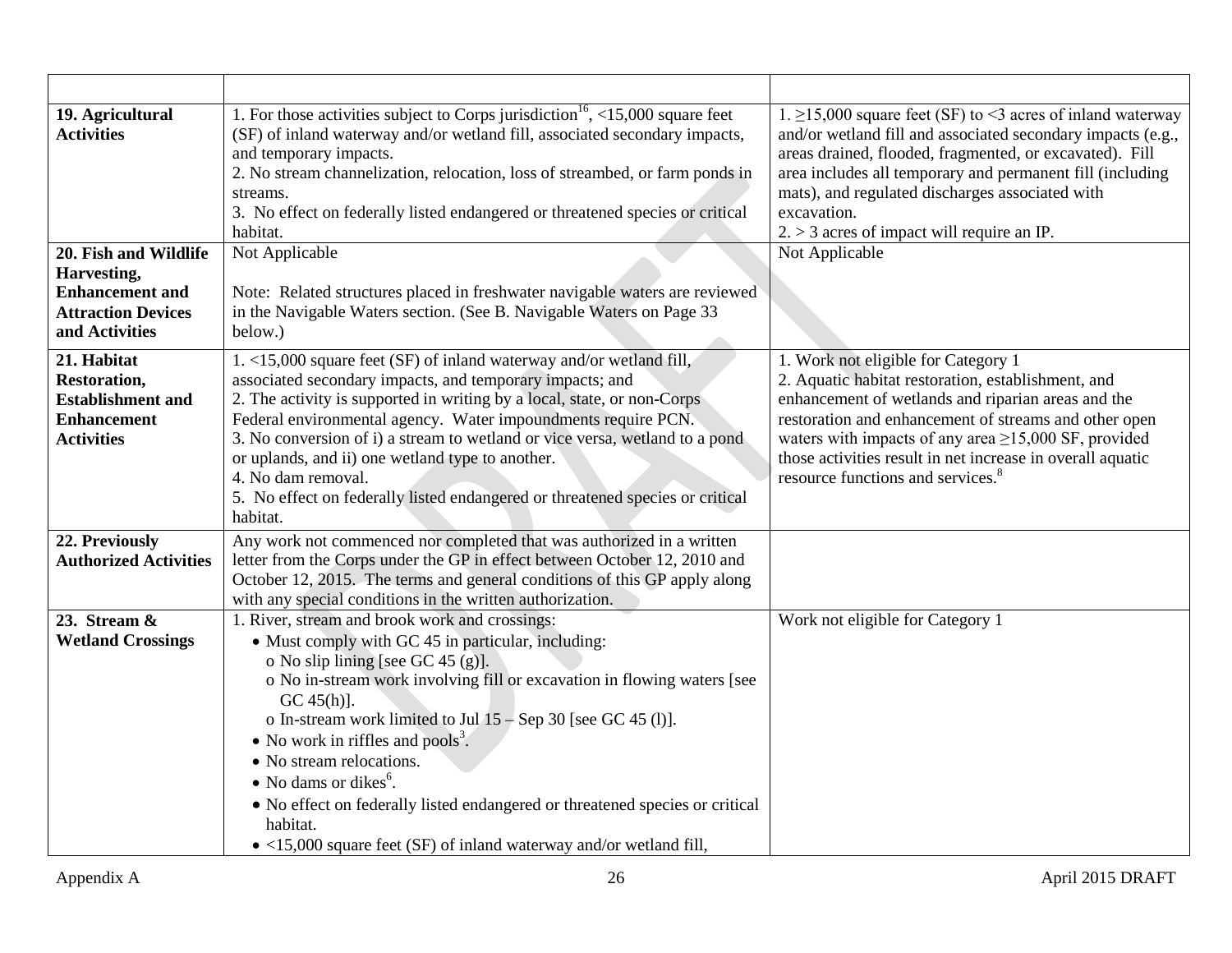|                 | associated secondary impacts, and temporary impacts.<br>2. Wetland crossings must comply with the particularly relevant GC 45. |                                  |
|-----------------|--------------------------------------------------------------------------------------------------------------------------------|----------------------------------|
| 24. Aquaculture | For land based installations, $\langle 15,000 \rangle$ square feet (SF) of inland waterway                                     | Work not eligible for Category 1 |
| (freshwater)    | and/or wetland fill, associated secondary impacts, and temporary impacts.                                                      |                                  |
|                 | • In-stream/in-water work limited to Jul $15$ – Sep 30.                                                                        |                                  |
|                 | • No effect on federally listed endangered or threatened species or critical<br>habitat.                                       |                                  |
|                 | Note: Related structures placed in freshwater navigable waters are reviewed                                                    |                                  |
|                 | in the Navigable Waters section. (See B. Navigable Waters, below.)                                                             |                                  |
|                 |                                                                                                                                |                                  |

| <b>B. NAVIGABLE</b><br><b>WATERS</b>                                                                                                    | Navigable Waters of the United States: Waters that are subject to the ebb and flow of the tide and/or the tidal and non-tidal portions of<br>the Federally designated navigable waters (the Penobscot River, Kennebec River, and Lake Umbagog) (Section 10 Rivers and Harbors<br>Act of 1899). The jurisdictional limits are the mean high water (MHW) line in tidal waters and the ordinary high water (OHW) mark in<br>non-tidal portions of the federally designated navigable rivers. For the purposes of this GP, fill placed in the area between the mean high<br>water (MHW) and the high tide line (HTL), and in the bordering and contiguous wetlands <sup>1</sup> to tidal waters are also reviewed in this<br>Navigable Waters section.<br>Projects not meeting Category 1 require an application for review as a Category 2 or Individual Permit project.<br>All Category 1 and 2 projects must comply with all of this GP's applicable terms (Pages 1 - 4) and General Conditions (Pages 5 - 20).                                                                   |                                                                                                                                                                                           |
|-----------------------------------------------------------------------------------------------------------------------------------------|----------------------------------------------------------------------------------------------------------------------------------------------------------------------------------------------------------------------------------------------------------------------------------------------------------------------------------------------------------------------------------------------------------------------------------------------------------------------------------------------------------------------------------------------------------------------------------------------------------------------------------------------------------------------------------------------------------------------------------------------------------------------------------------------------------------------------------------------------------------------------------------------------------------------------------------------------------------------------------------------------------------------------------------------------------------------------------|-------------------------------------------------------------------------------------------------------------------------------------------------------------------------------------------|
| <b>ACTIVITY</b>                                                                                                                         | <b>CATEGORY 1 Self-Verification Eligible (SVNF Required)</b>                                                                                                                                                                                                                                                                                                                                                                                                                                                                                                                                                                                                                                                                                                                                                                                                                                                                                                                                                                                                                     | <b>CATEGORY 2</b> ( <i>PCN Required</i> )                                                                                                                                                 |
| 1. Repair,<br><b>Replacement and</b><br><b>Maintenance of</b><br><b>Authorized (or</b><br>grandfathered)<br><b>Structures and Fills</b> | 1. Repair, replacement in-kind, or maintenance <sup>7</sup> of existing, currently<br>serviceable <sup>7</sup> , authorized structures or fills:<br>• Conditions of the original authorization apply.<br>• No substantial expansion or change in use.<br>• Must be rebuilt in same footprint, however minor deviations in<br>structure design allowed <sup>7</sup> .<br>• The repair, rehabilitation, or replacement of those structures or<br>fills destroyed or damaged by storms, floods, fire or other<br>discrete events is authorized, provided the repair, rehabilitation,<br>or replacement is commenced, or is under contract to commence,<br>within two years of the date of their destruction or damage.<br>Minor deviations for work involving piles shall adhere to one of<br>the 4 methods in a - d below:<br>Piles installed in-the-dry during low water or in-water<br>$\circ$<br>between<br>Nov. $8^{th}$ - Apr. $9^{th}$ , or<br>$\circ$<br>Must be drilled and pinned to ledge, or<br>$\circ$<br>Vibratory hammers used to install any size and quantity<br>O | Replacement of non-serviceable structures and fills or<br>repair/maintenance of serviceable structures or fills, with fill,<br>replacement or expansion <1 acre, or with a change in use. |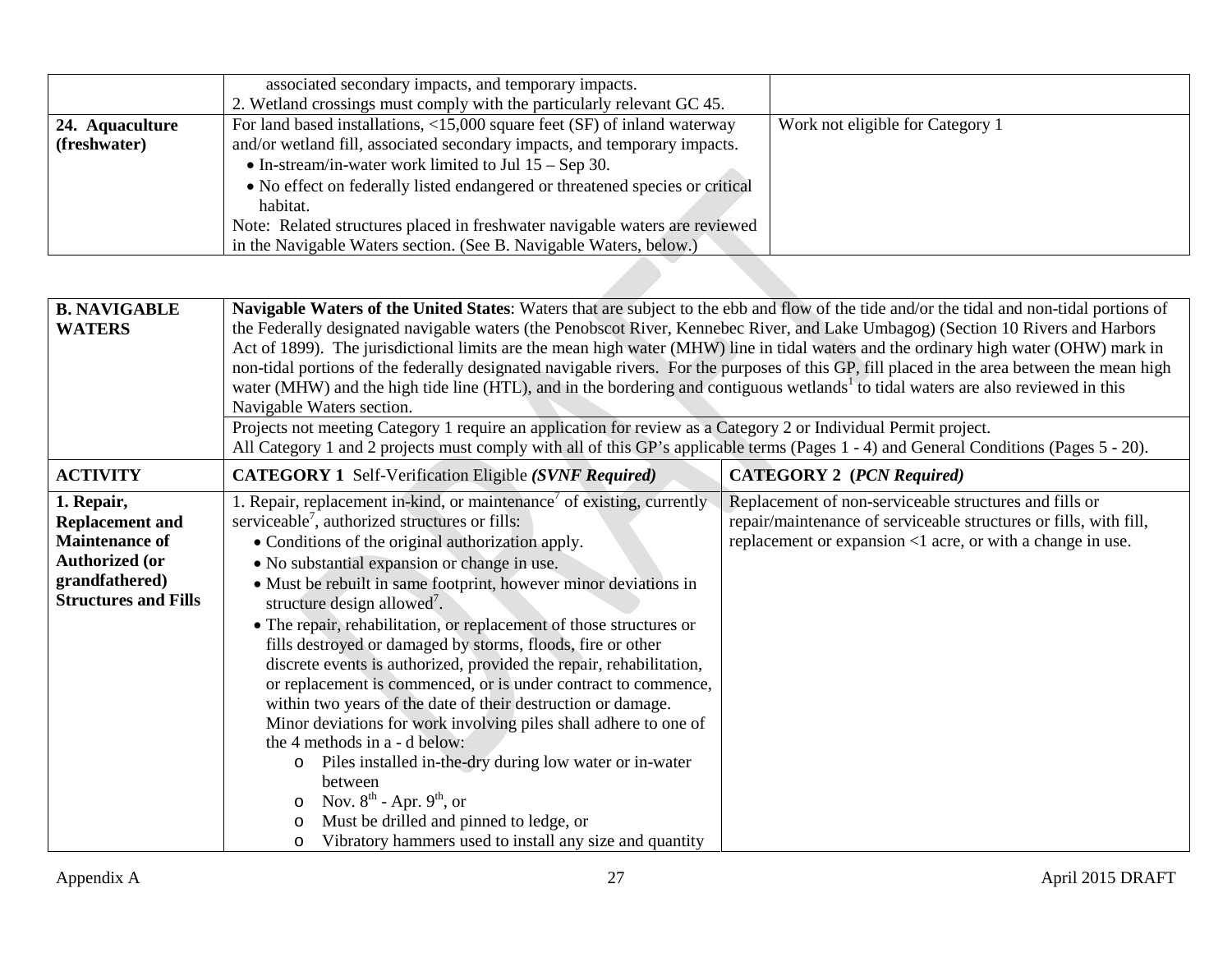|             | of wood, concrete or steel piles, or<br>Impact hammers limited to one hammer and <50 piles<br>installed/day with the following: wood piles of any size,<br>concrete piles $\leq$ 18-inches diameter, steel piles $<$ 12-<br>inches diameter if the hammer is $\leq$ 3000 lbs and a wood<br>cushion is used between the hammer and steel pile, and<br>$\bullet$ For $b - d$ above:<br>o In-water noise levels shall not exceed >187dB SEL re<br>1µPa or 206dB peak re 1µPa at a distance > 10m from the<br>pile being installed, and<br>$\circ$ In-water noise levels >155dB peak re 1µPa shall not<br>exceed 12 consecutive hours on any given day and a 12<br>hour recovery period (i.e., in-water noise below 155dB<br>peak re 1µPa) must be provided between work days.<br>$\bullet$ For a – d above:<br>o Work is not eligible for Category 1 if conducted in tidal<br>portions of the Penobscot river upstream of a line<br>extending from Turner point in Castine to Moose Point<br>(formerly squaw point) on Cape Jellison in Stockton<br>Springs or in tidal portions of the Kennebec or<br>Androscoggin Rivers upstream of a line extending from<br>Doubling point in Arrowsic to Hospital Point in West<br>Bath.<br>2. No effect on federally listed endangered or threatened species or<br>critical habitat. |                                                                                                                                                                                                                                                                                                                                                                                                                                                                                                                                                                                                                                                                                                                                                                                                                                                                                                                                        |
|-------------|-------------------------------------------------------------------------------------------------------------------------------------------------------------------------------------------------------------------------------------------------------------------------------------------------------------------------------------------------------------------------------------------------------------------------------------------------------------------------------------------------------------------------------------------------------------------------------------------------------------------------------------------------------------------------------------------------------------------------------------------------------------------------------------------------------------------------------------------------------------------------------------------------------------------------------------------------------------------------------------------------------------------------------------------------------------------------------------------------------------------------------------------------------------------------------------------------------------------------------------------------------------------------------------------------------------------------|----------------------------------------------------------------------------------------------------------------------------------------------------------------------------------------------------------------------------------------------------------------------------------------------------------------------------------------------------------------------------------------------------------------------------------------------------------------------------------------------------------------------------------------------------------------------------------------------------------------------------------------------------------------------------------------------------------------------------------------------------------------------------------------------------------------------------------------------------------------------------------------------------------------------------------------|
| 2. Moorings | 1. Private, non-commercial, non-rental, single-boat moorings,<br>provided:<br>• Authorized by the local harbormaster/town.<br>• Not associated with any boating facility. $^{11}$<br>• Boat or mooring not located in a Federal Navigation Project or<br>buffer zone <sup>12</sup> other than in a Federal Anchorage <sup>12</sup> . Moorings in a<br>Federal Anchorage not associated with a boating facility <sup>11</sup> and<br>are not for rent.<br>• No interference with navigation.<br>• No new moorings located in $SAS3$ . Prior to installation of<br>moorings, a site-specific eelgrass survey should be conducted to<br>document that eelgrass is not present.<br>• When existing, authorized moorings in $SAS3$ are going to be<br>replaced, they should be replaced with low impact mooring                                                                                                                                                                                                                                                                                                                                                                                                                                                                                                              | 1. Moorings associated with an existing boating facility <sup>11</sup> . An<br>eelgrass <sup>14</sup> survey may be required.<br>2. Moorings that don't meet the terms in Category 1 and don't<br>require an Individual Permit. This includes private moorings<br>with no harbormaster or means of local approval.<br>3. Moorings located such that they, and/or vessels docked or<br>moored at them, are within the buffer zone of the horizontal<br>limits <sup>13</sup> of a Federal Channel <sup>12</sup> . (See Appendix H.) The buffer<br>zone is equal to 3 times the authorized depth of that channel.<br>4. An IP is required for moorings within the horizontal limits <sup>11</sup> , or<br>with moored vessels that extend, into the horizontal limits of a<br>Federal Navigation Project <sup>12</sup> , except those in Federal<br>Anchorages $^{12}$ .<br>For 1-4 above, siting of new individual moorings in $SAS^3$ , |
| Appendix A  | 28                                                                                                                                                                                                                                                                                                                                                                                                                                                                                                                                                                                                                                                                                                                                                                                                                                                                                                                                                                                                                                                                                                                                                                                                                                                                                                                      | April 2015 DRAFT                                                                                                                                                                                                                                                                                                                                                                                                                                                                                                                                                                                                                                                                                                                                                                                                                                                                                                                       |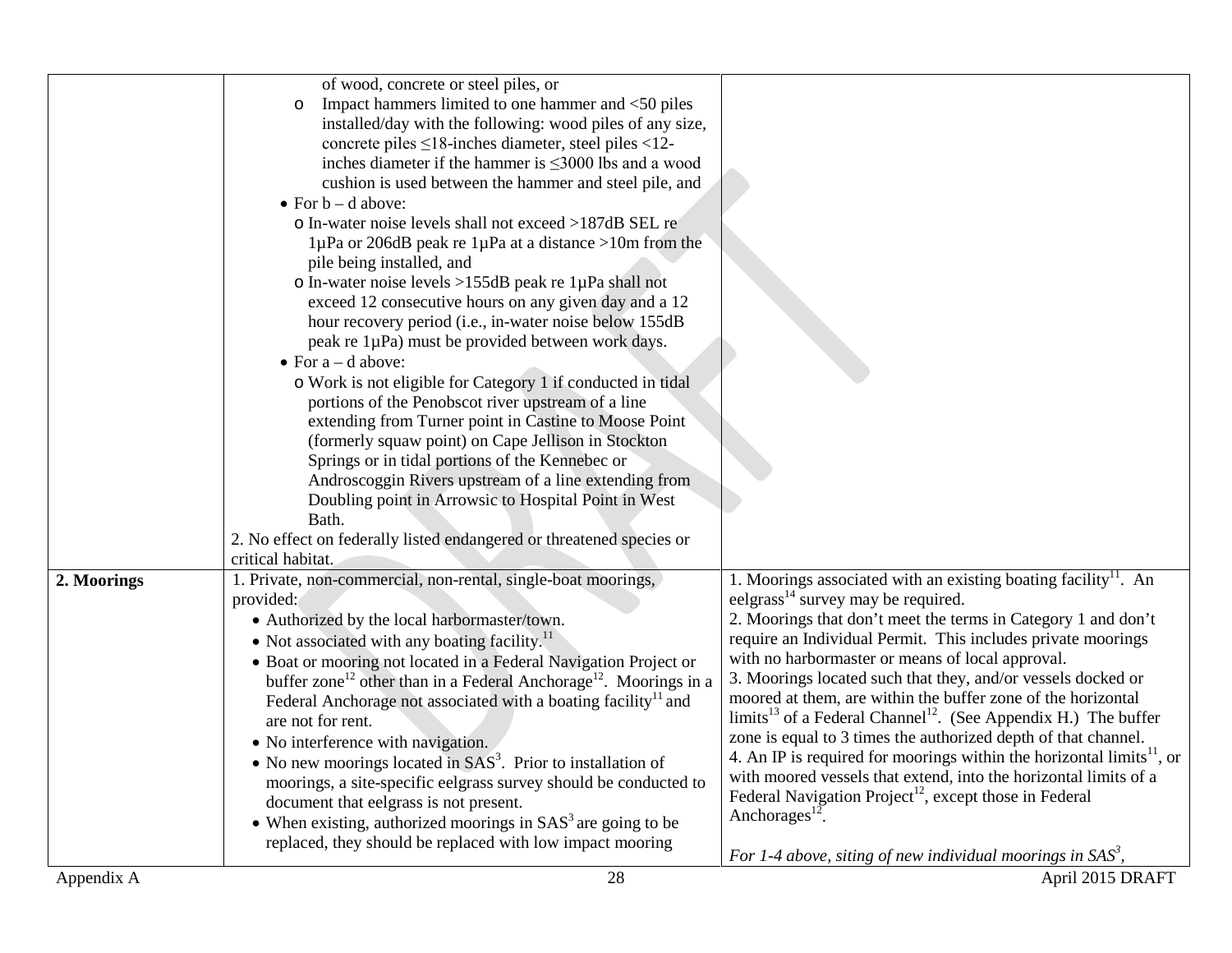|                                    | technology that prevents mooring chains from resting or<br>dragging on the bottom substrate at all tides and helical anchors,<br>or equivalent SAS protection systems where practicable.<br>2. Minor relocation of previously authorized moorings, provided:<br>• Authorized by the local harbormaster/town.<br>• Not located in $SAS3$<br>• No interference with navigation.<br>• Cannot be relocated into a Federal Navigation Project <sup>12</sup> other<br>than a Federal Anchorage <sup>12</sup><br>Note: Cat 1 eligible moorings do not require SVNF.                                                                                                                                                                                                                                                                                                                                                                                                                                                                                                                                                                                                                                                                                                                                                                                                                                | including eelgrass <sup>14</sup> , should be avoided to the maximum extent<br>practicable. If $SAS^3$ cannot be avoided, plans should show elastic<br>mooring systems that prevent mooring chains from resting or<br>dragging on the bottom substrate at all tides and helical anchors,<br>or equivalent SAS protection systems, where practicable. For<br>moorings that appear to impact SAS, the Corps may require an<br>eelgrass survey.                                                                                                                                                                                                                                                                                                                                                                                                                                                                                                                                                                                                                                                                                                                                                                                                                           |
|------------------------------------|---------------------------------------------------------------------------------------------------------------------------------------------------------------------------------------------------------------------------------------------------------------------------------------------------------------------------------------------------------------------------------------------------------------------------------------------------------------------------------------------------------------------------------------------------------------------------------------------------------------------------------------------------------------------------------------------------------------------------------------------------------------------------------------------------------------------------------------------------------------------------------------------------------------------------------------------------------------------------------------------------------------------------------------------------------------------------------------------------------------------------------------------------------------------------------------------------------------------------------------------------------------------------------------------------------------------------------------------------------------------------------------------|-----------------------------------------------------------------------------------------------------------------------------------------------------------------------------------------------------------------------------------------------------------------------------------------------------------------------------------------------------------------------------------------------------------------------------------------------------------------------------------------------------------------------------------------------------------------------------------------------------------------------------------------------------------------------------------------------------------------------------------------------------------------------------------------------------------------------------------------------------------------------------------------------------------------------------------------------------------------------------------------------------------------------------------------------------------------------------------------------------------------------------------------------------------------------------------------------------------------------------------------------------------------------|
| 3. Structures, Floats<br>and Lifts | 1. Reconfiguration of existing authorized structures or floats.<br>Provided:<br>a. Pile installation shall adhere to one of the 4 methods in (i) $-(iv)$<br>below:<br>i. Piles installed in-the-dry during low water or in-water<br>between Nov. $8^{th}$ - Apr. $9^{th}$ , or<br>ii. Must be drilled and pinned to ledge, or<br>iii. Vibratory hammers used to install any size and quantity of<br>wood, concrete or steel piles, or<br>iv. Impact hammers limited to one hammer and <50 piles<br>installed/day with the following: wood piles of any size, concrete<br>piles ≤18-inches diameter, steel piles <12-inches diameter if the<br>hammer is $\leq$ 3000 lbs and a wood cushion is used between the<br>hammer and steel pile.<br>b. For $(ii) - (iv)$ above:<br>i. In-water noise levels shall not exceed >187dB SEL re 1µPa<br>or 206dB peak re $1\mu$ Pa at a distance > 10m from the pile being<br>installed., and<br>ii. In-water noise levels $>155dB$ peak re 1 $\mu$ Pa shall not exceed<br>12 consecutive hours on any given day and a 12 hour recovery period<br>(i.e., in-water noise below 155dB peak re 1µPa) must be provided<br>between work days.<br>c. For $(i)$ –(iv) above, work is not eligible for Category 1 if<br>conducted in tidal portions of the Penobscot river upstream of a line<br>extending from Turner point in Castine to Moose Point (formerly | 1. Structures or floats, including floatways/skidways, built to<br>access waterway (seasonal and permanent).<br>2. Expansions to existing boating facilities $^{11}$ .<br>For $1 \& 2$ above, compliance with the following design standards<br>is not required but recommended:<br>$\bullet$ Pile-supported structures <400 SF, with attached floats<br>totaling $\leq$ 200 SF.<br>$\bullet$ Bottom anchored floats $\leq$ 200 SF.<br>• Structures are $\leq$ 4' wide and have at least a 1:1 height: width<br>$ratio11$ .<br>$\bullet$ Floats supported a minimum of 18" above the substrate<br>during all tides.<br>• Structures & floats not located within 25' of any eelgrass <sup>8</sup> .<br>• Moored vessels not positioned over $SAS^3$ .<br>• The Corps may require a letter of no objection from the<br>abutter if structure is to be within 25 feet of the property line.<br>• No structure extends across $>$ 25% of the waterway width at<br>mean low water.<br>• Not located within the buffer zone of the horizontal limits <sup>13</sup> of<br>a Corps Federal Navigation Project (FNP) (App. F). The<br>buffer zone is equal to three times the authorized depth of that<br>FNP.<br>3. An Individual Permit is required for structures or floats, |
|                                    | squaw point) on Cape Jellison in Stockton Springs or in tidal portions<br>of the Kennebec or Androscoggin Rivers upstream of a line extending<br>from Doubling point in Arrowsic to Hospital Point in West Bath.<br>2. Minor relocation of previously authorized moored floats, provided:                                                                                                                                                                                                                                                                                                                                                                                                                                                                                                                                                                                                                                                                                                                                                                                                                                                                                                                                                                                                                                                                                                   | including floatways/skidways, located such that they and/or<br>vessels docked or moored at them are within the horizontal<br>limits <sup>13</sup> of a Corps Federal Navigation Project <sup>12</sup> (see App. H).                                                                                                                                                                                                                                                                                                                                                                                                                                                                                                                                                                                                                                                                                                                                                                                                                                                                                                                                                                                                                                                   |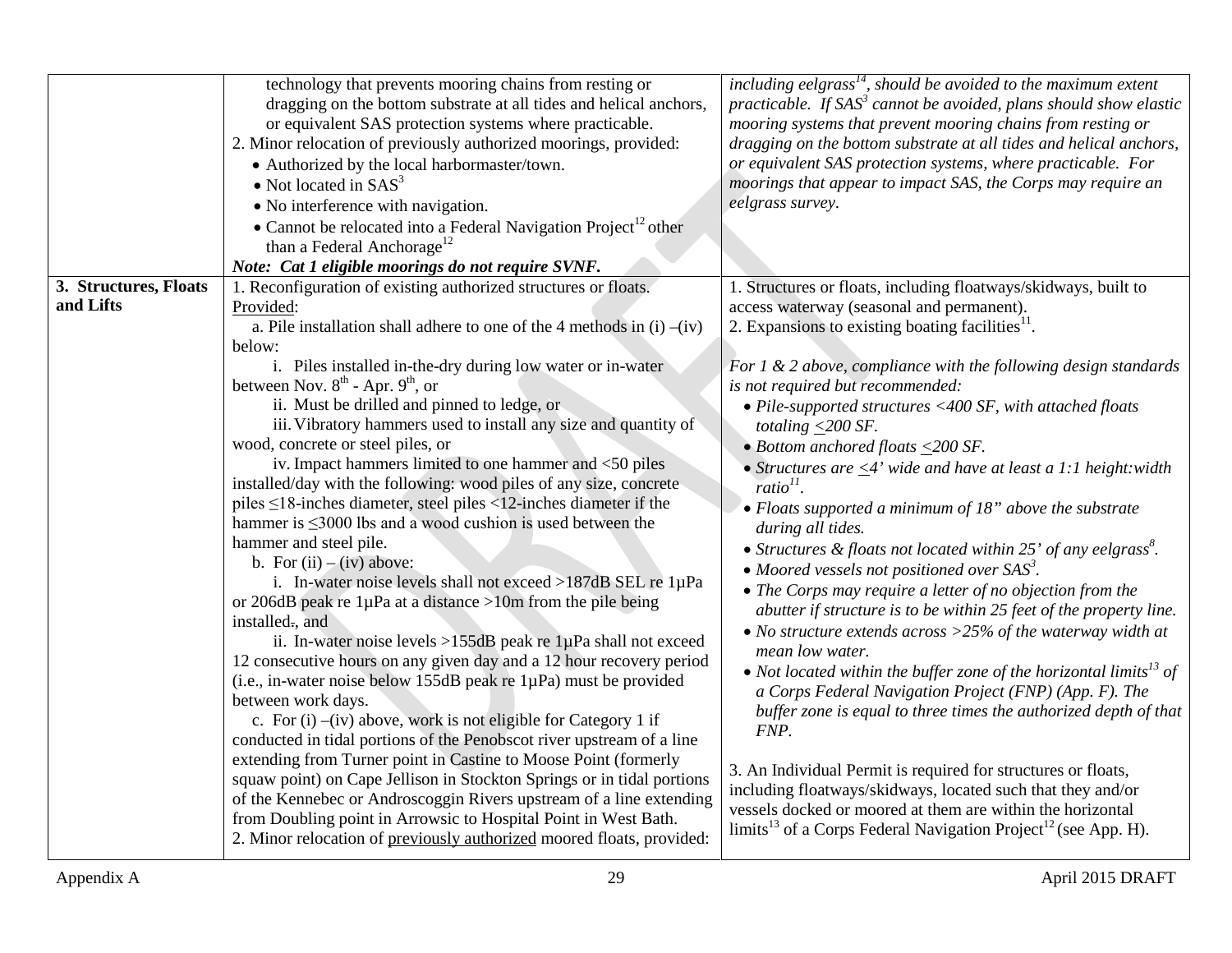|                            | • Authorized by the local harbormaster/town.                                | 4. An Individual Permit is required for structures & floats                  |
|----------------------------|-----------------------------------------------------------------------------|------------------------------------------------------------------------------|
|                            | • Not located in $SAS3$                                                     | associated with a new or previously unauthorized boating                     |
|                            | • No interference with navigation.                                          | facility <sup>11</sup> .                                                     |
|                            | • Cannot be relocated into a Federal Navigation Project <sup>12</sup> other |                                                                              |
|                            | than a Federal Anchorage <sup>12</sup>                                      |                                                                              |
| 4. Aids to Navigation      | 1. Temporary buoys, markers, floats, etc. for recreational use during       | Work not eligible for Category 1                                             |
| and Temporary              | specific events, provided they are removed within 30 days after use is      |                                                                              |
| <b>Recreational</b>        | discontinued.                                                               |                                                                              |
| <b>Structures</b>          | 2. The placement of aids to navigation and regulatory markers which         |                                                                              |
|                            | are approved by and installed in accordance with the requirements of        |                                                                              |
|                            | the U.S. Coast Guard. (See 33 CFR 66, Chapter I, subchapter C)."            |                                                                              |
|                            | Note: Cat 1 eligible aids to navigation and regulatory markers do           |                                                                              |
|                            | not require SVNF.                                                           |                                                                              |
| 5. Dredging, Disposal      | Maintenance dredging <sup>10</sup> for navigational purposes <1,000 CY with | 1. Maintenance dredging <sup>10</sup> $\geq$ 1,000 CY, new dredging <25,000  |
| of Dredged Material,       | upland disposal. Includes return water from upland contained                | CY, or projects not meeting Category 1. Includes return water                |
| <b>Beach Nourishment,</b>  | disposal area, provided:                                                    | from upland contained disposal areas. Disposal includes:                     |
| and Rock Removal           | • Proper siltation controls are used.                                       | • Upland.                                                                    |
| and Relocation             | • Dredging & disposal operation limited to Nov. $8 -$ Apr. 9.               | • Beach nourishment (above mean high water) of any area                      |
|                            | • No impact to $SAS3$ .                                                     | provided dredging's primary purpose is navigation or sand is                 |
|                            | • No dredging in intertidal areas.                                          | from an upland source.                                                       |
|                            | • No dredging in areas considered occupied by listed Atlantic               | • Open water $&$ confined aquatic disposal, if Corps finds the               |
|                            | salmon [see GC $8(b)$ ].                                                    | material suitable.                                                           |
|                            | • For dredging in waters outside of Atlantic salmon critical                | 2. Beach nourishment associated with dredging when the primary               |
|                            | habitat, applicants must contact NMFS (Appendix E) to                       | purpose is not navigation requires at least a Category 2 review.             |
|                            | ensure no impacts to listed species such as shortnose                       | 3. Maintenance or new dredging <sup>10</sup> and/or disposal in or affecting |
|                            | sturgeon, Atlantic surgeon, and listed sturgeon critical                    | a SAS <sup>3</sup> requires an Individual Permit.                            |
|                            | habitat.                                                                    |                                                                              |
|                            | • Project proponents must contact the USFWS for work on                     |                                                                              |
|                            | coastal beaches to ensure no impacts to piping plovers,                     |                                                                              |
|                            | roseate terns or their habitat [see GC $8(c)$ ].                            |                                                                              |
|                            | • No underwater blasting.                                                   |                                                                              |
| 6. Discharges of           | 1. Discharges of dredged or fill material incidental to the                 | <1 acre temporary or permanent fill, excavation and/or secondary             |
| <b>Dredged or Fill</b>     | construction of bridges across navigable waters of the U.S., including      | impacts (e.g., areas drained, flooded, fragmented or mechanically            |
| <b>Material Incidental</b> | cofferdams, abutments, foundation seals, piers, and temporary               | cleared). Fill area includes all temporary and permanent                     |
| to the Construction        | construction and access fills provided the U.S. Coast Guard                 | waterway fills, provided:                                                    |
| of Bridges                 | authorizes such discharges as part of the bridge permit or appropriate      | • Temporary or permanent fill in eelgrass $14$ < 1000 SF.                    |
|                            | approval.                                                                   | • Permanent fill in SAS (excluding eelgrass <sup>14</sup> ) <4300 SF.        |
|                            | 2. Causeways and approach fills are not included in this category and       |                                                                              |
|                            | require Category 2 or Individual Permit authorization.                      |                                                                              |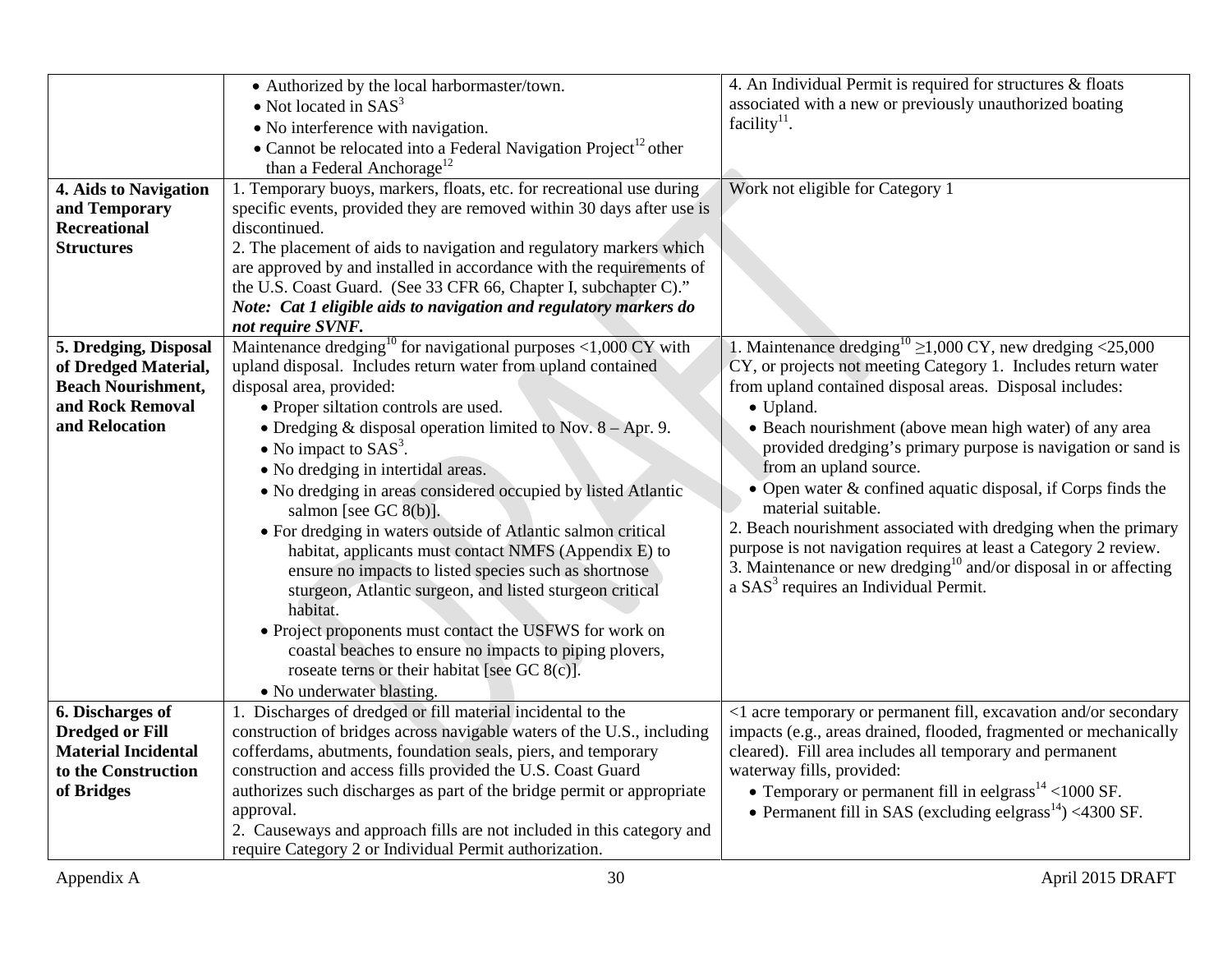| 7. Bank and              | 1. Bank stabilization projects <200 linear feet provided:                          | 1. Work not eligible for Category 1.                                  |
|--------------------------|------------------------------------------------------------------------------------|-----------------------------------------------------------------------|
| <b>Shoreline</b>         | $\bullet \leq 1$ cubic yard of fill per linear foot placed along the bank          | 2. <1 acre temporary or permanent fill, excavation and/or             |
| <b>Stabilization</b>     | waterward of high tide line. No fill or equipment will occur in                    | secondary impacts (e.g., areas drained, flooded, fragmented or        |
|                          | $SAS3$ .                                                                           | mechanically cleared). Fill area includes all temporary and           |
|                          | • Work conducted in the intertidal zone must be conducted in-the-                  | permanent waterway fills, provided:                                   |
|                          | dry during low water, or between Nov. $8 -$ Apr. 9.                                | • Temporary or permanent fill in eelgrass $^{14}$ < 1000 SF.          |
|                          | • No structures angled steeper than 1H:1V and only rough-faced                     | • Permanent fill in SAS (excluding eelgrass <sup>14</sup> ) <4300 SF. |
|                          | stone or fiber roll revetments allowed.                                            |                                                                       |
|                          | • No driving of piles or sheeting.                                                 |                                                                       |
|                          | 2. Bank stabilization projects in excess of 200 linear feet (Applicant             |                                                                       |
|                          | or Applicant + Abutters combined) must undergo Category 2 review.                  |                                                                       |
| 8. Residential,          | Not Eligible                                                                       | 1. Conversions of previously authorized pile supported buildings      |
| <b>Commercial and</b>    |                                                                                    | over navigable waters to residences, offices, or other non-water      |
| <b>Institutional</b>     |                                                                                    | dependent uses require at least a Category 2 review.                  |
| Developments, and        |                                                                                    | 2. Floating house boats or businesses on floats require Category 2    |
| <b>Recreational</b>      |                                                                                    | review.                                                               |
| <b>Facilities</b>        |                                                                                    |                                                                       |
| 9. Utility Line          | 1. Repair or maintenance of existing, currently serviceable,                       | 1. New or replacement installations or work not otherwise             |
| <b>Activities</b>        | authorized utilities with no expansion or change in use:                           | eligible for Category 1                                               |
|                          | • Conditions of the original authorization apply                                   | 2. <1 acre temporary or permanent fill, excavation and/or             |
|                          | • Trenching or filling is confined to the existing footprint.                      | secondary impacts (e.g., areas drained, flooded, fragmented or        |
|                          | • In water work conducted between Nov 8 and Apr 9                                  | mechanically cleared). Fill area includes all temporary and           |
|                          | • No new impact to SAS                                                             | permanent waterway fills, provided:                                   |
|                          | • No effect on federally listed endangered or threatened species or                | • Temporary or permanent fill in eelgrass $14$ < 1000 SF.             |
|                          | critical habitat.                                                                  | • Permanent fill in SAS (excluding eelgrass <sup>14</sup> ) <4300 SF. |
|                          | 2. GC 12 applies                                                                   | 3. GC 12 applies                                                      |
| 10. Linear               | Not Applicable                                                                     | <1 acre temporary or permanent fill, excavation and/or secondary      |
| <b>Transportation</b>    |                                                                                    | impacts (e.g., areas drained, flooded, fragmented or mechanically     |
| <b>Projects</b>          |                                                                                    | cleared). Fill area includes all temporary and permanent              |
|                          |                                                                                    | waterway fills, provided:                                             |
| (Not Including           |                                                                                    | • Temporary or permanent fill in eelgrass $14$ < 1000 SF.             |
| <b>Stream Crossings)</b> |                                                                                    | • Permanent fill in SAS (excluding eelgrass <sup>14</sup> ) <4300 SF. |
| 11. Mining Activities    | Not Eligible                                                                       | Not Eligible                                                          |
| 12. Boat Ramps and       | 1. No new impact to SAS                                                            | 1. Work not eligible for Category 1                                   |
| <b>Marine Railways</b>   | 2. Marine railway and boat ramp work not eligible for maintenance <sup>7</sup>     | 2. <1 acre temporary or permanent fill, excavation and/or             |
|                          | (i.e. not currently serviceable <sup>7</sup> or in non-compliance) may be replaced | secondary impacts (e.g., areas drained, flooded, fragmented or        |
|                          | "in-kind" with minor deviations <sup>7</sup> provided:                             | mechanically cleared). Fill area includes all temporary and           |
|                          | • Work is in the intertidal zone                                                   | permanent waterway fills, provided:                                   |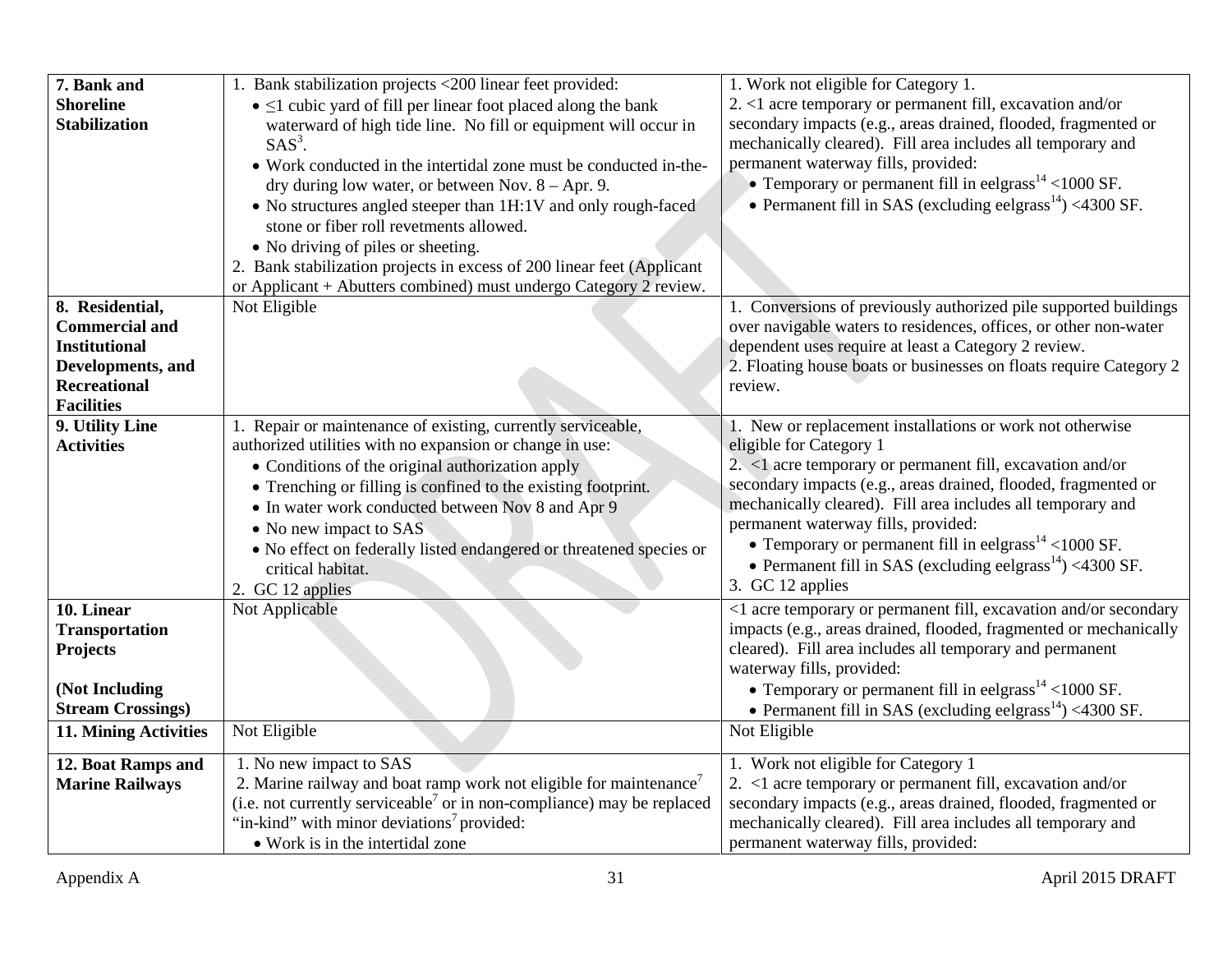|                                              | • No fill expansion below high tide line.                                                                                                    | • Temporary or permanent fill in eelgrass $^{14}$ < 1000 SF.                                                                        |
|----------------------------------------------|----------------------------------------------------------------------------------------------------------------------------------------------|-------------------------------------------------------------------------------------------------------------------------------------|
|                                              | • Work conducted in-the-dry during low water or in-water                                                                                     | • Permanent fill in SAS (excluding eelgrass <sup>14</sup> ) <4300 SF.                                                               |
|                                              | between Nov. $8 -$ Apr. 9.                                                                                                                   |                                                                                                                                     |
|                                              | 3. No new boat ramps or marine railways.                                                                                                     |                                                                                                                                     |
| 13. Land and Water-                          | Not Eligible                                                                                                                                 | 1. <1 acre temporary or permanent fill, excavation and/or                                                                           |
| <b>Based Renewable</b>                       |                                                                                                                                              | secondary impacts (e.g., areas drained, flooded, fragmented or                                                                      |
| <b>Energy Generation</b>                     |                                                                                                                                              | mechanically cleared). Fill area includes all temporary and                                                                         |
| <b>Facilities and</b>                        |                                                                                                                                              | permanent waterway fills, provided:                                                                                                 |
| <b>Hydropower Projects</b>                   |                                                                                                                                              | • Temporary or permanent fill in eelgrass <sup>14</sup> <1000 SF.                                                                   |
|                                              |                                                                                                                                              | • Permanent fill in SAS (excluding eelgrass <sup>14</sup> ) <4300 SF.                                                               |
|                                              |                                                                                                                                              | 2. No new impoundments                                                                                                              |
| 14. Reshaping                                | 1. $\leq$ 500 linear feet of drainage ditch will be modified. The reshaping                                                                  | Work not eligible for Category 1                                                                                                    |
| <b>Existing Drainage</b>                     | of the ditch cannot increase drainage capacity beyond the original as-                                                                       |                                                                                                                                     |
| <b>Ditches and</b>                           | built capacity nor can it expand the area drained by the ditch as                                                                            |                                                                                                                                     |
| <b>Mosquito</b>                              | originally constructed (i.e., the capacity of the ditch must be the same                                                                     |                                                                                                                                     |
| <b>Management</b>                            | as originally constructed and it cannot drain additional wetlands or                                                                         |                                                                                                                                     |
|                                              | other waters of the U.S.); and                                                                                                               |                                                                                                                                     |
|                                              | 2. No new ditches or relocation of drainage ditches constructed in                                                                           |                                                                                                                                     |
|                                              | waters of the U.S.; the location of the centerline of the reshaped                                                                           |                                                                                                                                     |
|                                              | drainage ditch must be approximately the same as the location of the                                                                         |                                                                                                                                     |
|                                              | centerline of the original drainage ditch.                                                                                                   |                                                                                                                                     |
| 15. Oil Spill and                            | Activities required for the containment and cleanup of oil and                                                                               | Work not eligible for Category 1                                                                                                    |
| <b>Hazardous Material</b>                    | hazardous substances that are subject to the National Oil and                                                                                |                                                                                                                                     |
| <b>Cleanup</b>                               | Hazardous Substances Pollution Contingency Plan (40 CFR 300)                                                                                 |                                                                                                                                     |
|                                              | provided that the work is done in accordance with the Spill Control                                                                          |                                                                                                                                     |
|                                              | and Countermeasure Plan required by 40 CFR 112.3 and any existing                                                                            |                                                                                                                                     |
|                                              | state contingency plan and provided that the Regional Response                                                                               |                                                                                                                                     |
|                                              | Team (if one exists in the area) concurs with the proposed                                                                                   |                                                                                                                                     |
|                                              | containment and cleanup action. SAS <sup>3</sup> must typically be restored in                                                               |                                                                                                                                     |
|                                              | place at the same elevation.                                                                                                                 |                                                                                                                                     |
| 16. Cleanup of<br><b>Hazardous and Toxic</b> | Not eligible - except for booms placed for hazardous and toxic waste<br>containment and absorption and prevention which are eligible for SV. | Specific activities with impacts of any area required to affect the<br>containment, stabilization, or removal of hazardous or toxic |
| <b>Waste</b>                                 |                                                                                                                                              | waste materials that are performed, ordered, or sponsored by a                                                                      |
|                                              | Note: No SVNF required for Category 1 eligible containment                                                                                   | government agency with established legal or regulatory authority.                                                                   |
|                                              | <i>booms</i>                                                                                                                                 | Wetlands must typically be restored in place at the same                                                                            |
|                                              |                                                                                                                                              | elevation to qualify.                                                                                                               |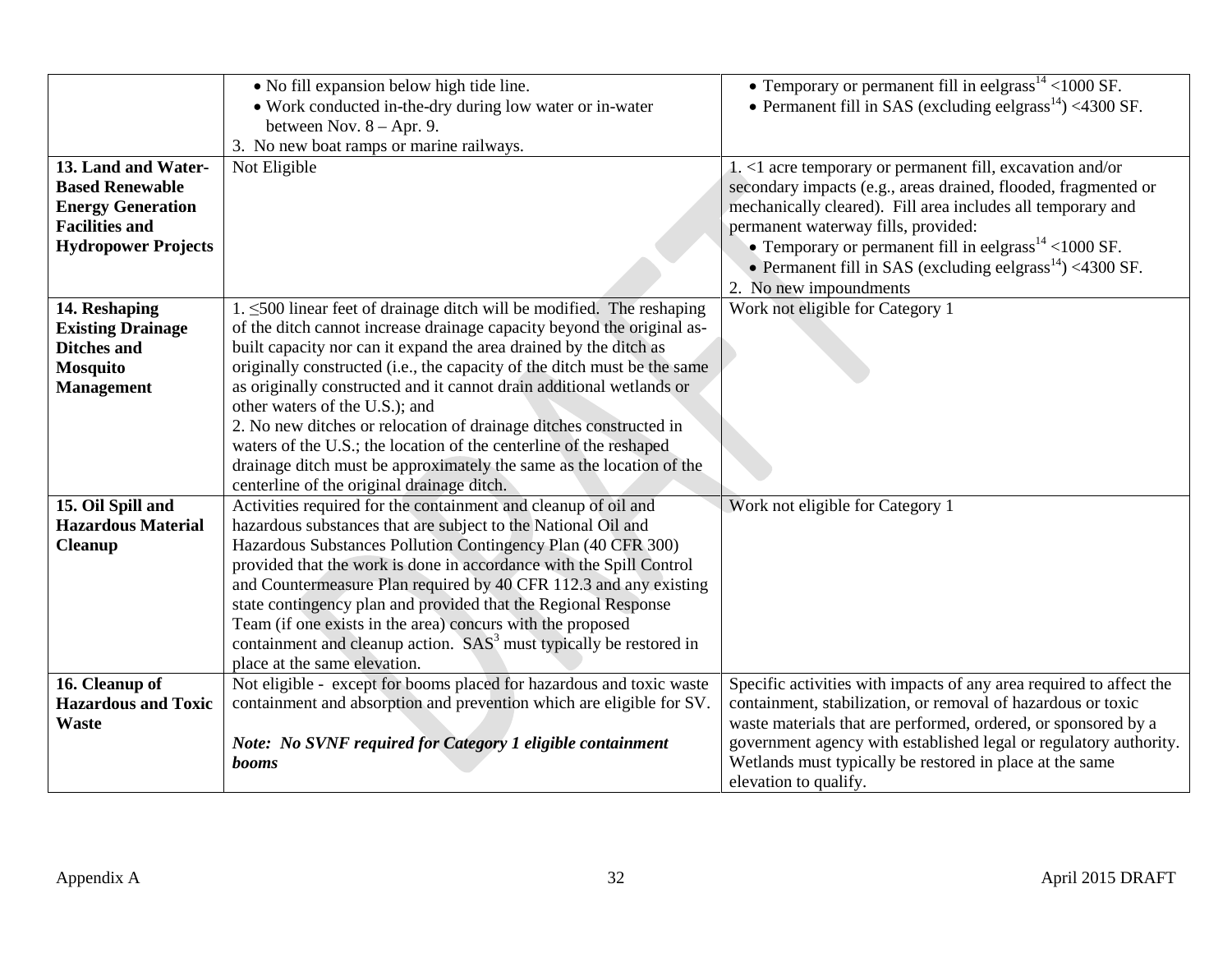| 17. Scientific            | Scientific measurement devices whose purpose is to measure and           | Work not eligible for Category 1                                    |  |
|---------------------------|--------------------------------------------------------------------------|---------------------------------------------------------------------|--|
| <b>Measurement</b>        | record scientific data, such as staff gages, water recording devices,    |                                                                     |  |
| <b>Devices</b>            | water quality testing and improvement devices, and similar structures.   |                                                                     |  |
|                           | Structures may not restrict or concentrate movement of aquatic           |                                                                     |  |
|                           | organisms; no activity results in a hazard to navigation; no activity    |                                                                     |  |
|                           | requiring underwater blasting.                                           |                                                                     |  |
| 18. Survey Activities     | Survey activities such as exploratory drilling, surveying and sampling   | Work not eligible for Category 1                                    |  |
|                           | activities, excluding any biological sampling devices. Does not          |                                                                     |  |
|                           | include any activity requiring underwater blasting or oil and gas        |                                                                     |  |
|                           | exploration and fill for roads or construction pads. No activity may     |                                                                     |  |
|                           | result in a hazard to navigation. Applicants must contact the NMFS       |                                                                     |  |
|                           | to ensure no impacts to federally listed endangered or threatened        |                                                                     |  |
|                           | species or critical habitat. (Refer to Appendix E)                       |                                                                     |  |
| 19. Agricultural          | Not Eligible                                                             | Not Eligible                                                        |  |
| <b>Activities</b>         |                                                                          |                                                                     |  |
| 20. Fish & Wildlife       | Fish and wildlife harvesting, enhancement, and attraction devices and    | 1. Work not eligible for Category 1                                 |  |
| Harvesting,               | activities such as pound nets, crab traps, crab dredging, eel pots,      | 2. Impoundments or semi-impoundments of waters of the U.S.          |  |
| <b>Enhancement and</b>    | lobster traps, and clam and oyster digging, and small fish attraction    | for the culture or holding of motile species such as lobster and    |  |
| <b>Attraction Devices</b> | devices such as open water fish concentrators (sea kites, etc.). This    | new fish weirs with an impounded area $\leq \frac{1}{2}$ acre.      |  |
| and Activities            | does not authorize artificial reefs or impoundments and semi-            |                                                                     |  |
|                           | impoundments of waters of the U.S. for the culture or holding of         | For Aquaculture operations, refer to Activity 24                    |  |
|                           | motile species such as lobster, or the use of covered oyster trays or    |                                                                     |  |
|                           | clam racks. No activity that may result in a hazard to navigation.       |                                                                     |  |
|                           | Note: A SVNF is not required for these Category 1 eligible devices       |                                                                     |  |
|                           | and activities.                                                          |                                                                     |  |
| 21. Habitat               | $1. < 4,300$ SF impact;                                                  | 1. Work not eligible for Category 1                                 |  |
| Restoration,              | 2. Cultch placement in tidal waters is eligible for SV provided there    | 2. Aquatic habitat restoration, establishment and enhancement       |  |
| <b>Establishment and</b>  | are no salt marsh or vegetated shallow impacts;                          | provided those activities are proactive and result in net increases |  |
| <b>Enhancement</b>        | 3. SAS planting and transplanting $\leq$ 100 SF in tidal waters;         | in aquatic resource functions and services. <sup>8</sup>            |  |
| <b>Activities</b>         | 4. No artificial or living reefs;                                        |                                                                     |  |
|                           | 5. The activity is authorized in writing by a local, state, or non-Corps |                                                                     |  |
|                           | federal environmental agency. Water impoundments require PCN.            |                                                                     |  |
|                           | 6. No conversion of i) a stream to wetland or vice versa, wetland to a   |                                                                     |  |
|                           | pond or uplands, and ii) one wetland type to another.                    |                                                                     |  |
|                           | 7. No dam removal.                                                       |                                                                     |  |
|                           | 8. Shellfish habitat enhancement such as brushing the flats but not the  |                                                                     |  |
|                           | use of netting which requires Category 2 review.                         |                                                                     |  |
|                           | 9. No effect on federally listed endangered or threatened species or     |                                                                     |  |
|                           | critical habitat.                                                        |                                                                     |  |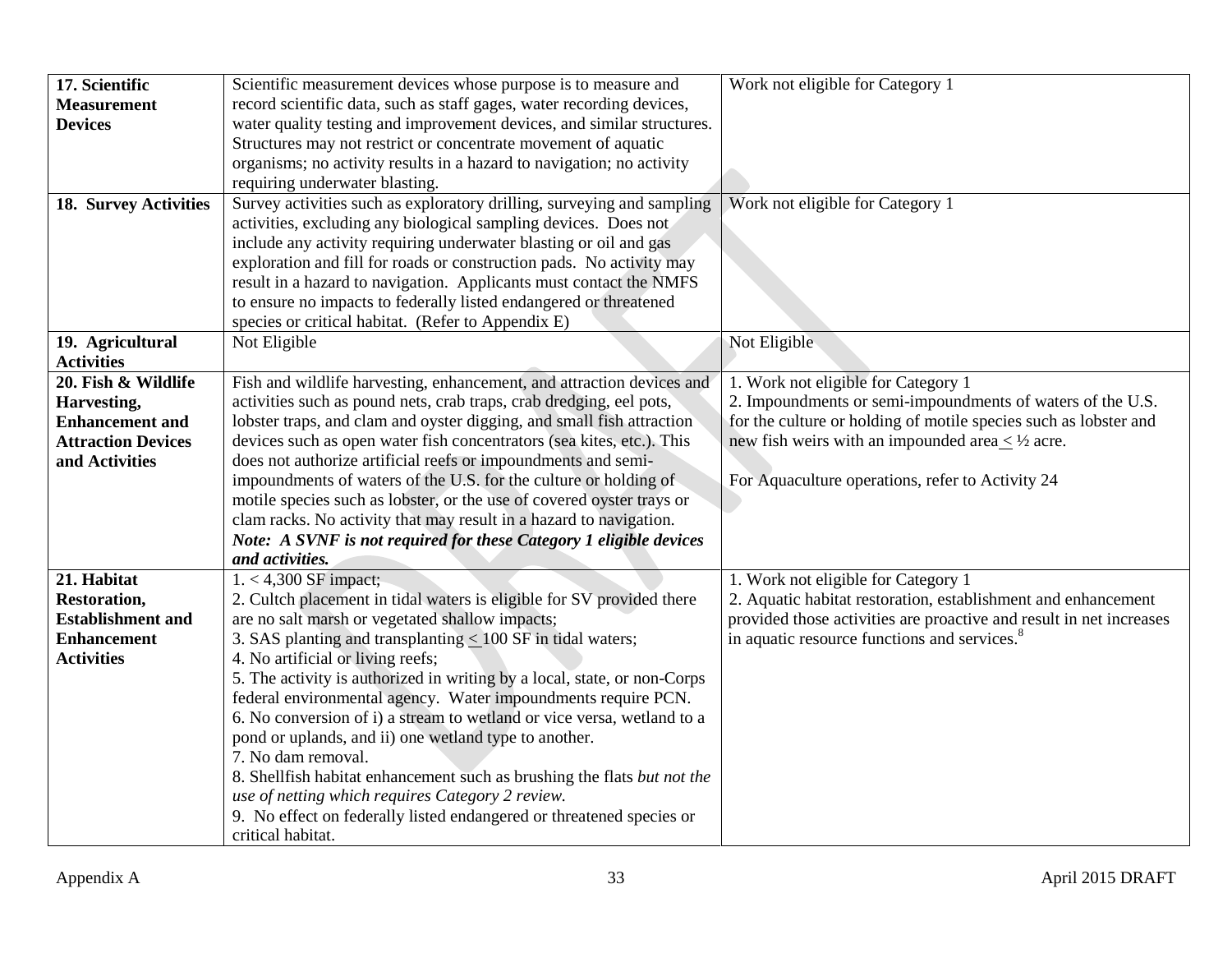| 22. Previously               | Any work not commenced nor completed that was authorized in a        |                                                                    |
|------------------------------|----------------------------------------------------------------------|--------------------------------------------------------------------|
| <b>Authorized Activities</b> | written letter from the Corps under the GP in effect between October |                                                                    |
|                              | 12, 2010 and October 12, 2015. The terms and general conditions of   |                                                                    |
|                              | this GP apply along with any special conditions in the written       |                                                                    |
|                              | authorization.                                                       |                                                                    |
| 23. Stream $\&$              | Not Eligible                                                         | All temporary or permanent crossings of tidal navigable waters or  |
| <b>Wetland Crossings</b>     |                                                                      | adjacent tidal wetlands not eligible as maintenance require a      |
|                              |                                                                      | PCN. GC 45 applies                                                 |
| 24. Aquaculture              | Not Eligible                                                         | Shellfish/finfish (other than Atlantic salmon or other federally   |
|                              |                                                                      | listed endangered or threatened species), or other aquaculture     |
|                              |                                                                      | facilities with no more than minimal individual and cumulative     |
|                              |                                                                      | impacts to environmental resources or navigation. This is          |
|                              |                                                                      | inclusive but not limited to cages, nets, bags, racks, long lines, |
|                              |                                                                      | fences, posts, poles, predator screening, etc. Aquaculture         |
|                              |                                                                      | guidelines are provided at:                                        |
|                              |                                                                      | www.maine.gov/dmr/aquaculture/index.htm.                           |

#### **Endnotes/Definitions**

**1Bordering and Contiguous Wetlands:** A bordering wetland is immediately next to its adjacent waterbody and may lie at, or below, the ordinary high water mark (mean high water in navigable waters) of that waterbody and is directly influenced by its hydrologic regime. Contiguous wetlands extend landward from their adjacent waterbody to a point where a natural or manmade discontinuity exists. Contiguous wetlands include bordering wetlands as well as wetlands that are situated immediately above the ordinary highwater mark and above the normal hydrologic influence of their adjacent waterbody. Note, with respect to the federally designated navigable rivers, the wetlands bordering and contiguous to the tidally influenced portions of those rivers are reviewed under "II. Navigable Waters."

### **<sup>2</sup> Direct, Secondary, and Cumulative Impacts/Effects:**

Direct Impacts: The immediate loss of aquatic ecosystem within the footprint of the fill.

Secondary Impacts: These are effects on an aquatic ecosystem that are associated with a discharge of dredged or fill materials, but do not result from the actual placement of the dredged or fill material. Information about secondary effects on aquatic ecosystems shall be considered prior to the time final section 404 action is taken by permitting authorities. Some examples of secondary effects on an aquatic ecosystem are a) fluctuating water levels in all impoundment and downstream associated with the operation of a dam, b) septic tank leaching and surface runoff from residential or commercial developments on fill, and c) leachate and runoff from a sanitary landfill located in waters of the U.S. Put another way, secondary effects are those impacts outside the footprint of the fill that arise from and are associated with the discharge of dredged or fill material, including the operation of an activity or facility associated with the discharge. Examples may include habitat fragmentation; interruption of travel corridors for wildlife (for example, for amphibians that migrate to and from seasonal or vernal pools used as breeding habitat); hydrologic regime changes; and impacts from operation and maintenance activities for constructed facilities; such as noise/lighting, storm water runoff, and road kill of wetland dependent wildlife. Using the directions contained in the guidelines, we consider the circumstances of a proposed discharge and the project of which it is a part to evaluate the scope, extent, severity, and permanence of direct, secondary, and cumulative adverse effects upon the aquatic ecosystem.

Cumulative Impacts: The extent of past, present, and foreseeable developments in the area may be an important consideration in evaluating the significance of a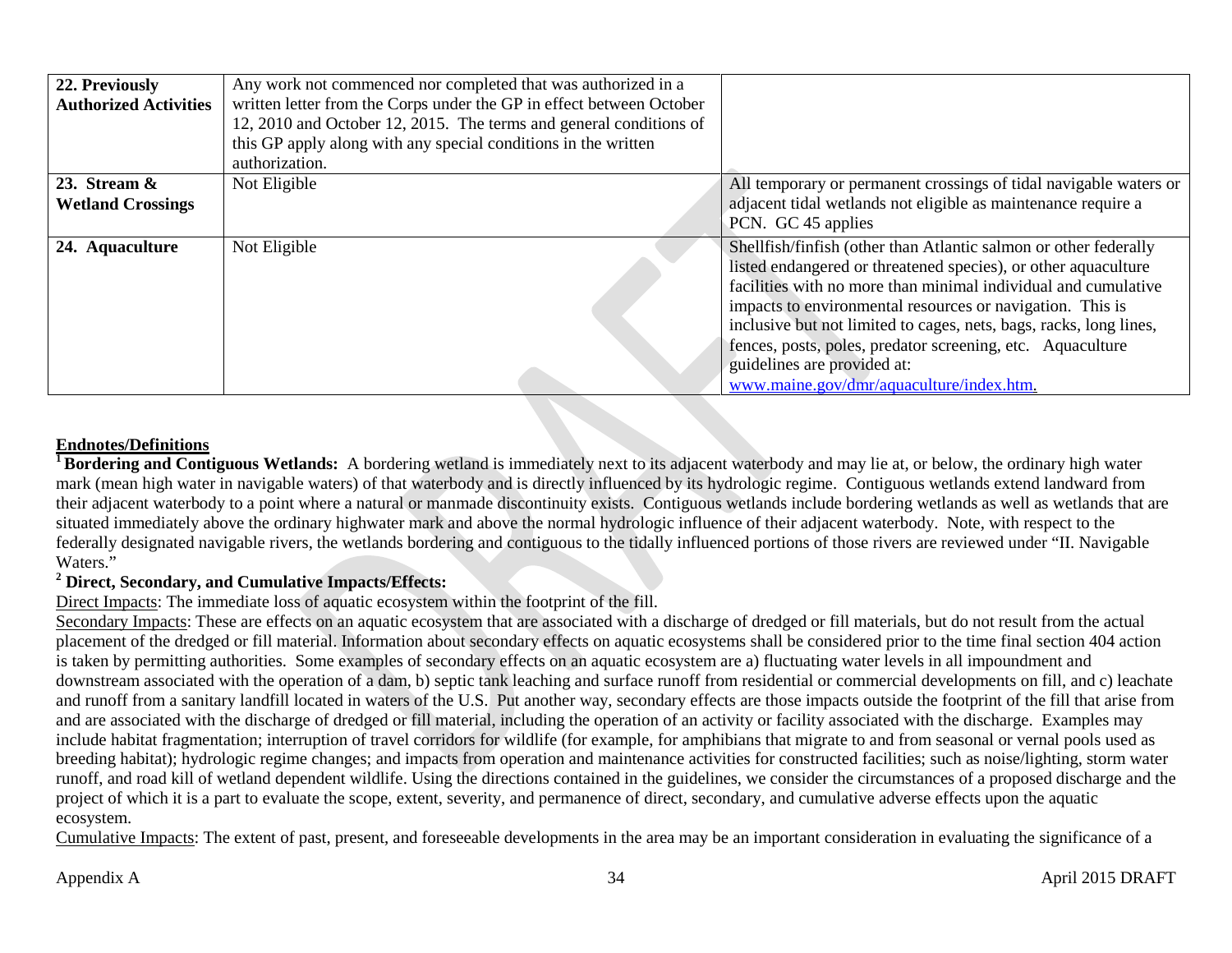particular project's impacts. Although the impacts associated with a particular discharge may be minor, the cumulative effect of numerous similar discharges can result in a large impact. Cumulative impacts should be estimated only to the extent that they are reasonable and practical.

<sup>3</sup> Special Aquatic Sites: Includes wetlands and saltmarsh, mudflats, riffles and pools, and vegetated shallows (predominantly comprised of eelgrass in Maine). <sup>4</sup> Construction Mats: Constructions, swamp and timber mats (herein referred to as "construction mats") are generic terms used to describe structures that distribute equipment weight to prevent wetland damage while facilitating passage and providing work platforms for workers and equipment. They are comprised of sheets or mats made from a variety of materials in various sizes. A timber mat consists of large timbers bolted or cabled together. Corduroy roads, which are not considered to be construction mats, are cut trees and/or saplings with the crowns and branches removed, and the trunks lined up next to one another. Corduroy roads are typically installed as permanent structures. Like construction mats, they are considered as fill whether they're installed temporarily or permanently. <sup>5</sup> Vernal Pools: A vernal pool, also referred to as a seasonal forest pool, is a temporary to semi-permanent body of water occurring in a shallow depression that typically fills during the spring or fall and may dry during the summer. Vernal pools have no permanent inlet or outlet and no viable populations of predatory fish. A vernal pool may provide the primary breeding habitat for wood frogs (*Rana sylvatica*), spotted salamanders (*Ambystoma maculatum*), blue-spotted salamanders (*Ambystoma laterale*), and fairy shrimp (*Eubranchipus* sp.), as well as valuable habitat for other plants and wildlife, including several rare, threatened, and endangered species. A vernal pool intentionally created for the purposes of compensatory mitigation is included in this definition. For the purposes of this GP, the presence of any of the following species in any life stage in any abundance level/quantity would designate the waterbody as a vernal pool: fairy shrimp, blue spotted salamanders, spotted salamanders or wood frogs. The Corps may determine during a Category 2 review that a waterbody should not be regulated as a VP based on available evidence. For the purposes of this GP\*, the VP Management Areas are the: Vernal Pool Depression (includes the vernal pool depression up to the spring or fall high water mark, and includes any vegetation growing within the depression), Vernal Pool Envelope (area within 100 FT of the VP Depression's edge) and Critical Terrestrial Habitat (area within 100-750 FT of the Vernal Pool Depression's edge). [\*Note: Critical Terrestrial Habitat is defined as 100 -750 FT on page 243 of the document "Science and Conservation of Vernal Pools in Northeastern North America," Calhoun and deMaynadier, 2008, which is referenced in Appendix G, page 3, Paragraph 10(b).

<sup>6</sup> Water Diversions: Water diversions are activities such as bypass pumping or water withdrawals. Temporary flume pipes, culverts or cofferdams where normal flows are maintained within the stream boundary's confines aren't water diversions. "Normal flows" are defined as no change in flow from pre-project conditions. <sup>7</sup> Maintenance: a) In accordance with 33 CFR 323.4(a)(2), any discharge of dredged or fill material that may result from any of the following activities is not prohibited by or otherwise subject to regulation under Section 404 of the CWA: "Maintenance, including emergency reconstruction of recently damaged parts, of currently serviceable structures such as dikes, dams, levees, groins, riprap, breakwaters, causeways, bridge abutments or approaches, and transportation structures. Maintenance does not include any modification that changes the character, scope, or size of the original fill design." Otherwise, the following work is regulated and subject to the Category 1 or 2 thresholds in Appendix A above: The repair, rehabilitation, or replacement of any previously authorized, currently serviceable structure or fill, or of any currently serviceable structure or fill authorized by 33 CFR 330.3 – "Activities occurring before certain dates," provided that the structure or fill is not to be put to uses differing from those uses specified or contemplated for it in the original permit or the most recently authorized modification. **b)** Minor deviations in the structure's configuration or filled area, including those due to changes in materials, construction techniques, or current construction codes or safety standards that are necessary to make repair, rehabilitation, or replacement are authorized. **c)** Currently serviceable means useable as is or with some maintenance, but not so degraded as to essentially require reconstruction. **d)** No seaward expansion for bulkheads or any other fill activity is considered Category 1 maintenance. **e)** Only structures or fills that were previously authorized and are in compliance with the terms and condition of the original authorization can be maintained as a non-regulated activity under 33 CFR 323.4(a)(2), or in accordance with the Category 1 or 2 thresholds in Appendix A. **f)** The state's maintenance provisions may differ from the Corps and may require reporting and written authorization from the state. **g)** Contact the Corps to determine whether stream crossing replacements require a written application to the Corps for at least a Category 2 review.

<sup>8</sup> Aquatic Habitat Restoration, Establishment and Enhancement: The Corps will decide if a project qualifies and must determine in consultation with federal and state agencies that the net effects are beneficial. The Corps may refer to Nationwide Permit 27 published in the 3/12/07 Federal Register. Activities authorized here may include, but are not limited to: the removal of accumulated sediments; the installation, removal, and maintenance of small water control structures, dikes, and berms; the installation of current deflectors; the enhancement, restoration, or establishment of riffle and pool stream structure; the placement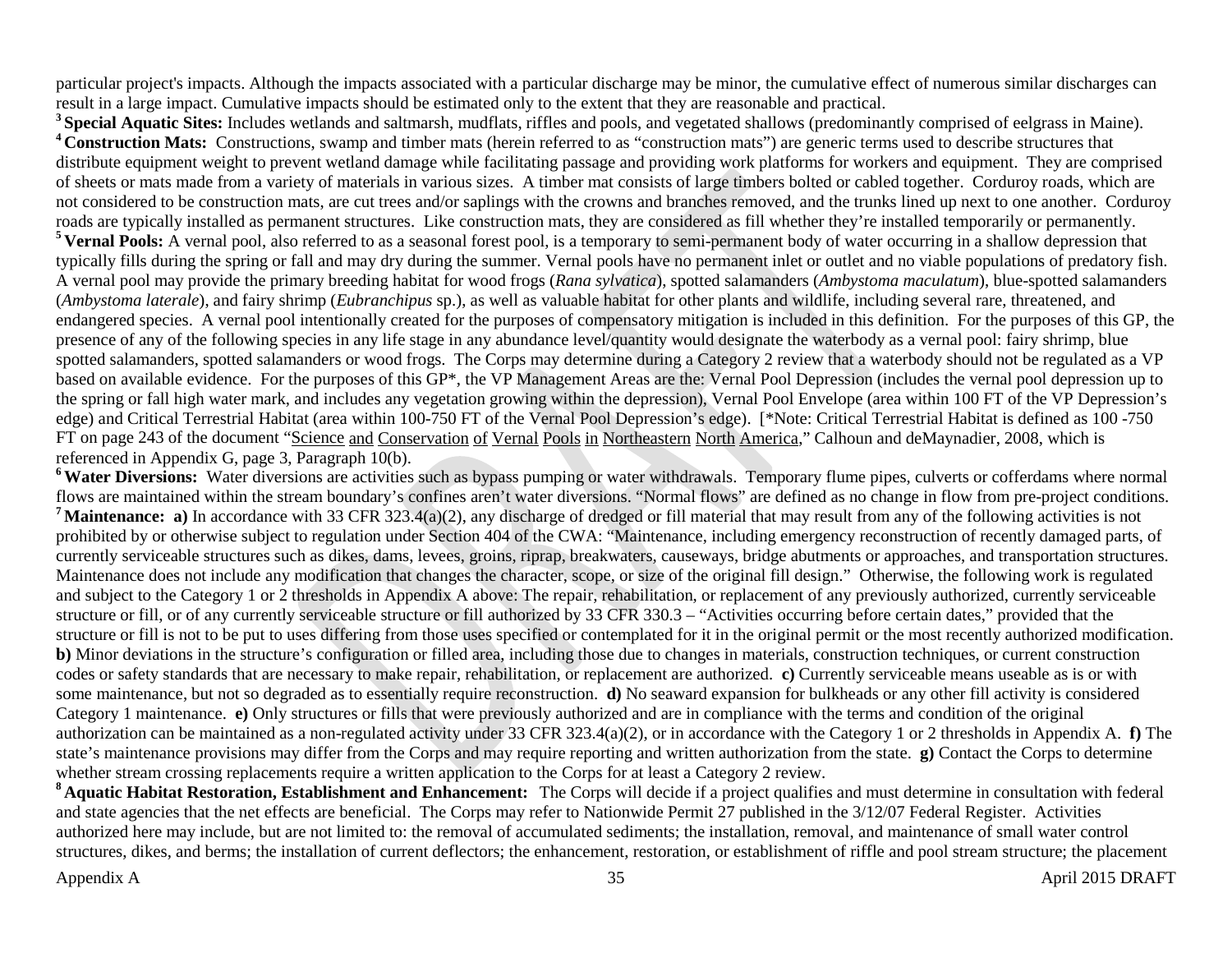of in-stream habitat structures; modifications of the stream bed and/or banks to restore or establish stream meanders; the backfilling of artificial channels and drainage ditches; the removal of existing drainage structures; the construction of small nesting islands in inland waters**;** the construction of open water areas; the construction of native shellfish species habitat over unvegetated bottom for the purpose of habitat protection or restoration in tidal waters; shellfish seeding; activities needed to reestablish vegetation, including plowing or discing for seed bed preparation and the planting of appropriate wetland species; mechanized land clearing to remove non-native invasive, exotic, or nuisance vegetation; and other related activities. Only native plant species should be planted at the site. <sup>9</sup> **Brushing the Flats:** The placement of tree boughs, wooden lath structure, or small-mesh fencing on mudflats to enhance recruitment of soft-shell clams (*Mya arenaria*).

<sup>10</sup> Maintenance Dredging: This includes only those areas and depths previously authorized by the Corps and dredged.

<sup>11</sup> Boating Facilities: Facilities that provide for a fee, rent, or sell mooring space, such as marinas, yacht clubs, boat clubs, boat yards, town facilities, dockominiums, etc.

<sup>12</sup> Federal Navigation Projects (FNPs): FNPs are comprised of Federal Channels and Federal Anchorages. See Appendix F for their location and contact the Corps for more information. "Horizontal Limits" is the outer edge of an FNP. "Buffer Zone" is equal to three times the authorized depth of that channel. <sup>13</sup> **Horizontal Limits:** The outer edge of a Federal Navigation Project (FNP). See Appendix F and contact the Corps for information on FNP's.

<sup>14</sup> Eelgrass (Zostera marina): A type of rooted aquatic vegetation that exists in intertidal and shallow subtidal areas known as vegetated shallows. See

[www.nero.noaa.gov/hcd/](http://www.nero.noaa.gov/hcd/) for eelgrass survey guidance. Note: Eelgrass surveys should be conducted be conducted between May and October unless otherwise directed.

<sup>15</sup> **Structures:** The height of structures shall at all points be equal to or exceed the width of the deck. For the purpose of this definition, height shall be measured from the marsh substrate to the bottom of the longitudinal support beam.

<sup>16</sup>**Agricultural Activities:** The Clean Water Act exempts certain discharges associated with normal farming, ranching, and forestry activities such as plowing, cultivating, minor drainage, and harvesting for the production of food, fiber, and forest products, or upland soil and water conservation practices (Section  $404(f)(1)(A)$ ). Applicants are strongly advised to contact the Corps for a determination of whether their activity is exempt or requires a permit.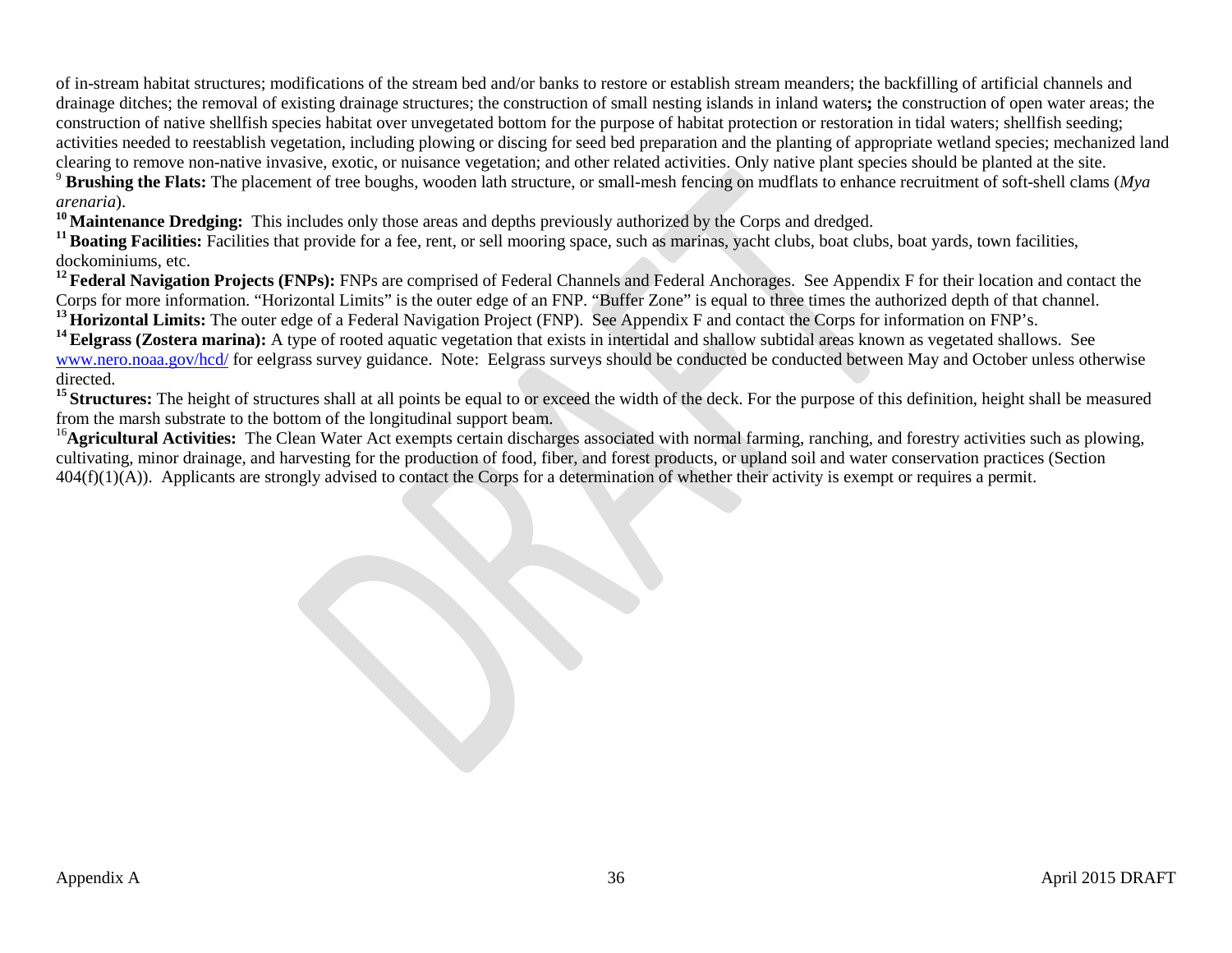

**Appendix B: Self-Verification Notification Form**

(for all tidal and non-tidal projects in Maine subject to Corps jurisdiction)

## **US Army Corps** of Engineers ® **New England District**

At least two weeks before work commences, complete **all** fields (write "none" if applicable) below or use the fillable form at [www.nae.usace.army.mil/missions/regulatory.aspx.](http://www.nae.usace.army.mil/missions/regulatory.aspx) Send this form and project plans to the address noted below; fax to (207) 623-8206; or email to jay.l.clement@usace.army.mil. The two-week lead time is not required for emergency situations (see page 4 for definition). Please call (207) 623-8367 with questions.

| Maine Project Office                                                                                |                                                                                                                              |
|-----------------------------------------------------------------------------------------------------|------------------------------------------------------------------------------------------------------------------------------|
| U.S. Army Corps of Engineers<br>New England District                                                |                                                                                                                              |
| 675 Western Avenue #3                                                                               |                                                                                                                              |
| Manchester, Maine 04351                                                                             |                                                                                                                              |
|                                                                                                     |                                                                                                                              |
| Permittee:                                                                                          |                                                                                                                              |
|                                                                                                     | Address, City, State & Zip: 2008. [2016] Address, City, State & Zip:                                                         |
|                                                                                                     |                                                                                                                              |
|                                                                                                     |                                                                                                                              |
|                                                                                                     | Address, City, State & Zip: 1988. March 2014. The State of City of The State of City. State & Zip:                           |
|                                                                                                     |                                                                                                                              |
|                                                                                                     |                                                                                                                              |
|                                                                                                     | Address, City, State & Zip:                                                                                                  |
|                                                                                                     |                                                                                                                              |
|                                                                                                     |                                                                                                                              |
|                                                                                                     |                                                                                                                              |
|                                                                                                     |                                                                                                                              |
|                                                                                                     |                                                                                                                              |
|                                                                                                     |                                                                                                                              |
| Address, City, State & Zip: 2008. Experience of the State of Zip:                                   |                                                                                                                              |
|                                                                                                     | Tax Map/Lot:                                                                                                                 |
|                                                                                                     |                                                                                                                              |
|                                                                                                     | Work Description:                                                                                                            |
|                                                                                                     | <u> 1989 - Johann Stoff, amerikansk politiker (* 1908)</u>                                                                   |
|                                                                                                     |                                                                                                                              |
|                                                                                                     |                                                                                                                              |
|                                                                                                     | Area of wetland impact: SF (leave blank if work involves structures & no fill in Navigable Waters)                           |
| Area of waterway impact: SF (leave blank if work involves structures & no fill in Navigable Waters) |                                                                                                                              |
| Area of compensatory mitigation provided: SF                                                        |                                                                                                                              |
| Work will be done under the following Appendix A categories (circle all that apply):                |                                                                                                                              |
|                                                                                                     | I. Inland Waters and wetlands: 1 2 3 4 5 6 7 8 9 10 11 12 13 14 15 16 17 18 19 20 21 22 23 24                                |
|                                                                                                     | II. Navigable Waters: 1 2 3 4 5 6 7 8 9 10 11 12 13 14 15 16 17 18 19 20 21 22 23 24                                         |
|                                                                                                     | Your name/signature below, as permittee, indicates that you accept and agree to comply with the terms, eligibility criteria, |
| and general conditions of Category 1 of the Maine General Permit.                                   |                                                                                                                              |
|                                                                                                     |                                                                                                                              |
|                                                                                                     |                                                                                                                              |
|                                                                                                     |                                                                                                                              |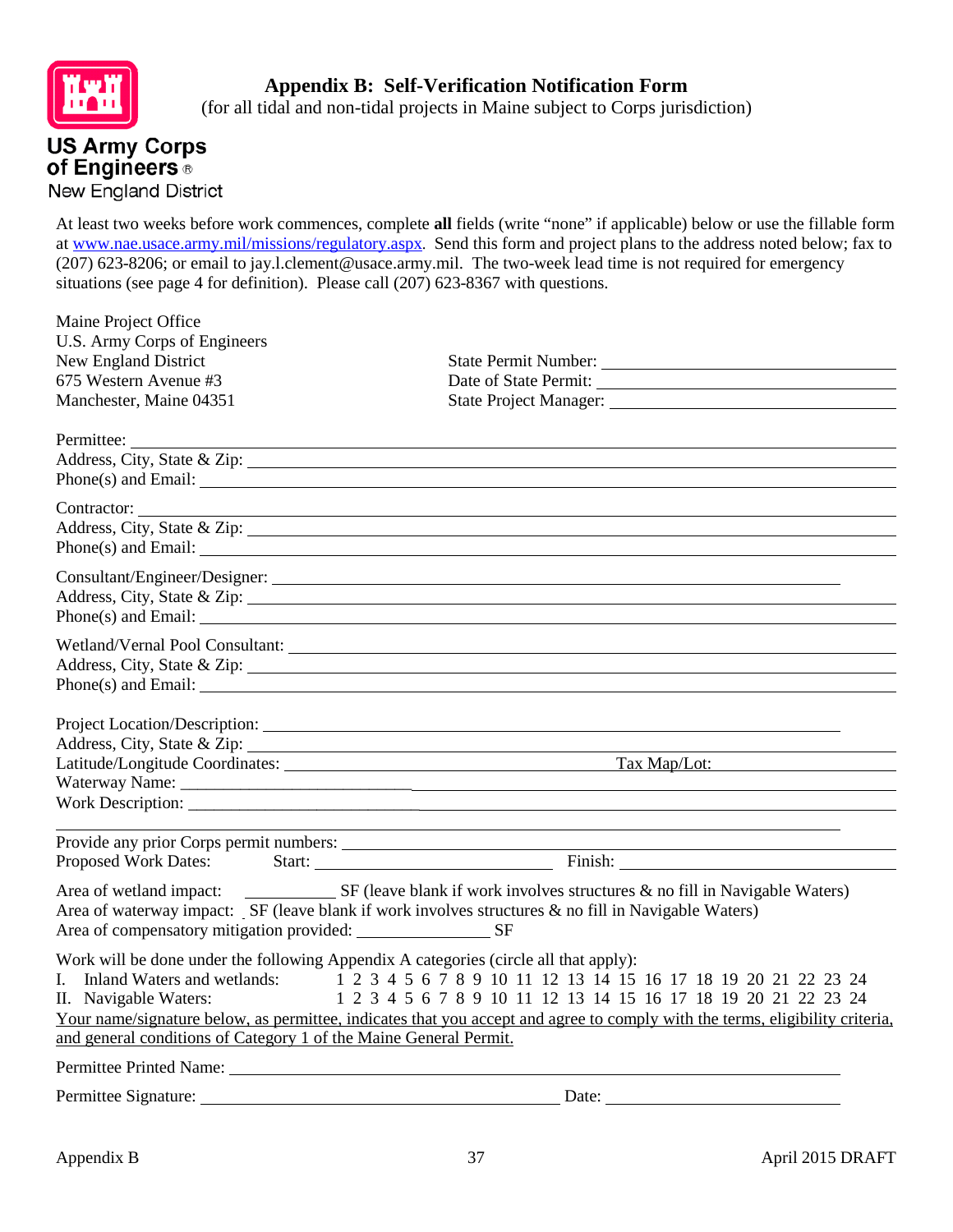

# **Appendix C: Content of Pre-Construction Notification**

In addition to the following required information, the applicant must provide additional information as the Corps deems essential to make a public interest determination including, where applicable, a determination of compliance with the Section 404(b)(1) guidelines or ocean dumping criteria. Such additional information may include environmental data and information on alternate methods and sites as may be necessary for the preparation of the required environmental documentation. For a more comprehensive checklist, go to [www.nae.usace.army.mil/missions/regulatory](http://www.nae.usace.army.mil/missions/regulatory) >> Forms >> Application and Plan Guideline Checklist. Please check with the Corps for project-specific requirements.

## **Information required for all projects:**

- $\Box$  Corps application form [\(ENG Form 4345\)](http://www.nae.usace.army.mil/reg/Application.pdf) or appropriate state application form (see Appendix E). Forms may need to be supplemented to include the information noted below.
- $\Box$  Proof of notification to the SHPO and the appropriate THPOs (see Appendix E).
- $\Box$  Official Species List for any federally listed endangered or threatened species (Instructions at Appendix D)
- $\Box$  Drawings, sketches, or plans (detailed engineering plans and specifications are not required) that are legible, reproducible (color is encouraged, but features must be distinguishable in black and white), no larger than 11"x17", with bar scale. Wetland area impact sheets should have the highest resolution possible to show work within Corps jurisdiction (do not just reduce project overview or cut large-scale plan into quadrant sheets). Provide locus map and a plan overview of the entire property with a key index to the individual impact sheets. A locus map be on a section of color USGS topographic map is encouraged. Digital submissions are encouraged.
- □ Include:
	- $\Box$  All direct, secondary, permanent and temporary effects the project would cause, including the anticipated amount of impacts to waters of the U.S. expected to result from the activity, in acres, linear feet, or other appropriate unit of measure.
	- $\Box$  Any historic permanent fill associated with each single and complete project.
	- $\Box$  Cross-section views of all wetland and waterway fill areas and wetland replication areas.
	- □ Delineation of all wetlands, other special aquatic sites (vegetated shallows, saltmarsh, mudflats, riffles and pools, coral reefs, and sanctuaries and refuges), and other waters, such as lakes and ponds, and perennial, intermittent, and ephemeral streams, on the project site. Use Federal delineation methods and include Corps wetland delineation data sheets (see GC 2).
	- $\Box$  MLW and MHW elevations in tidal waters. Show the HTL elevations when fill is involved. Show OHW elevation in lakes and non-tidal streams.
	- $\Box$  Existing and proposed conditions.
	- □ For vegetated shallow and eelgrass survey guidance, see www.nae.usace.army.mil/missions/ [regulatory](http://www.nae.usace.army.mil/missions/%20regulatory) >> Jurisdictional Limits and Wetlands >> Submerged Aquatic Vegetation Survey Guidance for the New England Region.
	- □ Show all known VPs on the project site. See GC 23 for vernal pool identification requirements.
- □ Volume, type, and source of fill material to be discharged into waters and wetlands, including the area(s) (in square feet or acres) of fill in wetlands, below OHW in inland waters and below the HTL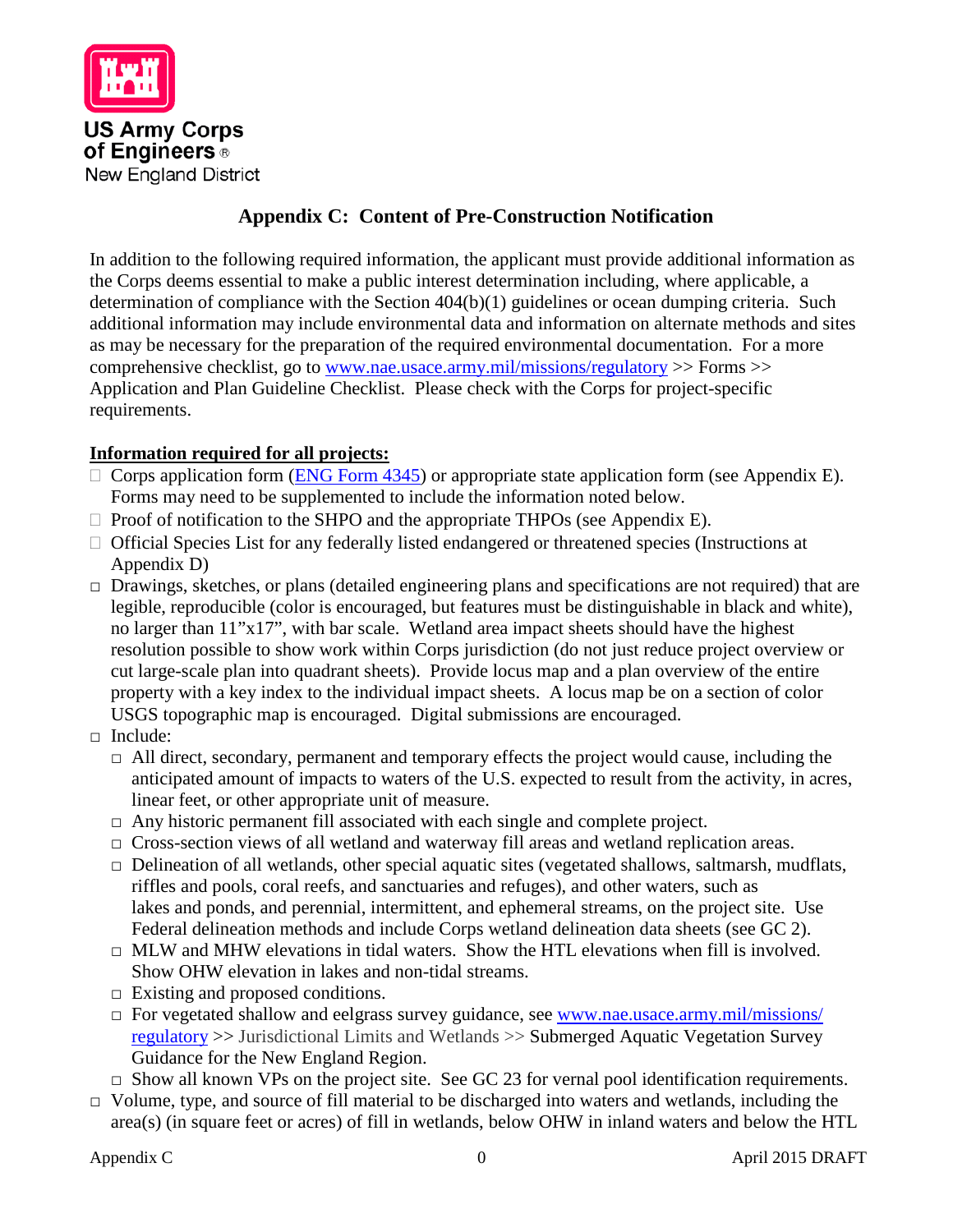in coastal waters.

- $\Box$  The name(s) of Federal "listed species or habitat" present in the action area (see GC 8).
- $\Box$  A restoration plan showing how all temporary fills and structures will be removed and the area restored to pre-project conditions (see GC 43).

## **Information that may be required:**

- $\Box$  Photographs of wetland/waterway to be impacted. Photos at low tide are preferred for work in tidal waters.
- $\Box$  For drawings, sketches, or plans:
	- $\square$  The vertical datum for all coastal projects must be in U.S. survey feet and referenced to MLLW and current tidal epochs, with a reference chart showing conversion factor to NAVD88; do not use local datum. See www.nae.usace.army.mil/missions/regulatory >> Forms and Publications >>Vertical Datum - FEMA (Jul 2007);
	- $\Box$  The horizontal state plane coordinates shall be in U.S. survey feet and based on the appropriate state plane coordinate system.
- $\Box$  For the construction of a filled area or pile or float-supported platform, the use of, and specific structures to be erected on, the fill or platform.
- $\Box$  For the discharge of dredged or fill material into waters of the U.S. or the transportation of dredged material for the purpose of disposing of it in ocean waters, the source of the material; the purpose of the discharge, a description of the type, composition and quantity of the material; the method of transportation and disposal of the material; and the location of the disposal site.
- $\Box$  For the discharge of dredged or fill material into waters of the U.S., include a statement describing how impacts to waters of the U.S. are to be avoided and minimized. Include either a statement describing how impacts to waters of the U.S. are to be compensated for or a statement explaining why compensatory mitigation should not be required for the proposed impacts.
- $\Box$  Purpose and need for the proposed activity;
- $\Box$  Limits and coordinates of any Federal Navigation Project in the vicinity of the project area.
- □ Limits and coordinates of any proposed mooring field, reconfiguration zone or aquaculture activity. Provide coordinates for all corners;
- $\Box$  Schedule of construction/activity;
- $\Box$  Names and addresses of adjoining property owners;
- $\Box$  Location and dimensions of adjacent structures;
- $\Box$  List of authorizations required by other Federal, interstate, state, or local agencies for the work, including all approvals received or denials already made.
- $\Box$  Identification and description of potential impacts to Essential Fish Habitat (defined at VI. Definitions and Acronyms.
- $\Box$  Identification of potential discharges of pollutants to waters, including potential impacts to impaired waters, in the project area (see GC 19).
- $\Box$  Invasive Species Control Plan (see GC 24). For sample control plans, see [www.nae.usace.army.mil/missions/regulatory](http://www.nae.usace.army.mil/missions/regulatory) >> Invasive Species.
- $\Box$  Wildlife Action Plan (WAP) maps. Contact Maine Inland Fisheries & Wildlife (Appendix E) or on line at [http://www.maine.gov/ifw/wildlife/conservation/action\\_plan.html](http://www.maine.gov/ifw/wildlife/conservation/action_plan.html)

## **Information for dredging projects that may be required**:

 $\Box$  Sediment testing, including physical (e.g., grain-size analysis), chemical and biological testing. For projects proposing open water disposal, applicants are encouraged to contact the Corps as early as possible regarding sampling and testing protocols. Sampling and testing of sediments without such contact should not occur and if done, would be at the applicant's risk.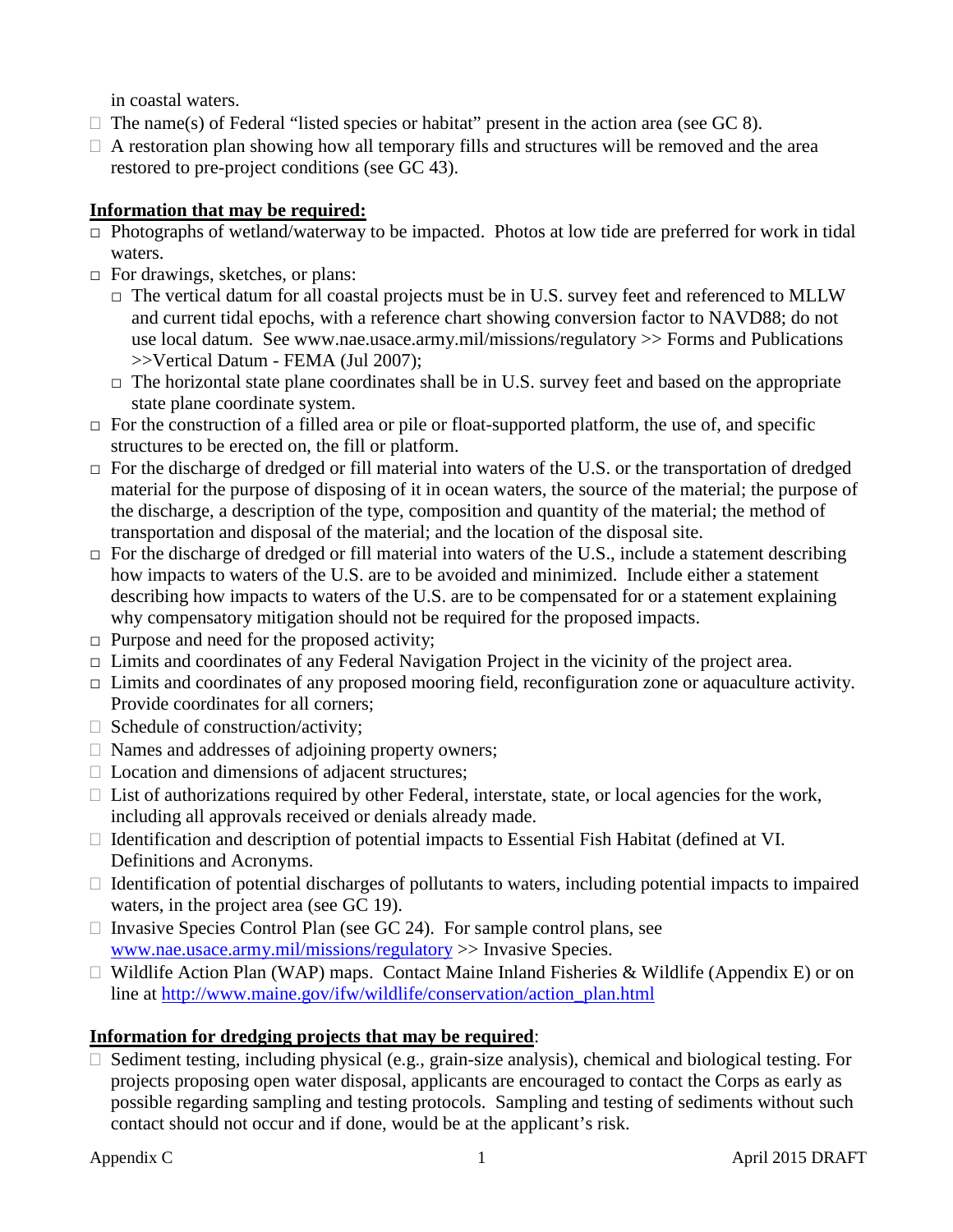- $\Box$  The area in square feet and volume of material to be dredged below mean high water.
- $\Box$  Existing and proposed water depths.
- $\Box$  Type of dredging equipment to be used.
- $\Box$  Nature of material (e.g., silty sand).
- $\Box$  Any existing sediment grain size and bulk sediment chemistry data for the proposed or any nearby projects.
- $\Box$  Information on the location and nature of municipal or industrial discharges and occurrence of any contaminant spills in or near the project area.
- $\Box$  Shellfish survey.
- $\Box$  Location of the disposal site (include locus sheet).
- $\Box$  Identification and description of any potential impacts to Essential Fish Habitat.
- $\Box$  Delineation of submerged aquatic vegetation (e.g., eelgrass beds).

## **Information for aquaculture projects that may be required**:

- $\Box$  Maine Aquaculture guidelines and joint Corps/Maine DMR applications may be found at: [www.maine.gov/dmr/aquaculture/index.htm.](http://www.maine.gov/dmr/aquaculture/index.htm)
- $\Box$  In addition to the information required above, applications must also include:  $\Box$  Whether canopy predator nets are being used.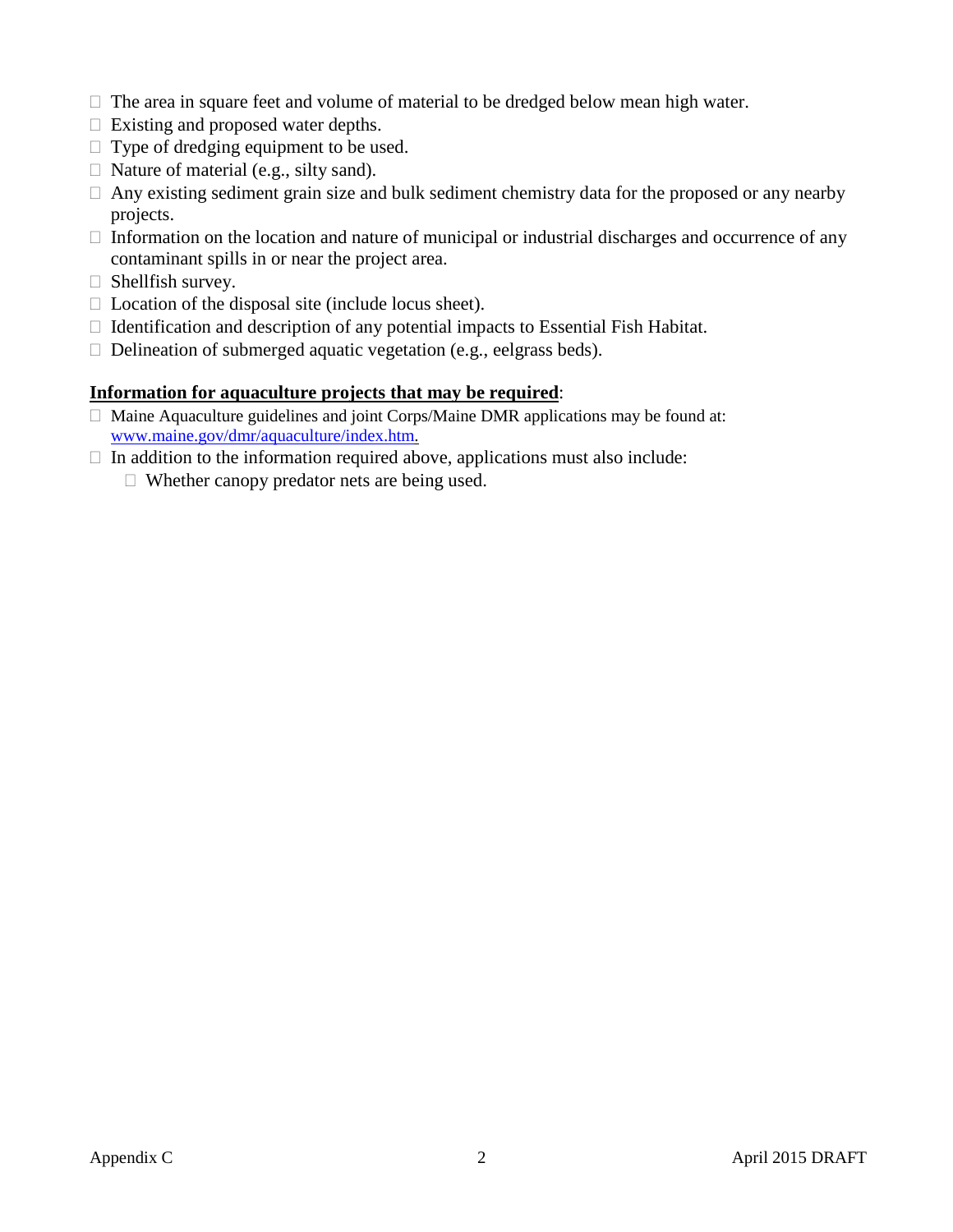## **Appendix D: Instruction for USFWS iPac Project Builder/Official Species List**

Click on the following link <http://ecos.fws.gov/ipac/>

-on the left side of the page, click "Initial Scoping" in blue;

Step 1: Location. On the gray tool bar, click "Find a Place". A new box opens. Select "Address" or "LONG/LAT Coordinates". Fill in the appropriate information, click "Find". A location map will fill the screen.

On the gray tool bar, click the drop down arrow next to the pencil. Choose the shape you would like to use for your project outline, click it.

On the map, left click once at the starting location of the project; move to the next boundary and left click again; repeat until you have outlined the project area. Double left click to end.

On the upper right of the screen, click "Continue".

- Step 2: Describe your project. Select the project type from the drop down arrow; then Click "Continue".
- Step 3: This is the "Trust Resources List" indicating the resources within the project area as outlined. You can save or print this list and go no further (if a preliminary inquiry, stop here).

\*To print, click the "Save or Print Trust Resource List" gray button. In the white box, type the project name (optional). Click "Generate PDF version". On the toolbar above, print by selecting the printer button. To go back, close this page.

\*To generate an "Official Species List" click the blue button. (An official species list is a required submission with the Corps application package if species/habitat is present) Click "Request and Official Species List (blue button).

Complete the required information in the boxes provided. Click "Continue". You may print the generated document from the toolbar.

\*An "Official Species List" will be generated and an email confirmation and list will be forwarded directly to the email address you previously provided. This will include a USFWS code generated specifically for the project.

**For federally listed species in tidal waters, applicants should contact NMFS at:** <http://www.greateratlantic.fisheries.noaa.gov/protected/section7/>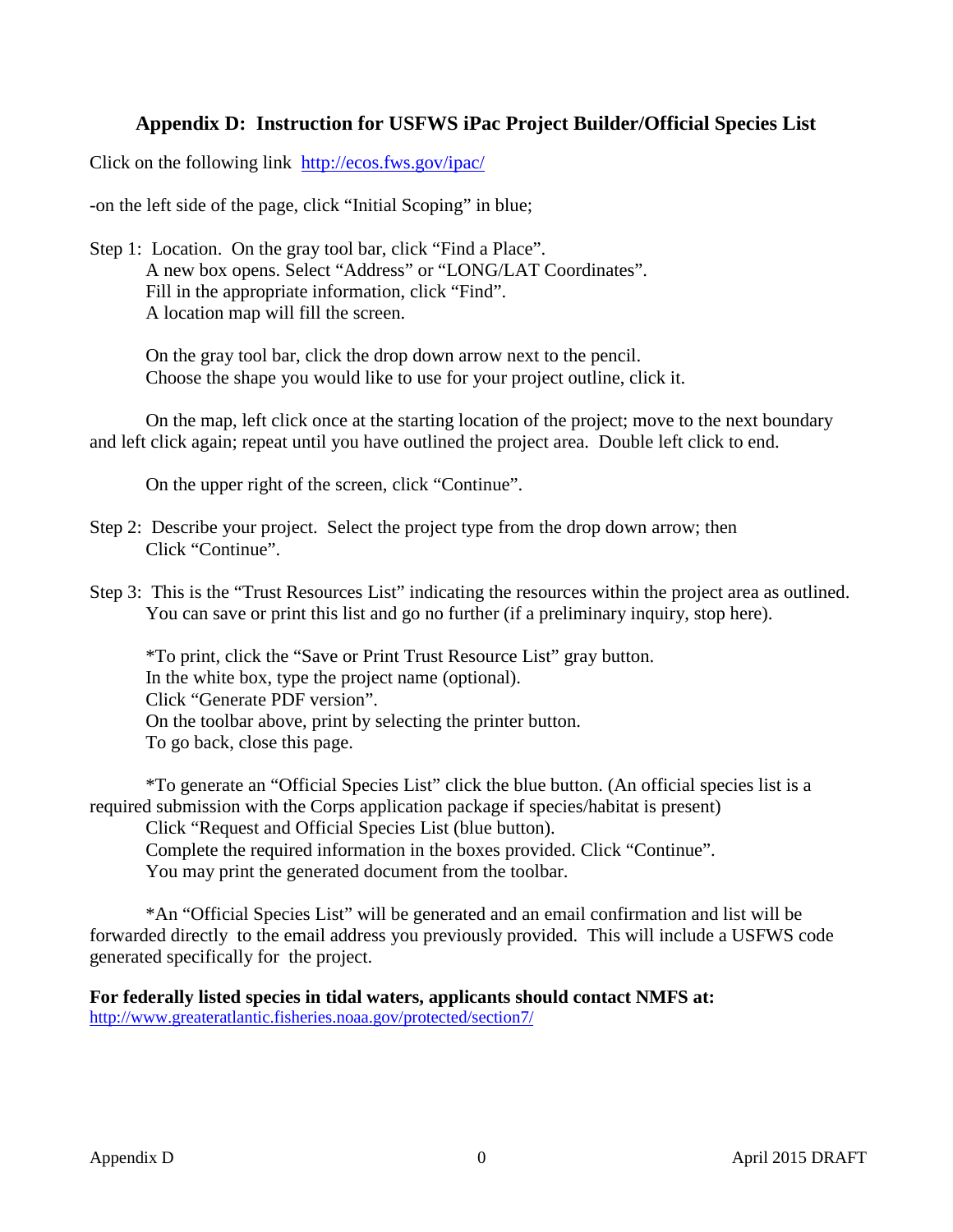## **Appendix E: Contacts and Tribal Areas of Interest**

### **1. Federal**

U.S. Army Corps of Engineers Maine Project Office 675 Western Avenue #3 Manchester, ME 04351 (207) 623-8367 (phone); (207) 623-8206 (fax)

U.S. Environmental Protection Agency 5 Post Office Square Suite 100 (OEP05–2) Boston, MA 02109-3912 (617) 918-1589 (phone)

U.S. Fish and Wildlife Service Maine Field Office 17 Godfrey Drive, Suite 2 Orono, ME 04473 (207) 866-3344 (phone); (207) 866-3351 (fax) *(Federal endangered species)*

National Marine Fisheries Service Maine Field Office 17 Godfrey Drive Suite 1 Orono, ME 04473 (207) 866-7379 (phone); (207) 866-7342 (fax) *(Federal endangered species)*

Federal Emergency Management Agency 99 High St. Boston, MA 02110 (877) 336-2734 (phone) *(Flood Plain Management)*

National Marine Fisheries Service 55 Great Republic Drive Gloucester, MA 01930 (978) 281-9102 (phone); (978) 281-9301 (fax) *(Federal endangered species & EFH)*

National Park Service North Atlantic Region 15 State Street Boston, MA 02109 (617) 223-5203 (phone) *(Wild and Scenic Rivers)*

Commander (dpb) First Coast Guard District One South Street - Battery Bldg New York, NY 10004-1466 *(212) 668-7021 (phone); (212) 668-7967 (fax) (bridge permits)*

## **2. State of Maine**

### a. Department of Environmental Protection (*State permits & Water Quality Certifications*)

Division of Land Resource Regulation Bureau of Land and Water Quality 17 State House Station Augusta, Maine 04333 (207) 287**-**7688 (phone)

Southern Maine Regional Office 312 Canco Road Portland, Maine 04103 (201) 822**-**6300 (phone)

Eastern Maine Regional Office 106 Hogan Road Bangor, Maine 04401 (207) 941**-**4570 (phone)

Northern Maine Regional Office 1235 Central Drive - Skyway Park Presque Isle, Maine 04769 (207) 764**-**0477 (phone)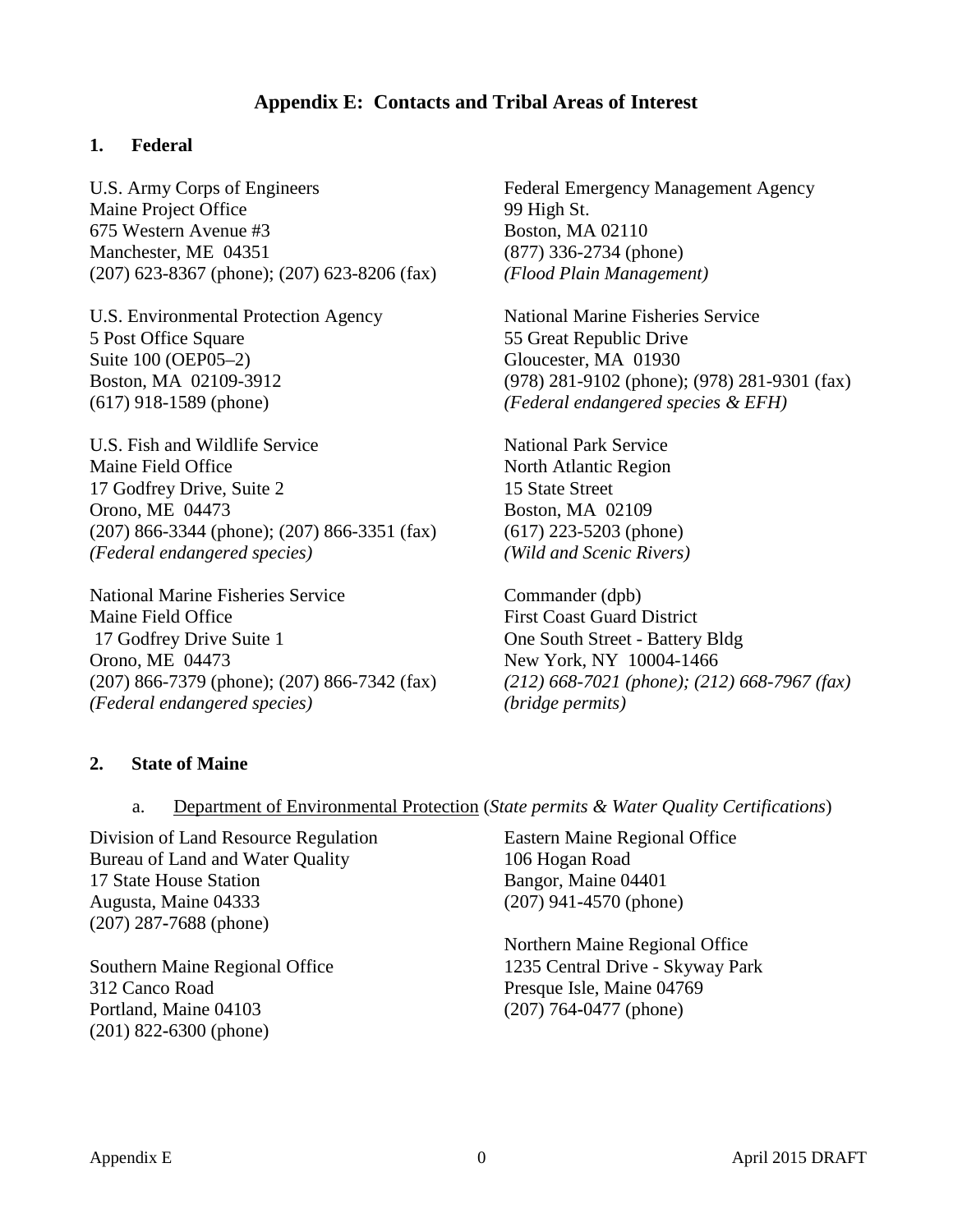### b. Department of Agriculture, Conservation and Forestry

i. Maine Land Use Planning Commission (LUPC) (*State permits & Water Quality Certifications in the unorganized areas of the State*)

Augusta Office 22 State House Station Augusta, Maine 04333-0022 (207) 287-2631 (phone); (207) 287-7439 (fax)

Greenville Regional Office 43 Lakeview Drive P.O. Box 1107 Greenville, Maine 04441 (207) 695-2466 (phone); (207) 695-2380 (fax)

Rangeley Regional Office 133 Fyfe Road PO Box 307 West Farmington, ME 04992 (207) 670-7493 (phone); (207) 287-7439 (fax)

### ii. Maine Coastal Program

Department of Agriculture, Conservation and Forestry Bureau of Resource Information and Land Use Planning 17 Elkins Lane {physical address} State House Station 93 Augusta, Maine 04333**-**0038 (207) 287-2801 (phone); (207) 287-2353 (fax) *(CZM consistency determinations)*

### iii. Division of Parks and Public Lands

22 State House Station Augusta, Maine 04333 (207) 287-3061 (phone); (207) 287-6170 (fax) *(submerged lands leases)*

### c. Department of Marine Resources

P.O. Box 8 West Boothbay Harbor, Maine 04575 (207) 633-9500 (phone); (207) 624-6024 (fax) *(aquaculture leases)*

## **3. Historic Properties**

## a. State Historic Preservation Officer (SHPO)

Mr. Earle G. Shettleworth, Jr., Director

Downeast Regional Office 106 Hogan Rd, Suite 7 BMHI Complex Bangor, Maine 04401 (207) 941-4052 (phone); (207) 941-4222 (fax)

Ashland Regional Office 45 Radar Road Ashland, ME 04732-3600 (207) 435-7963 (phone); (207) 435-7184 (fax)

East Millinocket Regional Office 191 Main Street East Millinocket, ME 04430 (207) 746-2244 (phone); (207) 746-2243 (fax)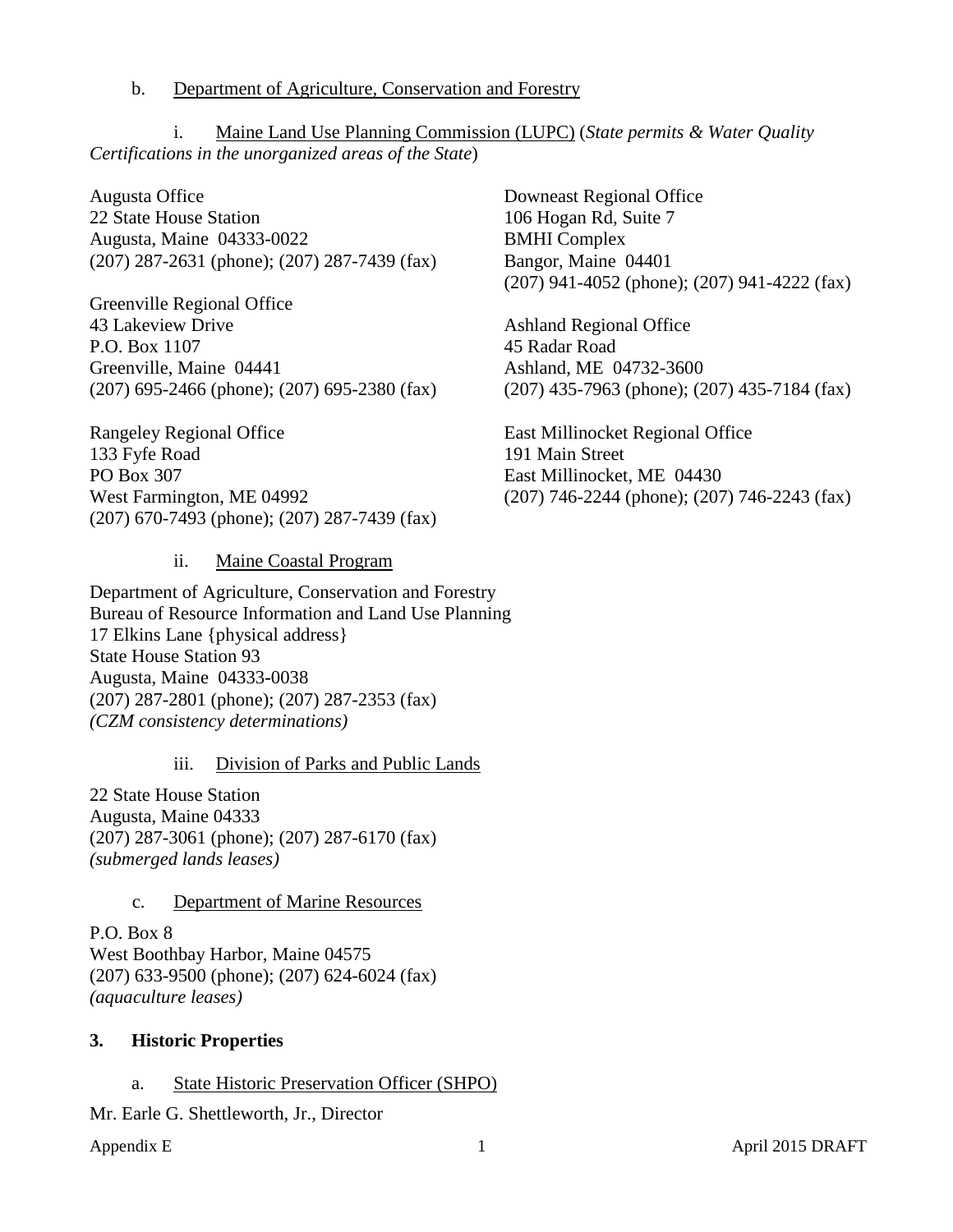Maine Historic Preservation Commission (MHPC) 65 State House Station Augusta, Maine 04333-0065 (207) 287-2132 (phone); (207) 287-2335 (fax) Area of concern: The entire State of Maine

#### b. Tribal Historic Preservation Officers (THPOs)

Note: The area of concern for each tribe is the entire State of Maine

THPO & Environmental Planner

*Houlton Band of Maliseet Indians* 88 Bell Road Littleton, Maine 04730 (207) 532-4273, x215 (phone) (207) 532-6883 (fax) [envplanner@maliseets.com](mailto:envplanner@maliseets.com) [ogs1@maliseets.com](mailto:ogs1@maliseets.com)

### THPO

*Passamaquoddy Tribe of Indians* Pleasant Point Reservation P.O. Box 343 Perry, Maine 04667 (207) 853-2600 (phone); (207) 853-6039 (fax) *soctomah@gmail.com*

### **THPO**

*Passamaquoddy Tribe of Indians* Indian Township Reservation P.O. Box 301 Princeton, Maine 04668 (207) 796-2301 (phone) (207) 796-5256 (fax); [soctomah@gmail.com](mailto:soctomah@ainop.com)

### **4. Organizational Websites (Note – Subject to Change):**

U.S. Army Corps of Engineers, N.E. District [www.nae.usace.army.mil/missions/regulatory.aspx](http://www.nae.usace.army.mil/missions/regulatory.aspx) U.S. Army Corps of Engineers, Headquarters See above link>>Useful Links>>Federal Agency Links U.S. Environmental Protection Agency [www.epa.gov/owow/wetlands](http://www.epa.gov/owow/wetlands/) National Marine Fisheries Service [www.nmfs.noaa.gov](http://www.nmfs.noaa.gov/) U.S. Fish and Wildlife Service [www.fws.gov/mainefieldoffice](http://www.fws.gov/mainefieldoffice) National Park Service [www.nps.gov/rivers/index.html](http://www.nps.gov/rivers/index.html) Maine Department of Environmental Protection [www.maine.gov/dep](http://www.maine.gov/dep/) Maine Department of Agriculture, [www.maine.gov/acf/index.shtml](http://www.maine.gov/acf/index.shtml) Conservation and Forestry Maine Land Use Planning Commission [www.maine.gov/doc/lupc/commission/offices.shtml](http://www.maine.gov/doc/lupc/commission/offices.shtml) Maine Department of Marine Resources [www.maine.gov/dmr/index.htm](http://www.maine.gov/dmr/index.htm) State of Maine - Aquaculture Guidelines [www.maine.gov/dmr/aquaculture/index.htm](http://www.maine.gov/dmr/aquaculture/index.htm)

THPO *Aroostook Band of Micmacs* 7 Northern Road Presque Isle, Maine 04769 (207) 764-1972 (phone); (207) 764-7667 (fax) jpictou@mimca-nsn.gov

### **THPO**

*Penobscot Nation* Cultural and Historic Preservation Dept. 12 Wabanaki Way Indian Island, Maine 04468 (207) 817-7471 (phone) chris.sockalexis@penobscotnation.org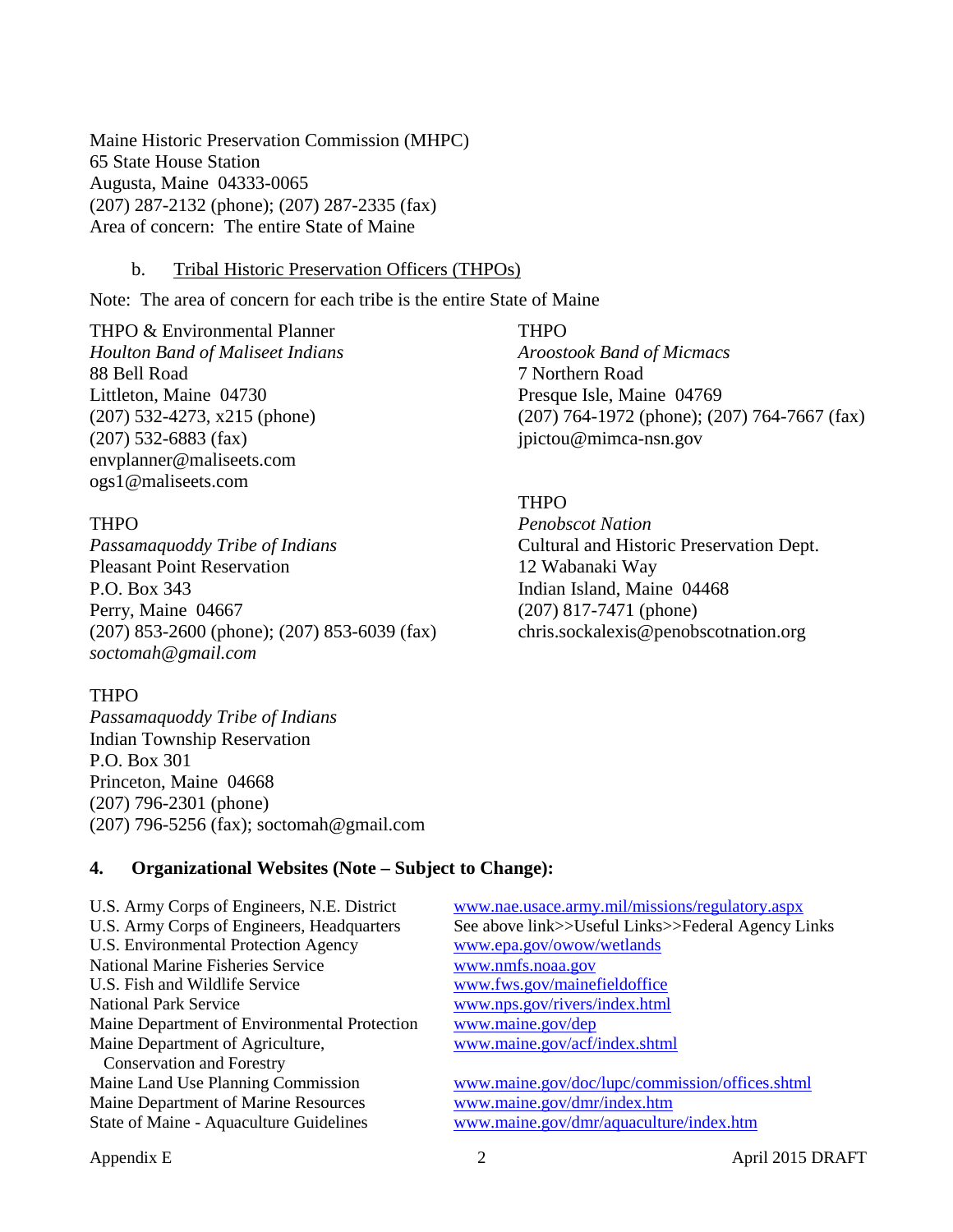# **Appendix F: Definitions**

### **Definitions**

**Attendant Features:** Occurring with or as a result of; accompanying.

**Biodegradable:** A material that decomposes into elements found in nature within a reasonably short period of time and will not leave a residue of plastic or a petroleum derivative in the environment after degradation. Examples of biodegradable materials include jute, sisal, cotton, straw, burlap, coconut husk fiber (coir) or excelsior. In contrast, degradable plastics break down into plastic fragments that remain in the environment after degradation.

**Boating facilities:** These provide, rent or sell mooring space, such as marinas, yacht clubs, boat yards, dockominiums, town facilities, land/home owners, etc. Not classified as boating facilities are piers shared between two abutting properties or town mooring fields that charge an equitable user fee based on the actual costs incurred.

**Brushing the Flats:** The placement of tree boughs, wooden lath structure, or small-mesh fencing on mudflats, or any bottom disturbance (e.g., discing, plowing, raking, etc.), to enhance recruitment of shellfish.

**Buffer Zone:** The buffer zone of an FNP is equal to three times the authorized depth of the FNP. **Construction mats:** Constructions, swamp and timber mats (herein referred to as "construction mats") are generic terms used to describe structures that distribute equipment weight to prevent wetland damage while facilitating passage and providing work platforms for workers and equipment. They are comprised of sheets or mats made from a variety of materials in various sizes. A timber mat consists of large timbers bolted or cabled together. Corduroy roads, which are not considered to be construction mats, are cut trees and/or saplings with the crowns and branches removed, and the trunks lined up next to one another. Corduroy roads are typically installed as permanent structures. Like construction mats, they are considered as fill whether they are installed temporarily or permanently **Cumulative effects:** See "Direct, secondary, and cumulative effects."

### **Direct, secondary, and cumulative effects:**

Direct Effects: The loss of aquatic ecosystem within the footprint of the discharge of dredged or fill material. Direct effects are caused by the action and occur at the same time and place. Secondary Effects: These are effects on an aquatic ecosystem that are associated with a discharge of dredged or fill materials, but do not result from the actual placement of the dredged or fill material. Information about secondary effects on aquatic ecosystems shall be considered prior to the time final Section 404 action is taken by permitting authorities. Some examples of secondary effects on an aquatic ecosystem are a) aquatic areas drained, flooded, fragmented, or mechanically cleared, b) fluctuating water levels in all impoundment and downstream associated with the operation of a dam, c) septic tank leaching and surface runoff from residential or commercial developments on fill, and d) leachate and runoff from a sanitary landfill located in waters of the U.S. See 40 CFR 230.11(h). Cumulative Effects: The changes in an aquatic ecosystem that are attributable to the collective effect of a number of individual 1) discharges of dredged or fill material, or 2) structures. Although the impact of a particular discharge may constitute a minor change in itself, the cumulative effect of numerous such piecemeal changes can result in a major impairment of the water resources and interfere with the productivity and water quality of existing aquatic ecosystems. See 40 CFR 230(g).

### **Dredging:**

Appendix F 45 Appendix F 45 April 2015 DRAFT Maintenance Dredging:Includes areas and depths previously authorized by the Corps and dredged. The Corps may require proof of authorization. Maintenance dredging typically refers to the routine removal of accumulated sediment from channel beds to maintain the design depths of navigation channels, harbors, marinas, boat launches and port facilities. Routine maintenance dredging is conducted regularly for navigational purposes (typically at least once every ten years) and does not include any expansion of the previously dredged area or depth. The Corps may review a maintenance dredging activity as new dredging if sufficient time has elapsed to allow for the colonization of SAS,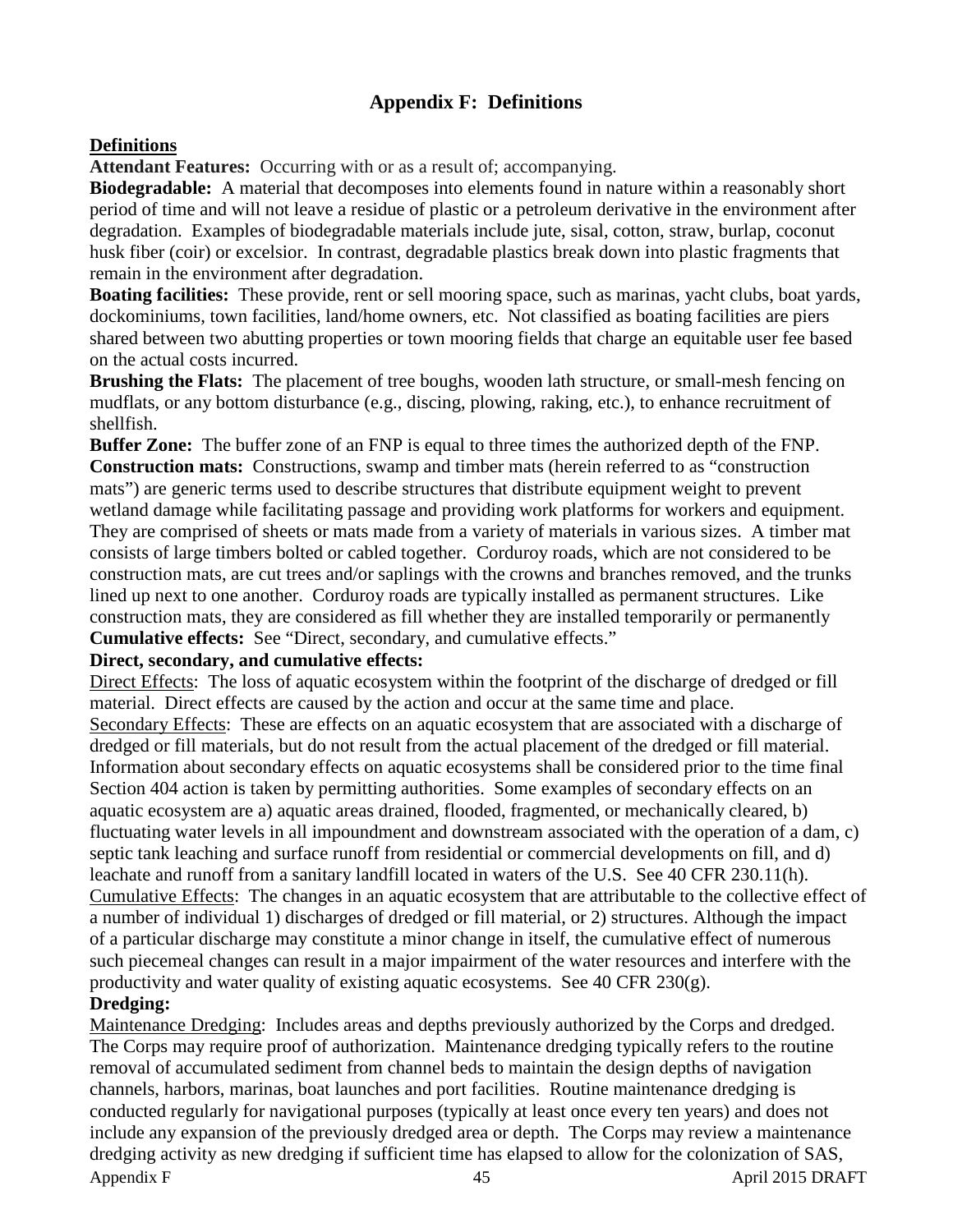shellfish, etc. The main characteristics of maintenance dredging projects are variable quantities of material; soft, uncompacted soil; contaminant content possible; thin layers of material;occurring in navigation channels and harbors; repetitive activity

New Dredging: Dredging of an area or to a depth that has never been authorized by the Corps or dredged. **Dredged material & discharge of dredged material:** These are defined at 323.2(c) and (d). The term dredged material means material that is excavated or dredged from waters of the U.S.

**Essential Fish Habitat (EFH):** This is broadly defined to include those waters and substrate necessary to fish for spawning, breeding, feeding, or growth to maturity.

**Fill material & discharge of fill material:** These are defined at 323.2(e) and (f). The term fill material is defined as material placed in waters of the U.S. where the material has the effect of either replacing any portion of a water of the U.S. with dry land or changing the bottom elevation of any portion of a water of the U.S.

### **Federal anchorages, Federal channels and Federal turning basin:** Refer to Appendix H for those in Maine

**Federal navigation projects (FNPs):** These areas are maintained by the Corps; authorized, constructed and maintained on the premise that they will be accessible and available to all on equal terms; and are comprised of Federal Anchorages, Federal Channels and Federal Turning Basins. The buffer zone is equal to three times the authorized depth of a FNP. More information on the following FNPs is provided at [www.nae.usace.army.mil/](http://www.nae.usace.army.mil/)missions/navigation.aspx >> Navigation Projects. **Flume:** An open artificial water channel, in the form of a gravity chute, that leads water from a diversion dam or weir completely aside a natural flow. A flume can be used to measure the rate of flow.

Frac out: During normal drilling operations, drilling fluid travels up the borehole into a pit. When the borehole becomes obstructed or the pressure becomes too great inside the borehole, the ground fractures and fluid escapes to the surface.

**Independent utility:** A test to determine what constitutes a single and complete non-linear project in the Corps regulatory program. A project is considered to have independent utility if it would be constructed absent the construction of other projects in the project area. Portions of a multi-phase project that depend upon other phases of the project do not have independent utility. Phases of a project that would be constructed even if the other phases were not built can be considered as separate single and complete projects with independent utility.

**Individual Permit:** A Department of the Army authorization that is issued following a case-by-case evaluation of a specific structure or work in accordance with the procedures of 33 CFR 322, or a specific project involving the proposed discharge(s) in accordance with the procedures of 33 CFR 323, and in accordance with the procedures of 33 CFR 325 and a determination that the proposed discharge is in the public interest pursuant to 33 CFR 320.

**Maintenance:** Regulations on maintenance are provided at 33 CFR 323.4. The following definitions are applicable:

**Minor deviations:** Deviations in the structure's configuration or filled area, including those due to changes in materials, construction techniques, or current construction codes or safety standards, which are necessary to make repair, rehabilitation, or replacement are permitted, provided the adverse environ-mental effects resulting from such repair, rehabilitation, or replacement are minimal.

**Currently serviceable:** Useable as is or with some maintenance, but not so degraded as to essentially require reconstruction.

**Marina reconfiguration zone:** A Corps-authorized area in which permittees may rearrange pilesupported structures and floats without additional authorizations. A reconfiguration zone does not grant exclusive privileges to an area or an increase in structure or float area.

**Navigable waters of the U.S.:** See Waters of the U.S. below.

**Overall project:** See "single and complete linear project" below.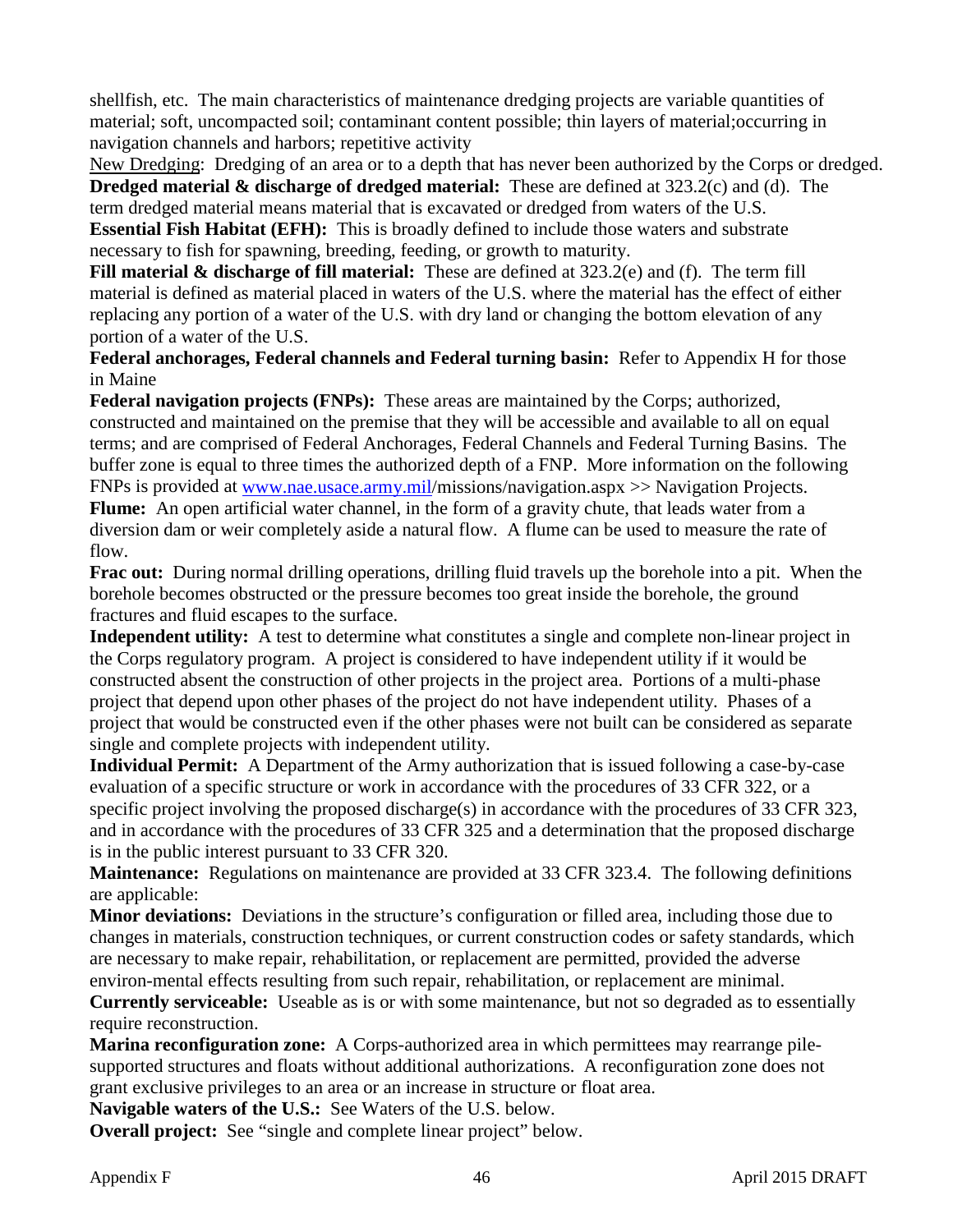**Practicable:** Available and capable of being done after taking into consideration cost, existing technology, and logistics in light of overall project purposes.

**Permanent impacts:** Permanent impacts means waters of the U.S. that are permanently affected by filling, flooding, excavation, or drainage because of the regulated activity. Permanent impacts include permanent discharges of dredged or fill material that change an aquatic area to dry land, increase the bottom elevation of a waterbody, or change the use of a waterbody. Temporary impacts include waters of the U.S. that are temporarily filled, flooded, excavated, drained or mechanically cleared because of the regulated activity.

**Pre-construction notification (PCN):** A request submitted by the project proponent to the Corps for confirmation that a particular activity is authorized by this GP. The request may be a permit application, letter, or similar document that includes information about the proposed work and its anticipated environmental effects. Pre-construction notification may be required by the terms and conditions of these GPs. A PCN may be voluntarily submitted in cases where PCN is not required and the project proponent wants confirmation that the activity is authorized under this GP. **Secondary effects:** See "Direct, secondary, and cumulative effects."

**Single and complete linear project:** A linear project is a project constructed for the purpose of getting people, goods, or services from a point of origin to a terminal point, which often involves multiple crossings of one or more waterbodies at separate and distant locations. The term "single and complete project" is defined as that portion of the total linear project proposed or accomplished by one owner/developer or partnership or other association of owners/developers that includes all crossings of a single water of the U.S. (i.e., a single waterbody) at a specific location. For linear projects crossing a single or multiple waterbodies several times at separate and distant locations, each crossing is considered a single and complete project for the purposes of this GP. However, individual channels in a braided stream or river, or individual arms of a large, irregularly shaped wetland or lake, etc., are not separate waterbodies, and crossings of such features cannot be considered separately.

The overall project, for purposes of this GP, includes all regulated activities that are reasonably related and necessary to accomplish the project purpose.

**Single and complete non-linear project:** For non-linear projects, the term "single and complete project" is defined at 33 CFR 330.2(i) as the total project proposed or accomplished by one owner/developer or partnership or other association of owners/developers. For non-linear projects, the single and complete project must have independent utility (see definition).

**Special aquatic sites:** These include inland and saltmarsh wetlands, mud flats, vegetated shallows, sanctuaries and refuges, coral reefs, and riffle and pool complexes. These are defined at 40 CFR 230 Subpart E.

**Stream channelization:** The manipulation of a stream's course, condition, capacity, or location that causes more than minimal interruption of normal stream processes. A channelized stream remains a water of the United States.

**Temporary impacts:** See permanent impacts above.

**Utility line:** Any pipe or pipeline for the transportation of any gaseous, liquid, liquescent, or slurry substance, for any purpose, and any cable, line, or wire for the transmission for any purpose of electrical energy, telephone, and telegraph messages, and radio and television communication. The term 'utility line' does not include activities that drain a water of the U.S., such as drainage tile or French drains, but it does apply to pipes conveying drainage from another area.

Appendix F 47 47 Appendix F 47 April 2015 DRAFT **Vegetated shallows:** Permanently inundated areas that under normal circumstances support communities of rooted aquatic vegetation, such as eelgrass and widgeon grass (*Rupiamaritima*) in marine systems (doesn't include salt marsh) as well as a number of freshwater species in rivers and lakes. Note: These areas are also commonly referred to as submerged aquatic vegetation (SAV). **Vernal pools (VPs):** For the purposes of this GP, VPs are depressional wetland basins that typically go dry in most years and may contain inlets or outlets, typically of intermittent flow. Vernal pools range in both size and depth depending upon landscape position and parent material(s). Pools usually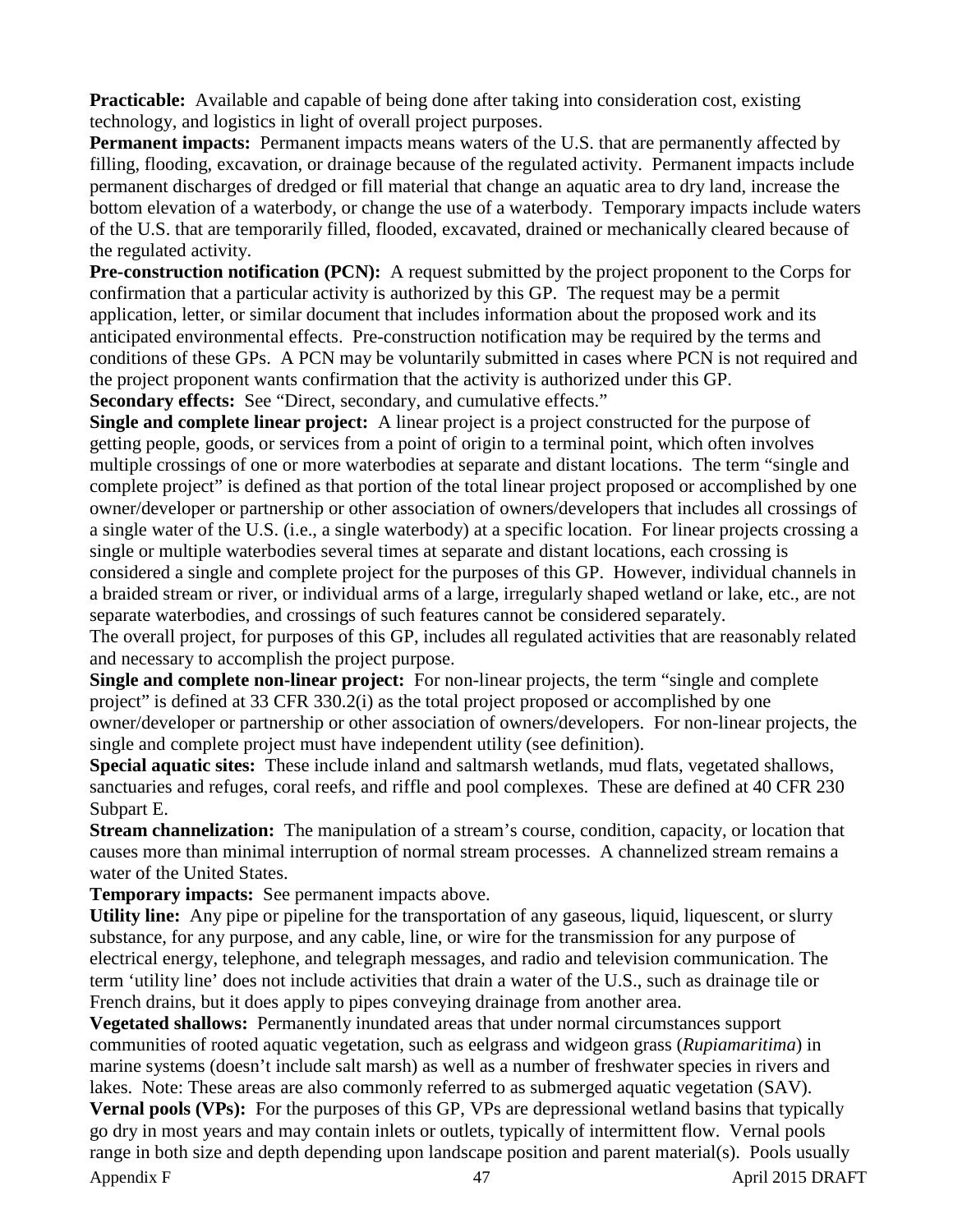support one or more of the following obligate indicator species: wood frog, spotted salamander, bluespotted salamander, marbled salamander, Jefferson's salamander and fairy shrimp. However, they should preclude sustainable populations of predatory fish. VP areas are:

- Depression (includes the VP depression up to the spring or fall high water mark, and includes any vegetation growing within the depression),
- Envelope (area within 100 feet of the VP depression's edge), and
- Critical terrestrial habitat (area within 100**-**750 feet of the VP depression's edge).

Note: See footnote to GC 23. The Corps may determine during the PCN review that a waterbody should not be designated as a VP based on available evidence.

**Water diversions:** Water diversions are activities such as bypass pumping (e.g., "dam and pump") or water withdrawals. Temporary flume pipes, culverts or cofferdams where normal flows are maintained within the stream boundary's confines aren't water diversions. "Normal flows" are defined as no change in flow from pre-project conditions.

Weir: A barrier across a river designed to alter the flow characteristics. In most cases, weirs take the form of a barrier, smaller than most conventional dams, across a river that causes water to pool behind the structure (not unlike a dam) and allows water to flow over the top. Weirs are commonly used to alter the flow regime of the river, prevent flooding, measure discharge and help render a river navigable.

## **Waters of the U.S.**

**Waters of the United States (U.S.):** The term waters of the U.S. and all other terms relating to the geographic scope of jurisdiction are defined at 33 CFR 328. Also see Section 502(7) of the Federal CWA [33 USC 1352(7)]. Waters of the U.S. include jurisdictional wetlands. Not all waters and wetlands are jurisdictional. Contact the Corps with any questions regarding jurisdiction.

**Navigable waters:** Refer to 33 CFR 329. These waters include the following federally designated navigable waters in New England. This list represents only those waterbodies for which affirmative determinations have been made; absence from this list should not be taken as an indication that the waterbody is not navigable:

ME: All tidal waters; Kennebec River to Moosehead Lake; Penobscot River to the confluence of the East and West Branch at Medway, Maine; Lake Umbagog within the State of Maine.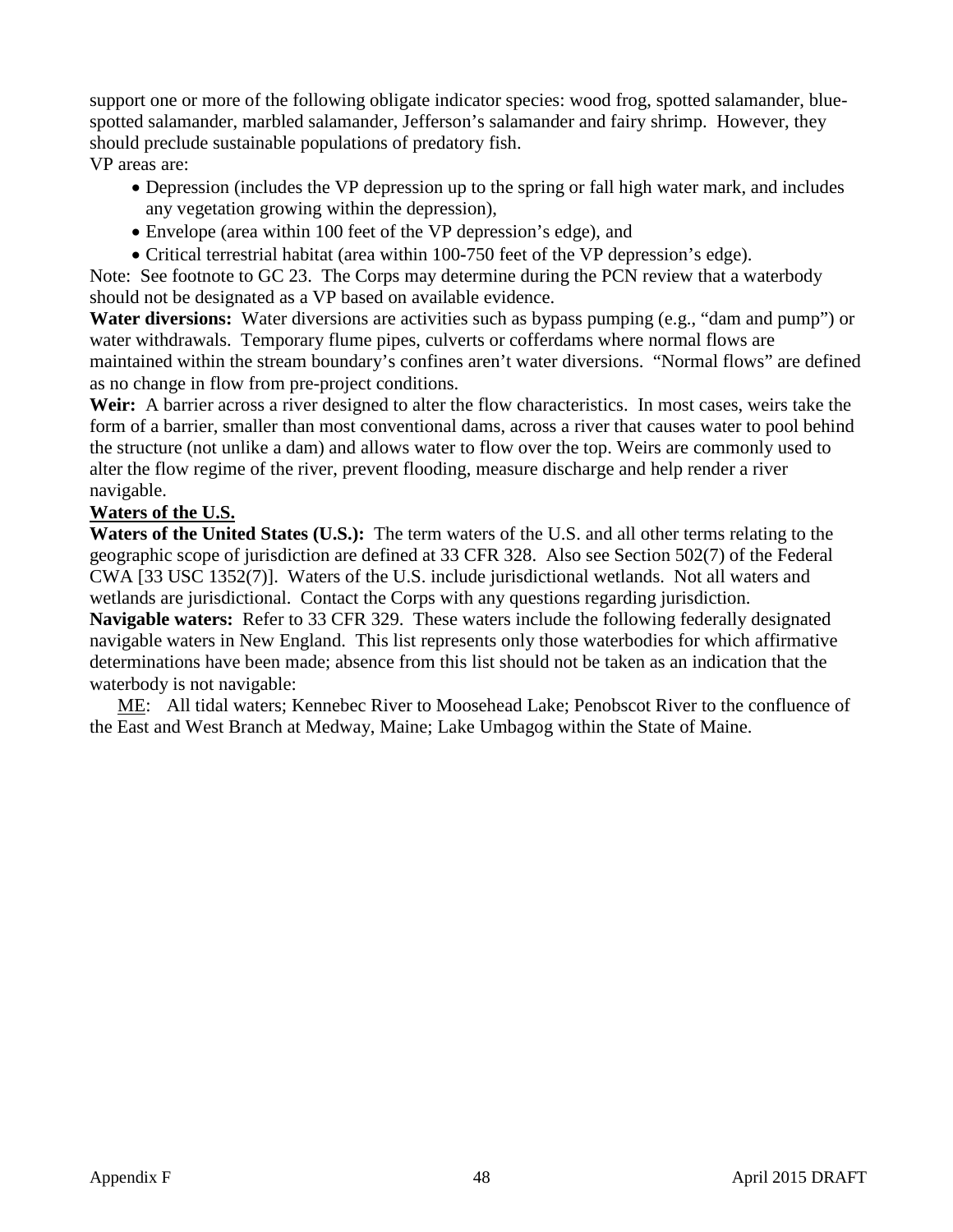# **Appendix G: Additional References**

## **1. GC 2: Federal Jurisdictional Boundaries.**

(a) Corps Wetlands Delineation Manual, regional supplements, and Corps Wetland Delineation Data Sheets: [www.nae.usace.army.mil/missions/regulatory](http://www.nae.usace.army.mil/missions/regulatory) and then "Wetlands and Jurisdictional Limits." (b) The USFWS publishes the 1988 National List of Plant Species that Occur in Wetlands [\(www.nwi.fws.gov\)](http://www.nwi.fws.gov/).

The Natural Resources Conservation Service (NRCS) publishes the current hydric soil definition, criteria and lists: http://soils.usda.gov/use/hydric. For the Field Indicators for Identifying Hydric Soils in N.E., see [www.neiwpcc.org/hydricsoils.asp.](http://www.neiwpcc.org/hydricsoils.asp)

# **2. GC 5: Single and Complete Project.**

*Single and complete project* means the total project proposed or accomplished by one owner/developer or partnership or other association of owners/developers. For example, if construction of a residential development affects several different areas of a headwater or isolated water, or several different headwaters or isolated waters, the cumulative total of all filled areas should be the basis for deciding whether or not the project will be covered by Category 1 or 2. The *Independent utility* test is used to determine what constitutes a single and complete project in the Corps regulatory program. A project is considered to have independent utility if it would be constructed absent the construction of other projects in the project area. Portions of a multi-phase project that depend upon other phases of the project do not have independent utility. Phases of a project that would be constructed even if the other phases were not built can be considered as separate single and complete projects with independent utility.

# **3. GC 8: Threatened and Endangered Species.**

(a) The following NMFS site must be referenced to ensure that listed species or critical habitat are not present in the action area [GC 10(b)] or to provide information on federally-listed species or habitat [GC 10(e)]: [www.nero.noaa.gov/prot\\_res/esp/ListE&Tspec.pdf.](http://www.nero.noaa.gov/prot_res/esp/ListE&Tspec.pdf) Contact the USFWS for information to check for the presence of listed species (see Appendix D for contact information). (b) The Endangered Species Act Consultation Handbook – Procedures for Conducting Section 7 Consultations and Conferences, defines action area as "all areas to be affected directly or indirectly by the federal action and not merely the immediate area involved in the action. [50 CFR 402.02]."

# **4. GC 42: Essential Fish Habitat.**

As part of the GP screening process, the Corps may coordinate with NMFS in accordance with the 1996 amendments to the Magnuson-Stevens Fishery Conservation and Management Act to protect and conserve the habitat of marine, estuarine and anadromous finfish, mollusks, and crustaceans. This habitat is termed "Essential Fish Habitat (EFH)", and is broadly defined to include "those waters and substrate necessary to fish for spawning, breeding, feeding, or growth to maturity." There are EFH waters throughout inland and coastal waters in Maine. For additional information, see the EFH regulations 50 CFR 600 at [www.nero.noaa.gov/hcd](http://www.nero.noaa.gov/hcd/) including the "Guide for EFH Descriptions" at [www.nero.noaa.gov/hcd/list.htm.](http://www.nero.noaa.gov/hcd/list.htm) Additional information on the location of EFH can be obtained from NMFS (see Appendix D for contact information).

# **5. GC 4: Avoidance, Minimization and Compensatory Mitigation**.

**(a)** See [www.nae.usace.army.mil/missions/regulatory](http://www.nae.usace.army.mil/missions/regulatory) and then "Mitigation" to view the April 10, 2008 "Final Compensatory Mitigation Rule" (33 CFR 332) and related documents. The Q&A document states: "In order to reduce risk and uncertainty and help ensure that the required compensation is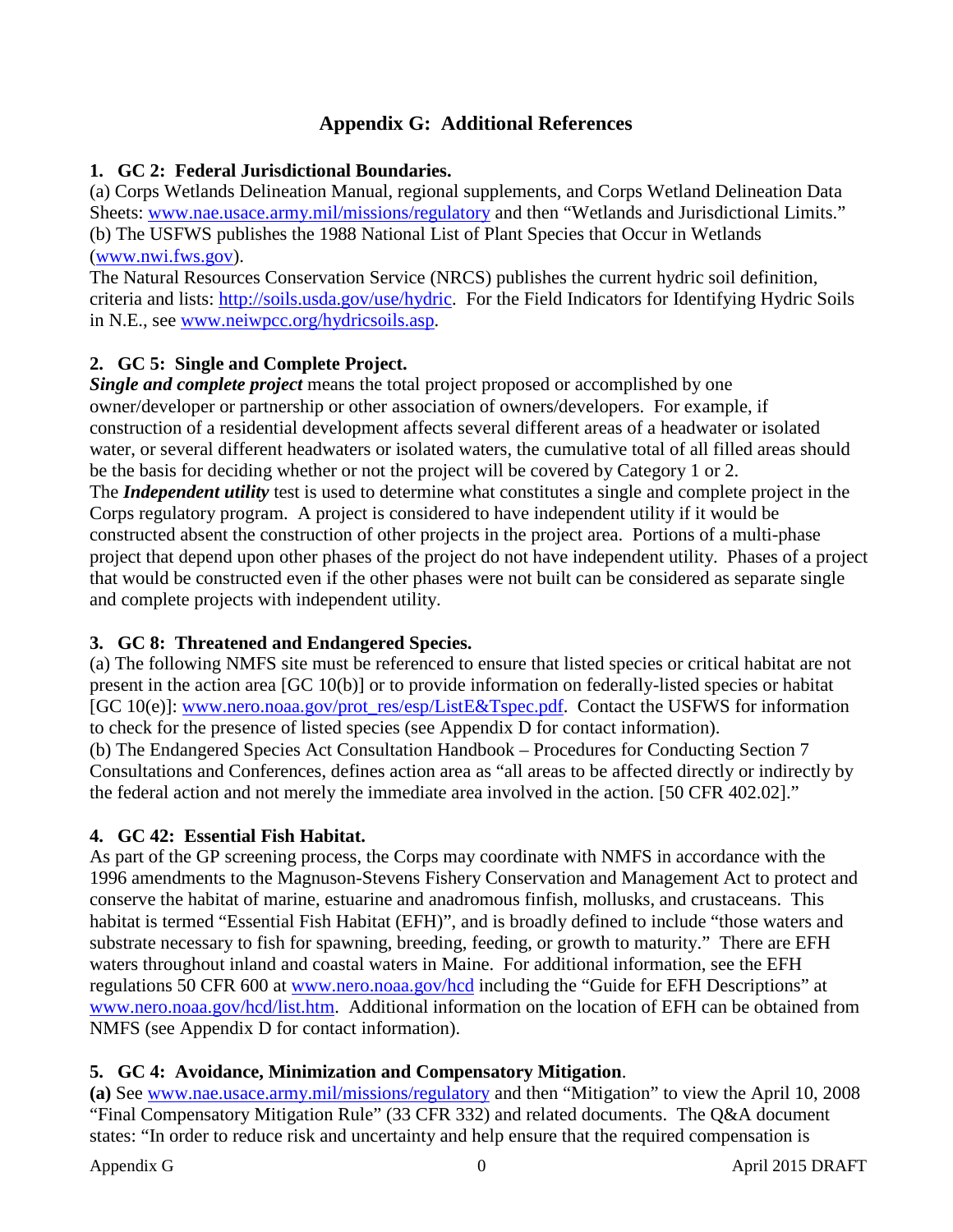provided, the rule establishes a preference hierarchy for mitigation options. The most preferred option is mitigation bank credits, which are usually in place before the activity is permitted. In-lieu fee program credits are second in the preference hierarchy, because they may involve larger, more ecologically valuable compensatory mitigation projects as compared to permittee-responsible mitigation. Permittee-responsible mitigation is the third option, with three possible circumstances: (1) conducted under a watershed approach, (2) on-site and in kind, and (3) off-site/out-of-kind. **(b)** Compensatory mitigation may take the form of wetland preservation, restoration, enhancement, creation, and/or in lieu fee (ILF) for inclusion into the Natural Resources Mitigation Fund for projects in DEP and LURC territories. Avoidance of wetland impacts will reduce the ILF dollar total for applicants. The ILF compensation program was established to provide applicants with a flexible compensation option over and above traditional permittee responsible compensation projects. See the Maine ILF Agreement at [www.nae.usace.army.mil/missions/regulatory,](http://www.nae.usace.army.mil/missions/regulatory) "Mitigation" and then "Maine," or [www.maine.gov/dep/blwq/docstand/nrpa/ILF\\_and\\_NRCP/index.htm.](http://www.maine.gov/dep/blwq/docstand/nrpa/ILF_and_NRCP/index.htm)

## **6. GCs 24, 15, and 43: Invasive Species.**

**(a)** Information on what are considered "invasive species" is provided in our "Compensatory Mitigation Guidance" document at [www.nae.usace.army.mil/missions/regulatory](http://www.nae.usace.army.mil/missions/regulatory) under "Mitigation." The "Invasive Species" section has a reference to our "Invasive Species Control Plan (ISCP) Guidance" document, located at [www.nae.usace.army.mil/missions/regulatory](http://www.nae.usace.army.mil/missions/regulatory) under "Invasive Species," which provides information on preparing an ISCP.

**(b)** The June 2009 "Corps of Engineers Invasive Species Policy" is at [www.nae.usace.army.mil/missions/regulatory](http://www.nae.usace.army.mil/missions/regulatory) under "Invasive Species" and provides policy, goals and objectives.

## **7. GC 44: Bank Stabilization.**

This generally eliminates bodies of water where the reflected wave energy may interfere with or impact on harbors, marinas, or other developed shore areas. A revetment is sloped and is typically employed to absorb the direct impact of waves more effectively than a vertical seawall. It typically has a less adverse effect on the beach in front of it, abutting properties and wildlife. See the Corps Coastal Engineering Manual [EM 1110-2-1100](http://140.194.76.129/publications/eng-manuals/) at [www.nae.usace.army.mil/missions/regulatory](http://www.nae.usace.army.mil/missions/regulatory) under "Useful Links and Documents" for design and construction guidance.

## **8. GC 45: Stream and Wetland Crossings.**

**(a)** Projects should be designed and constructed to ensure long-term success using the most recent manual located at [www.nae.usace.army.mil/missions/regulatory](http://www.nae.usace.army.mil/missions/regulatory) under "Stream and River Continuity," currently "Stream Simulation: An Ecological Approach to Providing Passage for Aquatic Organisms at Road-Stream Crossings, by the U.S. Forest Service." Section 5.3.3 is of particular importance. Sections 7.5.2.3 Construction Methods and 8.2.11 Stream-Simulation Bed Material Placement both show important steps in the project construction.

**(b)** For more information on High-Quality Stream Segments and their components see:

**i.** High-Quality Stream Segments are shown at www.maine.gov/dep/gis/datamaps.

**ii.** Class A Waters or Class AA Waters:

[www.mainelegislature.org/legis/statutes/38/title38sec465.html,](http://www.mainelegislature.org/legis/statutes/38/title38sec465.html) and [www.mainelegislature.org/legis/statutes/38/title38sec467.html.](http://www.mainelegislature.org/legis/statutes/38/title38sec467.html)

iii. Outstanding river segments [www.mainelegislature.org/legis/statutes/38/title38sec480-P.html.](http://www.mainelegislature.org/legis/statutes/38/title38sec480-P.html)

**(c)** The Massachusetts Dam Removal and the Wetland Regulations offer guidance to evaluate the positive and negative impacts of culvert replacement, including the loss of upstream wetlands, which may be offset by the overall benefits of the river restoration. See

[www.nae.usace.army.mil/missions/regulatory](http://www.nae.usace.army.mil/missions/regulatory) and then "Stream and River Continuity."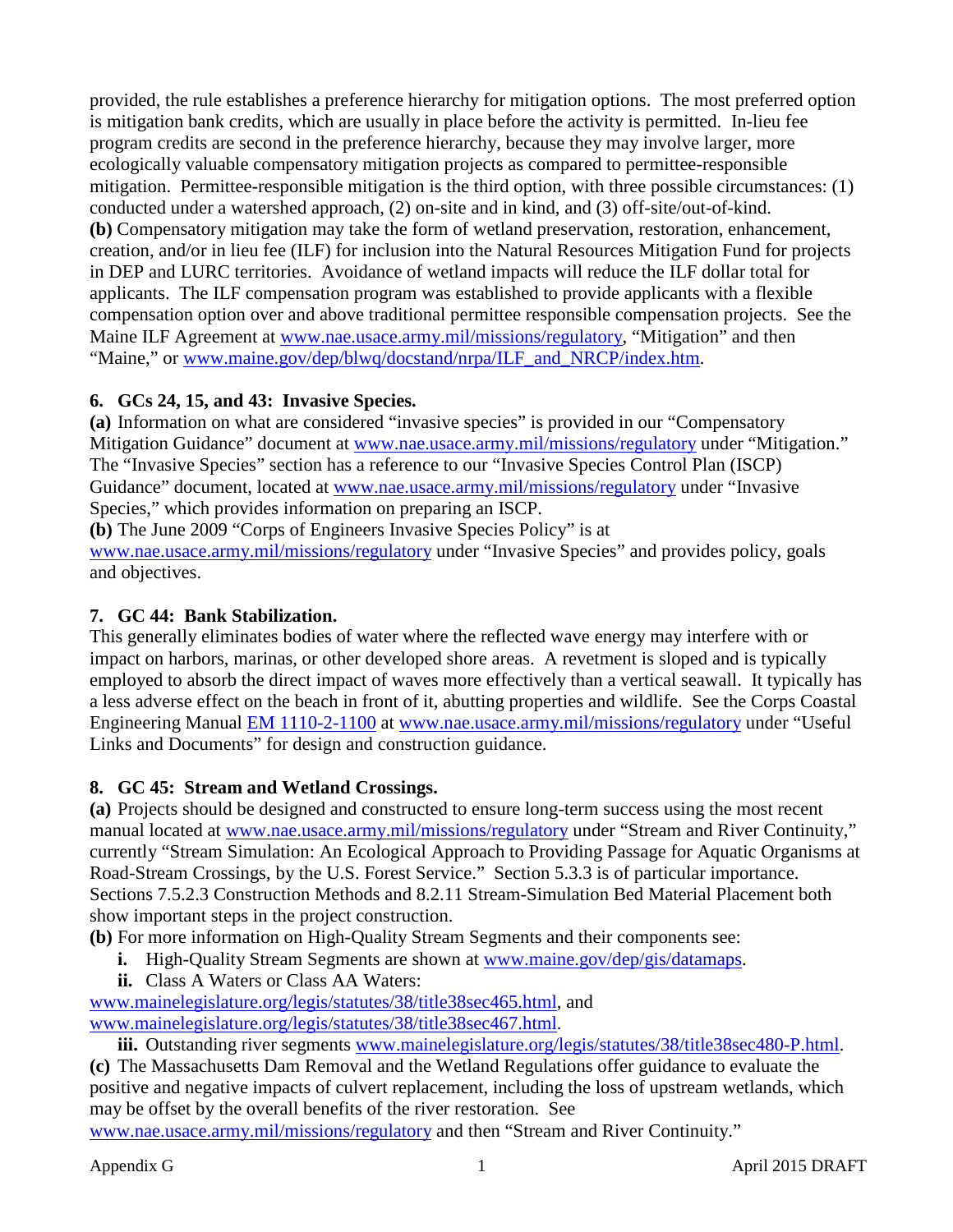**(d)** The ME DOT's document "Waterway and Wildlife Crossing Policy and Design Guide for Aquatic Organism, Wildlife Habitat, and Hydrologic Connectivity," 3rd Edition, July 2008, may be used as guidance to evaluate impacts to aquatic, wildlife and surface water resources when designing, constructing, repairing and maintaining stream crossings. Note: Adherence to this DOT document does not ensure compliance with this GP. Projects must comply with the requirements of this GP including GC 45 and the Corps General Stream Crossing Standards contained therein.

[www.maine.gov/mdot/environmental-office-homepage/fishpassage/3rd%20edition%20-](http://www.maine.gov/mdot/environmental-office-homepage/fishpassage/3rd%20edition%20-%20merged%20final%20version%207-01-08a1.pdf) [%20merged%20final%20version%207-01-08a1.pdf.](http://www.maine.gov/mdot/environmental-office-homepage/fishpassage/3rd%20edition%20-%20merged%20final%20version%207-01-08a1.pdf)

**(e)** GC 45(f): The Skidder Bridge Fact Sheet at [www.nae.usace.army.mil/missions/regulatory](http://www.nae.usace.army.mil/missions/regulatory) under "Stream and River Continuity" may be a useful temporary span construction method.

**9. GC 45: Wetland Crossings.** The Maine DEP's crossing standards are at 06-096 DEP, Chapter 305: Permit by Rule, 9) Crossings (utility lines, pipes and cables). [www.maine.gov/dep/blwq/rules/NRPA/2009/305/305\\_effective\\_2009.pdf](http://www.maine.gov/dep/blwq/rules/NRPA/2009/305/305_effective_2009.pdf)

## **10. GC 23: Protection of Vernal Pools.**

**(a)** The state's Significant Wildlife Habitat rules [\(Chapter 335,](http://www.maine.gov/dep/blwq/docstand/nrpa/335_2009.pdf) Section 9(C) "Habitat management standards for significant vernal pool habitat") are located at

[www.maine.gov/dep/blwq/docstand/nrpapage.htm#rule](http://www.maine.gov/dep/blwq/docstand/nrpapage.htm#rule) under "Rules."

**(b)** The following documents provide conservation recommendations:

**i.** Best Development Practices: Conserving pool-breeding amphibians in residential and commercial development in the northeastern U.S., Calhoun and Klemens, 2002. Chapter III, Management Goals and Recommendations, Pages  $15 - 26$ , is particularly relevant. (Available for purchase at [www.maineaudubon.org/resource/index.shtml](http://www.maineaudubon.org/resource/index.shtml) and on Corps website\*.)

**ii.** Science and Conservation of Vernal Pools in Northeastern North America, Calhoun and deMaynadier, 2008. Chapter 12, Conservation Recommendations section, Page 241, is particularly relevant. (Available for purchase via the internet. Chapter 12 is available on Corps website\*.) \* [www.nae.usace.army.mil/reg](http://www.nae.usace.army.mil/reg) under "Vernal Pools."

**(c)** Cape Cod Curbing: For smaller roads and driveways, the most important design feature to consider is curbing. Granite curbs and some traditional curbing can act as a barrier to amphibian and hatchling turtle movements. Large numbers of salamanders have been intercepted in their migrations by curbs and catch basins. Use of Cape Cod curbs rather than traditional curbing may be one solution. Alternatively, where storm water management systems require more traditional curbing, it may be possible to design in escape ramps on either side of each catch basin. Cape Cod curbing is shown on Page 35 of the document cited in 10.b.i above. Bituminous material is not required; other materials such as granite are acceptable.

**(d)** The VP Directional Buffer Guidance document is located at

[www.nae.usace.army.mil/missions/regulatory](http://www.nae.usace.army.mil/reg) under: 1) "State General Permits" and then "Maine," and 2) "Vernal Pools."

**11. GC 29: Maintenance.** River restoration projects that are designed to accommodate the natural dynamic tendencies of the fluvial system are maintained in accordance with the project's design objectives (Category 1) or the Corps authorization letter (Category 2). These projects are generally designed to support and implement channel assessment and management practices that recognize a stream's natural dynamic tendencies.